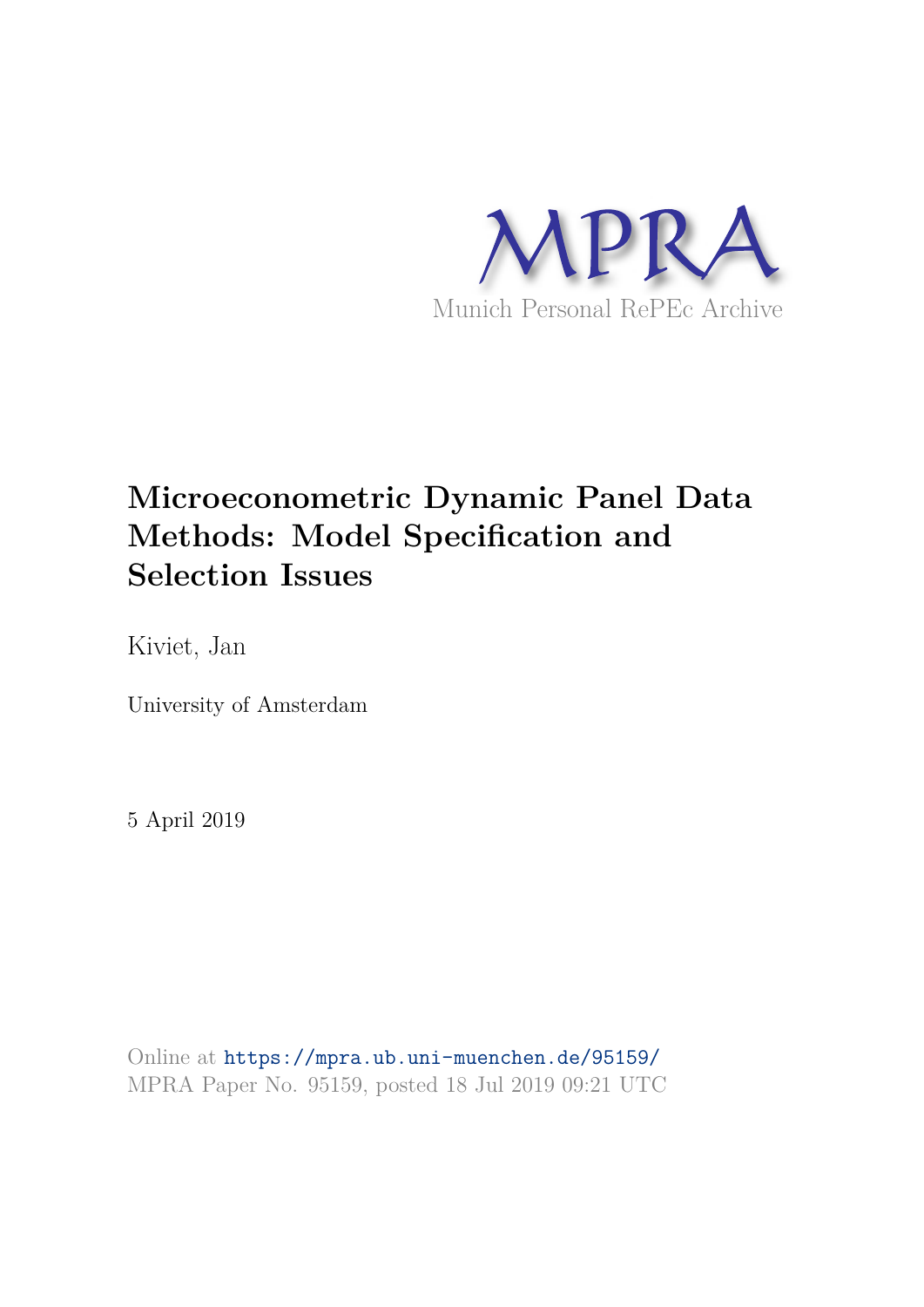## Microeconometric Dynamic Panel Data Methods: Model Specification and Selection Issues

Jan F. Kiviet

Version of 5 April 2019

JEL Classifications: C18, C23, C26, C52, C81, C87, J23 Keywords: *classification of explanatories*; *dynamic impacts*; *interactions*; feedback mechanisms; generalized method of moments; labor demand; model building strategy; short panels.

#### Abstract

A motivated strategy is presented to find step by step an adequate model speci-Öcation and a matching set of instrumental variables by applying the programming tools provided by the Stata package Xtabond2. The aim is to implement generalized method of moment techniques such that useful and reasonably accurate inferences are extracted from an observational panel data set on a single microeconometric structural presumably dynamic behavioral relationship. In the suggested specification search three comprehensive heavily interconnected goals are pursued, namely: (i) to include all the relevant appropriately transformed possibly lagged regressors, as well as any interactions between these if it is required to relax the otherwise very strict homogeneity restrictions on the dynamic impacts of the explanatories in standard linear panel data models; (ii) to correctly classify all regressors as either endogenous, predetermined or exogenous, as well as being either effect-stationary or effect-nonstationary, implying which internal variables could represent valid and relatively strong instruments; (iii) to enhance the accuracy of inference in finite samples by omitting irrelevant regressors and by profitably reducing the space spanned by the full set of available internal instruments. For the various tests which trigger the decisions to be made in the sequential selection process the relevant considerations are spelled out to interpret the magnitude of p-values. Also the complexities to establish and interpret the ultimately established dynamic impacts are explained. Finally the developed strategy is applied to a classic data set and is shown to yield new insights.

## 1. Introduction

When analyzing a panel data set covering a short time span for a relatively large number of subjects (families, companies, etc.), and especially when one may have to deal too with

Professor of Econometrics, Amsterdam School of Economics, University of Amsterdam, PO Box 15867, 1001 NJ Amsterdam, The Netherlands (j.f.kiviet@uva.nl).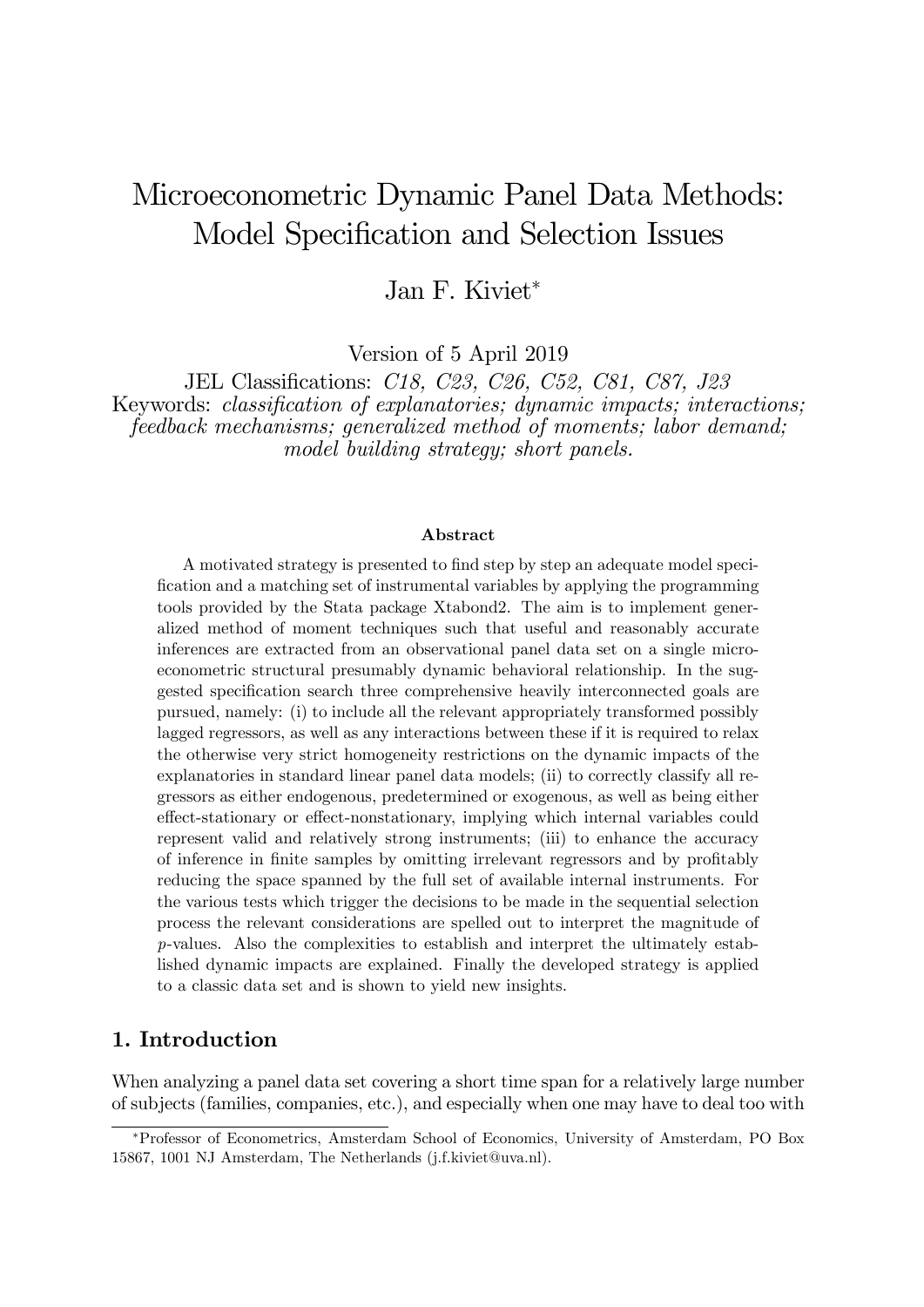possible joint dependence of some of the variables occurring in the structural behavioral relationship under study, the best option seems to employ the generalized method of moments (GMM) estimation technique. Its use in this context for single dependent variables following a continuous distribution has been promoted especially by Arellano and Bond (1991). Its frequent application in practice has been stimulated in particular by the development of the Stata package Xtabond2 (StataCorp LLC, College Station, TX, USA) by Roodman (2009a). Below we will develop a strategy for searching an adequate specification when modeling dynamic panel data relationships using GMM. This strategy is largely in line with the one already set forth in Bond (2002), though here it is supplemented with various hints regarding particular additional methodological and practical concerns and with detailed instructions for employing Xtabond2.

In what follows, the reader is supposed to be already familiar with the technicalities of GMM for dynamic panel data models, including its one and two-step implementations as suggested by Arellano and Bond (1991) and Blundell and Bond (1998), and also with Sargan-Hansen tests for (subsets of) over-identification restrictions, tests for first and second order serial correlation as developed by Arellano and Bond (1991) and the various options to aim at improved finite sample performance, such as robustifying 1-step and correcting 2-step GMM standard errors and mitigating estimator bias by constraining the set of internal instrumental variables in one way or another. More details on and further useful references regarding most of these technicalities can be found in the first part of Kiviet, Pleus and Poldermans (2017). Its second part, which addresses major aspects of the actual performance under particular circumstances as obtained from simulation experiments of the various available individual statistical tools, will sometimes be referred to when discussing the vulnerability of the sequential stages of the model specification and instrument selection strategy to be developed here.

So, the major purpose of this study is to provide clues on how to use all the available inference tools and their various options effectively in a situation where an empirical panel data set is available to model one particular dependent variable, but where it is yet largely unknown which regressors should be included in an appropriate model and which variables seem proper instruments. Section 2 discusses in various subsections general methodological considerations regarding the confrontation of scientific aspirations and practical limitations in the context of analyzing panel data. Special attention will be paid to the role played by p-values, which are being substantiated in Appendix A. Section 3 discusses the consequences for dynamic reaction patterns of including in the model lags of the dependent and of other variables as regressors. Special attention is being paid to the complex dynamic impacts of regressors affected themselves by feedbacks, and also to how the standard linear dynamic panel data model can be augmented by interaction terms in order to allow for heterogeneity in dynamic impact multipliers. Next, Section 4 focuses on some further practical considerations typical when analyzing dynamic panel models and employing Xtabond2. Also, from all foregoing considerations, it compiles a comprehensive practical 10-stages search strategy. This aims to find from an appropriate panel data set an adequate actual empirical model specification with a matching GMM implementation and sensible inferences on the major characteristics of the established relationship. Section 5 employs the developed strategy to the classic data set also used in Arellano and Bond (1991) and Blundell and Bond (1998). Section 6 draws some general conclusions.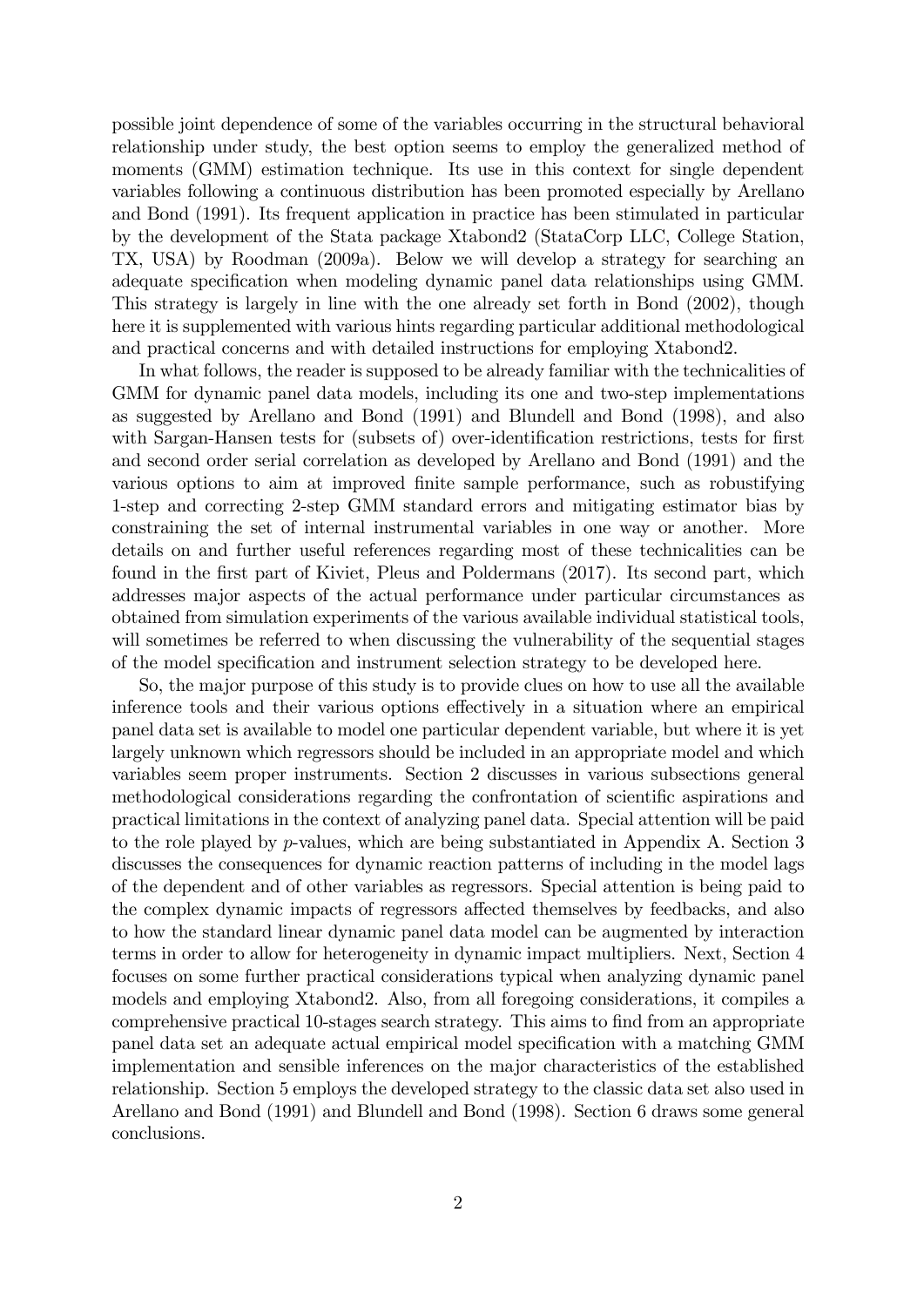## 2. General methodological considerations

The econometric methodology that we will present aims at obtaining for a single structural (i.e. causal) relationship estimates of the unknown parameters which are consistent and relatively efficient as well as reasonably accurate. So, the coefficient estimates should converge fairly fast to their true values for a sample with a hypothetically increasing number of independently drawn subjects, but in the actually available finite sample they should also have moderate bias and standard deviation. To achieve this, one should arrive, after several stages to be described below, at a parsimonious though adequate specification of the explanatory part of the model with an effective set of instrumental variables. This set should contain at least as many instrumental variables as the model has unknown coefficients to satisfy the necessary order condition for accomplishing identification. For consistency the instrumental variables should be valid (uncorrelated with the unexplained idiosyncratic disturbances of the estimated model). Efficiency is fostered by pursuing on the one hand the effectivity of the instruments (they should have substantial correlation in a multivariate sense with the explanatory variables of the model) and on the other hand the parsimony of the model specification (exclude redundant explanatories). The two objectives consistency and efficiency are asymptotic in nature and are therefore rather abstract. It is mostly taken for granted -although below we will encounter particular contrarian regularities - that by pursuing these abstract asymptotic goals the actual accuracy in the sample at hand will benefit as well.

This section has six subsections. In the first we argue in general terms how to startup a specification search by clarifying various hazards and opportunities. In the second subsection most of these aspects are formalized. Then, against this formal background, the third subsection discusses how to obtain an initial general statistically adequate model as a yet rough but precious diamond, from which through a careful sequential grinding process the pursued valuable object should finally emerge. The fourth discusses the major dilemmas the practitioner faces in the various stages of such a specification search. The fifth subsection highlights the crucial role plaid by the interpretation of  $p$ -values in the sequential decision processes to be laid out. And the sixth and final subsection shortly addresses the major consequences of using the same sample data in sequences of hypothesis tests.

#### 2.1. Getting started

To foster in a practical modelling situation the goals of consistency and efficiency it seems a good idea to start off with a model specification which does not impose too many implicit or explicit coefficient restrictions, but does limit in a particular sense at the same time the number of exploited moment conditions. Regarding the coefficients this implies not starting with an overly simplistic model specification but including in the initial specification any variables (in as far as the available data set permits) which may possibly be relevant for the direct determination of the current dependent variable according to the available substantive economic theory. Because most empirical relationships are dynamic, statistical adequacy of this model specification may most probably require (see Section 3) the inclusion of one or more lags of each individual explanatory variable, as well as lags of the dependent variable. At the same time,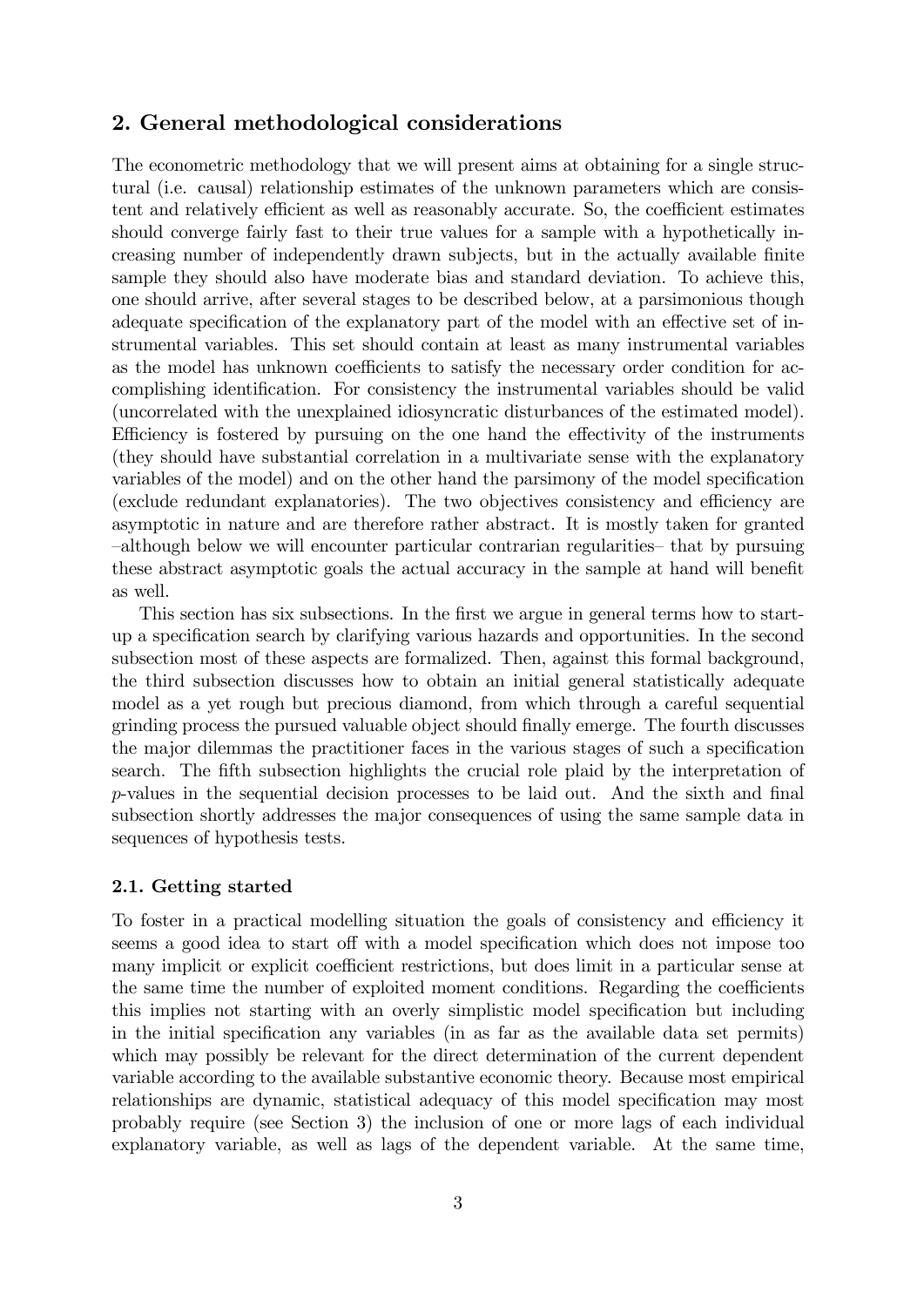inclusion of sufficient lagged variables may prevent occurrence of serial correlation of the error terms. The reason for this recommended lavishness regarding the inclusion of (lagged) regressors is that when relevant explanatory variables would be wrongly omitted, this has devastating consequences for the error term of the misspecified model, which will impede finding valid instruments and realize consistency of the estimators.

Regarding the candidate instrumental variables, the strategy to adopt initially a limited number of moment conditions should imply the following: To account for the possible relevance of reverse causality initially all current (i.e. unlagged) regressors should preferably be treated as endogenous instead of predetermined or exogenous. Regressors should be classified immediately as exogenous only in case it is obvious that they obtain their values completely outside the mechanism under study, such as time-dummies, hours of sunshine or current age of the subject. In this way one abstains as much as possible from using any instrumental variables and corresponding moment conditions which could possibly be invalid.

In the present context of dynamic structural panel data models to be estimated by GMM all instrumental variables usually stem from possibly linearly transformed lags (or leads or current observations) of the explanatory variables. Direct feedback from the current dependent variable –which includes the current error term– into a current explanatory variable renders the latter endogenous. Presence of lagged feedback of the dependent variable into an explanatory variable  $\overline{-}$ in the absence of direct feedback $\overline{-}$ renders it predetermined. Occurrence of any possibly delayed feedbacks, together with specific assumptions on any form of serial correlation of the disturbance term, determine the suitability of an explanatory variable (or any of its leads or lags) as a valid instrumental variable. In case of non-zero first- and higher-order serial correlation of the error terms, most or even all (lagged) variables affected by feedbacks become invalid instruments. To avoid this, dynamic panel relationships should preferably be specified such that it is reasonable to assume that all dynamics has been accounted for by including sufficiently lagged regressors in the explanatory part of the model, resulting in a remaining idiosyncratic error term that –when supported by appropriate empirical evidence– can be assumed to be serially uncorrelated.

Usually the equation which is actually estimated will be taken in first differences, in order to eliminate unobserved time-constant heterogeneity represented by the so-called individual effects. Then, when the errors of the level equation are serially uncorrelated indeed, those of the first-differenced equation have negative first-order serial correlation of moving average form, with a first-order serial correlation coefficient -0.5 and zero second and higher-order serial correlation coefficients. In that case, the first difference of the error term will be uncorrelated with the second and higher order lags of any explanatory variable, irrespective of any instantaneous or lagged feedbacks from the dependent variable in that variable. When a regressor is affected just by lagged feedback from the dependent variable then the first lag of such a regressor must be uncorrelated with the first difference of serially uncorrelated disturbances, whereas in case of no feedbacks (i.e. for a strictly exogenous regressor) any lag or lead of that variable will be a valid instrument with respect to the error term, irrespective of its transformation or its serial correlation. Hence, from an exogenous regressor many more instruments can be constructed than from a predetermined regressor, whereas from an endogenous regressor fewer instruments can be constructed than from a predetermined one.

From the above informal introduction we can already distil three prominent guidelines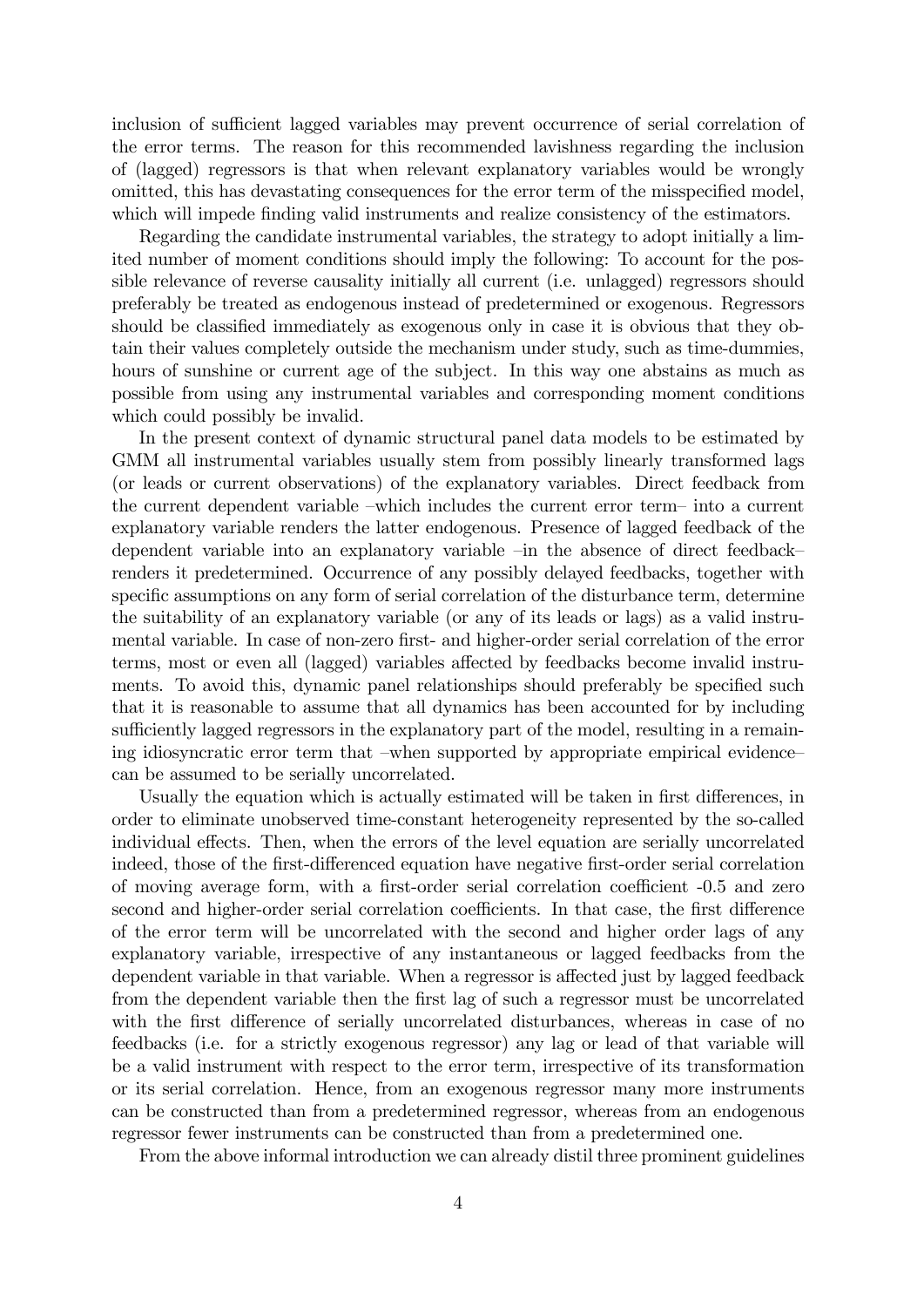which will be more formally substantiated later in this study:

(i) Limiting the number of employed orthogonality conditions in the initial stage of the search process should be understood as that one should restrain oneself in the first stages of the modelling process in using current and first lagged regressors as instruments for the first-differenced equation, except when it is obvious that a regressor is strictly exogenous.

(ii) In general one can use at least as many instruments constructed from an exogenous regressor as one can use from a predetermined regressor, and similarly at least as many from a predetermined regressor as one derives from an endogenous one. This is in contrast with what most practitioners do these days. In dynamic panel research, often the habit from standard static simultaneous equation estimation is followed, where each exogenous regressor is just instrumented by itself. However, in general, lags of exogenous regressors will establish strong and valid instruments for any non-exogenous regressors, in particular for regressors affected by immediate or lagged feedbacks from the dependent variable, in particular the lagged dependent regressor variables themselves.

(iii) Under the assumption of serially uncorrelated errors any second or higher order lagged regressor should constitute a valid instrument for the first-differenced equation. Hence, when upon testing the validity of such instruments a rejection results, the conclusion should not be that they are simply invalid and should be removed from the set of instruments. On the contrary, the conclusion should be that apparently the model is misspecified. Because, when a lagged regressor has wrongly been omitted from the model, the implied error term of this misspecified model will usually be correlated with that omitted variable. Self-evidently, this lagged variable and higher order lags of it with which it is most probably autocorrelated, should then turn out to be invalid instruments for the misspecified model. So, although counter-intuitively at first view, the proper reaction to such instrument invalidity of an at least twice lagged regressor should not be to remove it form the set of instruments, but to keep it as an instrument and use it as a regressor as well to force more appropriate disturbances. Possibly, however, other variables that happen to be correlated with these "invalid instruments" have been omitted from the regression. Anyhow, if at least twice lagged regressors turn out to be invalid instruments this implies that the regression equation has not yet been specified adequately.

#### 2.2. Formalization of some of the principles just set forth

Following the above considerations an initial model specification should have the general form

$$
y_{i,t} = \sum_{l=1}^{p_0} \gamma_l y_{i,t-l} + \sum_{m=1}^{M} \sum_{l=0}^{p_m} \beta_l^{(m)} x_{i,t-l}^{(m)} + \sum_{s=2}^{T} \tau_s d_{i,t}^{(s)} + \eta_i + \varepsilon_{i,t},\tag{2.1}
$$

where  $i = 1, ..., N$  and  $t = 1, ..., T$  and the single dependent variable  $y_{i,t}$  is explained by: (i)  $p_0 \geq 1$  lags of this dependent variable, (ii)  $p_m \geq 0$  lags of M distinct explanatory variables  $x_{i,t}^{(m)}$ , (iii)  $T-1$  time-dummies, where  $d_{i,t}^{(s)} = 1$  for  $t = s$  and zero otherwise, (iv) N random or fixed individual effects  $\eta_i$ , and (v) idiosyncratic disturbances  $\varepsilon_{i,t}$ . This family of general linear (in its coefficients) autoregressive distributed lag panel data models has some very specific family members, namely: (a) when  $p_m = 0$  for all  $1 \leq m \leq M$  and  $p_0 = 1$  with  $|\gamma_1| < 1$  we have a so-called partial adjustment panel model; (b) this specializes to a static panel model when  $\gamma_1 = 0$ ; (c) and otherwise, when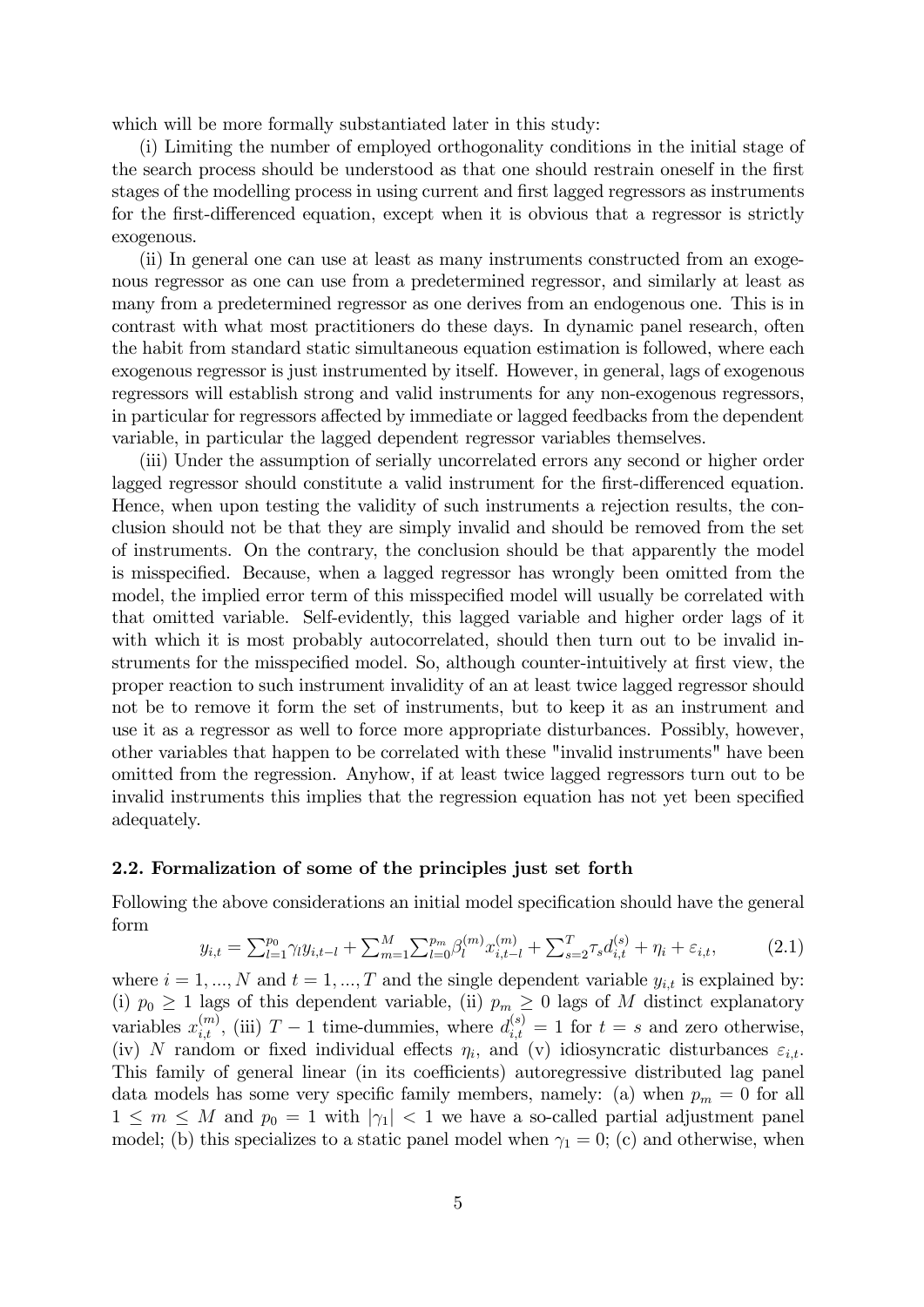$p_0 = 1$  with  $\gamma_1 = 0$ , while  $0 \le p_m \ll \infty$  for  $1 \le m \le M$  with some  $p_m > 0$ , the model is known as a classic finite distributed lag panel data model. In many empirical cases, especially for annual data, the orders  $p_0, ..., p_M$  will probably not exceed 1 or 2.

We assume that all individual variables  $y_{i,t}$  and  $x_{i,t}^{(m)}$  occurring in (2.1) have been observed. And, variables prior to  $y_{i,1-p_0}$  and  $x_{i,1-p_0}^{(m)}$  $\binom{m}{i,1-p_m}$  and after  $y_{i,T}$  and  $x_{i,T}^{(m)}$  for  $m =$  $1, \ldots, M$  are not available. So, just for the sake of simplicity, we assume the panel data set to be balanced. However, particular forms of unbalancedness can easily be accommodated; in the illustration of Section 5 we will use an unbalanced data set. Unobservable are the  $p_0 + \sum_{m=1}^{M} (p_m + 1)$  slope coefficients, the  $T - 1$  time-effects  $\tau_t$ , the N individual effects  $\eta_i$  and the NT disturbances  $\varepsilon_{i,t}$ . The model does not include an overall intercept, as the individual effects establish unrestricted individual specific intercepts. The restriction  $\tau_1 = 0$  has been imposed to avoid dummy-trap identification problems. Hence,  $\tau_2, ..., \tau_T$  represent time-effects in deviation from the individual intercepts. T is supposed to be relatively small, often a one digit number. Therefore the time-effects  $\tau_t$ can be treated as coefficients of the fixed dummy variables  $d_{i,t}^{(s)}$  and estimated jointly with all slope coefficients. As we assume  $N$  to be relatively large and approaching infinity in an asymptotic analysis the individual effects will be treated differently.

#### 2.2.1. Classification of variables

A researcher does not only have to make a decision on which explanatories  $x^{(m)}$  should be included in the model, but also whether the observed phenomena, including  $y$ , should first be transformed, for instance by taking logs or not, measuring them in constant prices or not, scaling them (by size of the population or size of the firm) etc. In this way the linearity in its coefficients does not preclude model  $(2.1)$  to represent a relationship which is nonlinear in its basic underlying explanatory phenomena.

Self-evidently, the regressand  $y_{i,t}$  is endogenous, because it is determined within the model, implying that it is directly affected by the unexplained component, the random disturbance  $\varepsilon_{i,t}$ . The regressors of a model can be classified as being either endogenous, predetermined or strictly exogenous with respect to  $\varepsilon_{i,t}$ . We use a classification of the variables  $y_{i,t-l-1}$  and  $x_{i,t-l}^{(m)}$  $\sum_{i,t-l}^{(m)}$  for  $l \geq 0$ , which presupposes that: (i) the M explanatories and the lag-orders  $p_0, ..., p_M$  have been chosen such that the  $\varepsilon_{i,t}$  are serially uncorrelated, i.e.  $E(\varepsilon_{i,t}\varepsilon_{i,s}) = 0$   $\forall t \neq s$ , and (ii) the current unobserved disturbances  $\varepsilon_{i,t}$  are in fact innovations with respect to all variables of the model observed prior to  $t$ . This implies  $E(x_{i,t-}^{(m)}$  $\binom{m}{i,t-l} \in \mathfrak{c}_{i,t}$  = 0 and  $E(y_{i,t-l} \varepsilon_{i,t}) = 0$  for  $l > 0$ . Then the classification of the variables with respect to  $\varepsilon_{i,t}$  is defined as follows:

- self-evidently, all variables  $y_{i,t-l}$  for  $l > 0$  are predetermined;
- a variable  $x_{i,s}^{(m)}$  is classified as strictly exogenous if  $E(x_{i,s}^{(m)}\varepsilon_{i,t}) = 0 \,\forall t, s;$
- a variable  $x_{i,t}^{(m)}$  is predetermined if  $E(x_{i,s}^{(m)}\varepsilon_{i,t}) = 0$  for  $s \leq t$  and possibly nonzero otherwise;
- a variable  $x_{i,t}^{(m)}$  is endogenous if  $E(x_{i,t}^{(m)}\varepsilon_{i,t}) \neq 0$ .

Note that if  $x_{i,t}^{(m)}$  is endogenous then  $x_{i,t-}^{(m)}$  $\binom{m}{i,t-l}$  is predetermined for  $l > 0$  and if  $x_{i,t}^{(m)}$  is predetermined then  $x_{i,t-}^{(m)}$  $\binom{m}{i,t-l}$  is predetermined too for  $l > 0$ .

Endogeneity of a regressor  $x_{i,t}^{(m)}$ , say  $x_{i,t}^{(1)}$ , may occur for various reasons. Assume that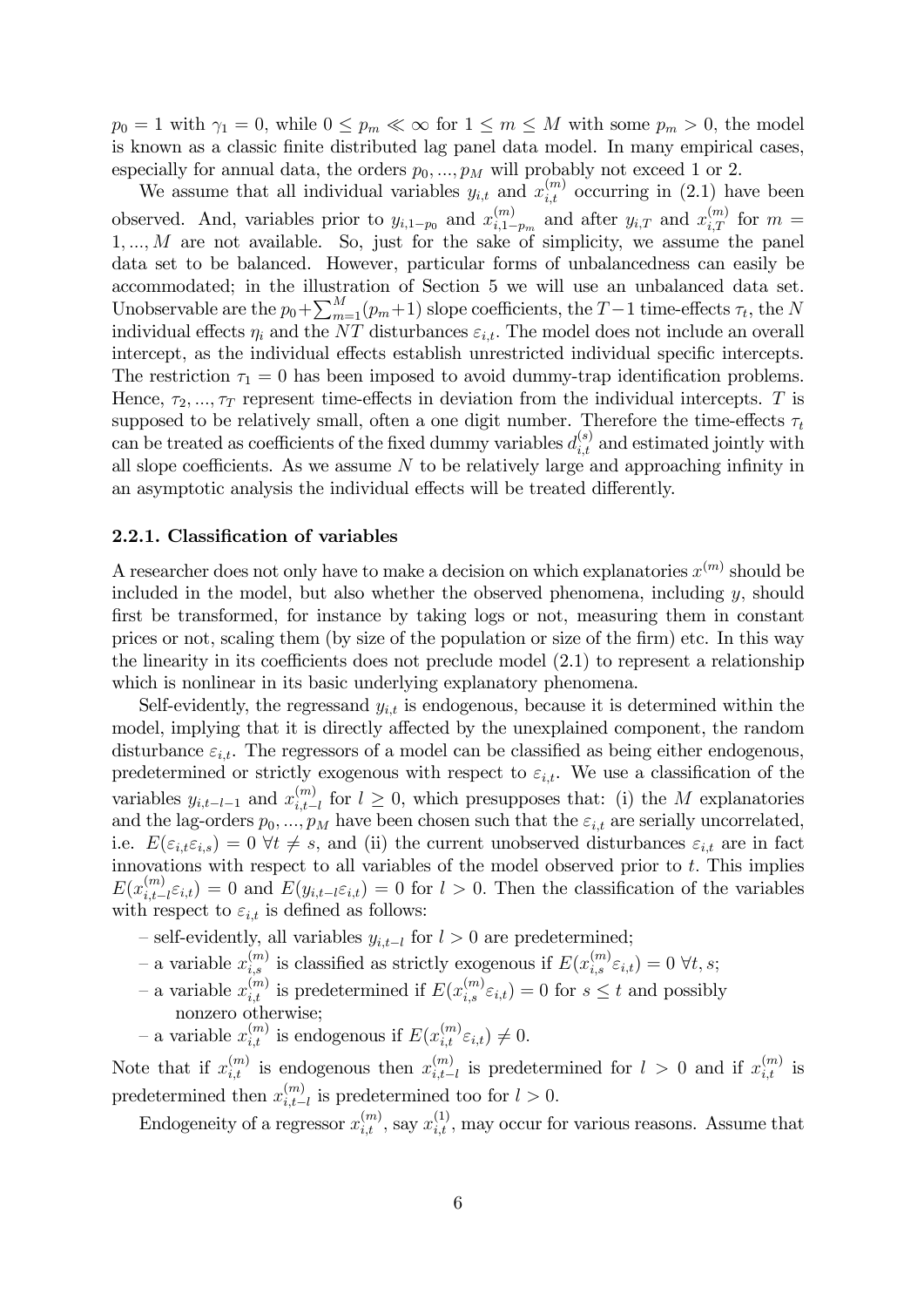an appropriate model for  $x_{i,t}^{(1)}$  is

$$
x_{i,t}^{(1)} = \sum_{l=1}^{p_1^*} \gamma_l^* x_{i,t-l}^{(1)} + \sum_{l=0}^{p_0^*} \beta_l^* y_{i,t-l} + \dots + \sum_{s=2}^T \tau_s^* d_{i,t}^{(s)} + \eta_i^* + \varepsilon_{i,t}^*.
$$
 (2.2)

If either  $\beta_0^* \neq 0$  or  $E(\varepsilon_{i,t} \varepsilon_{i,t}^*) \neq 0$  then  $E(x_{i,t}^{(1)} \varepsilon_{i,t}) \neq 0$  and  $x_{i,t}^{(1)}$  is endogenous with respect to  $\varepsilon_{i,t}$ . When  $\beta_0 \neq 0$  and  $\beta_0^* \neq 0$  then  $y_{i,t}$  and  $x_{i,t}^{(1)}$  are jointly determined by simultaneous relationships expressing two-way causality. In case model  $(2.1)$  suffers from omitted time-varying regressors, or when  $x_{i,t}^{(1)}$  is affected by measurement errors, this may also lead to  $E(x_{i,t}^{(1)}\varepsilon_{i,t}) \neq 0$  and, more seriously, may also undermine the assumed innovation assumption regarding  $\varepsilon_{i,t}$ . If  $\beta_0^* = 0$  and  $E(\varepsilon_{i,t} \varepsilon_{i,t}^*) = 0$ , whereas at least one coefficient  $\beta_l^* \neq 0$  (for  $1 \leq l \leq p_0^*$ ) then  $x_{i,t}^{(1)}$  is predetermined with respect to  $\varepsilon_{i,t}$ . In that case  $x_{i,t}^{(1)}$  is affected by lagged feedback from  $y_{i,t}$ , whereas the feedback from  $y_{i,t}$  (or  $\varepsilon_{i,t}$ ) is instantaneous when  $x_{i,t}^{(1)}$  is endogenous. Similar feedbacks may also occur more indirectly, when some of the further explanatory variables of  $x_{i,t}^{(1)}$  are affected (probably via  $y_{i,t-l}$  by  $\varepsilon_{i,t-l}$  for some  $l \geq 0$ . Direct and indirect as well as instantaneous and lagged feedbacks seem very relevant for actual economic behavioral relationships, so the modelling strategy to be developed should be able to cope with them. However, at the same time this strategy aims to model just the essentials of the autonomous single structural relationship for  $y_{i,t}$ , leaving open many aspects of relationships such as  $(2.2)$ and the complete system in which the single relationship for  $y_{i,t}$  operates.

Situations are rare where (dynamic) economic theory is so explicit that it straightforwardly implies the actual true classification of regressors  $x_{i,t}^{(m)}$  with respect to  $\varepsilon_{i,t}$ . Therefore, as long as no convincing theory or empirical evidence points into a different direction, the safe choice is to assume each regressor  $x_{i,t}^{(m)}$  to be endogenous, because that requires abstaining from moment conditions which would only be valid in case  $x_{i,t}^{(m)}$  $_{i,t}$ would be predetermined or exogenous. Since it makes sense to adopt for an endogenous regressor  $x_{i,t}^{(m)}$  the moment conditions  $E(x_{i,t-}^{(m)})$  $\mathcal{E}_{i,t-l}^{(m)}\varepsilon_{i,t}$  = 0 for  $l>0$  only when the  $\varepsilon_{i,t}$  are serially uncorrelated innovations indeed, it is of paramount importance when specifying (2.1) to effectuate: (a) avoiding the omission of relevant regressors  $x_{i,t}^{(m)}$ ; (b) including a sufficient number of lagged regressors  $x_{i,t-}^{(m)}$  $\sum_{i,t-l}^{(m)}$  and  $y_{i,t-l}$   $(l > 0)$ ; and (c) choosing an appropriate transformation for  $y_{i,t-l}$  and all  $x_{i,t-l}^{(m)}$  $\binom{m}{i,t-l}$   $(l \geq 0)$  to avoid specifying a deficient functional form.

That pure autoregressive forms of serial correlation can be avoided by choosing appropriately high lag orders for all regressor variables can be shown easily as follows. Suppose that in model (2.1) we actually have that  $\varepsilon_{i,t} = \rho \varepsilon_{i,t-1} + \xi_{i,t}$  where  $\xi_{i,t}$  is serially uncorrelated and  $\rho \neq 0$ . Hence,  $E(\varepsilon_{i,t} \varepsilon_{i,t-1}) \neq 0$  and therefore  $E(y_{i,t-1} \varepsilon_{i,t}) \neq 0$ , so  $y_{i,t-1}$ is actually endogenous now with respect to  $\varepsilon_{i,t}$  and the latter is not an innovation. Likewise, if  $x_{i,t}^{(m)}$  is endogenous then under serial correlation  $E(x_{i,t-1}^{(m)})$  $\zeta_{i,t-1}^{(m)} \varepsilon_{i,t}$   $\neq 0$  too, so  $\varepsilon_{i,t}$  is no longer an innovation with respect to  $x_{i,t-}^{(m)}$  $\sum_{i,t=1}^{(m)}$  either. In this situation of simple first-order autoregressive disturbances it can be shown easily (see section 3.3) that by increasing all orders  $p_0, ..., p_M$  by 1 a model is obtained where the disturbance is no longer given by  $\varepsilon_{i,t}$  but by  $\xi_{i,t}$ , so that in that reparametrized model  $y_{i,t-1}$  and  $x_{i,t-1}^{(m)}$  $\sum_{i,t=1}^{(m)}$  are predetermined again. In case of higher-order forms of serial correlation the lag orders should be increased by more than one. This trick will only be effective if  $\xi_{i,t}$  is an innovation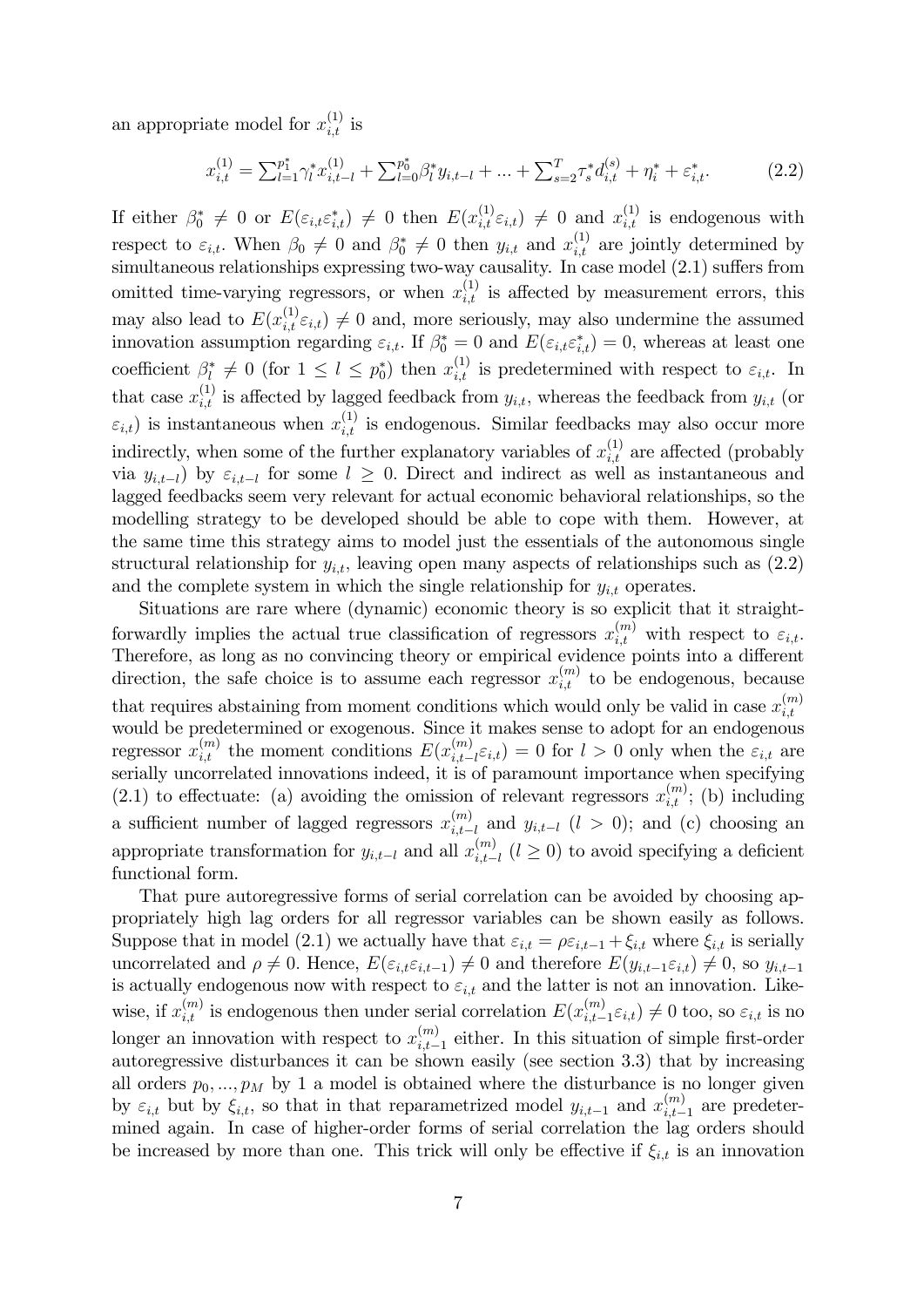with respect to  $y_{i,t-l}$  and  $x_{i,t-l}^{(m)}$  $\binom{m}{i,t-l}$  for  $l > 0$ , which could be at odds with more serious problems than pure autoregressive forms of serial correlation, like omitted regressors, measurement errors, wrong functional form and using proxy variables.

#### 2.2.2. Implementation of GMM

Applying GMM directly to model (2.1) requires instrumental variables which are uncorrelated with  $\eta_i + \varepsilon_{i,t}$ . Since (lags of)  $y_{i,t}$  are, and those of  $x_{i,t}^{(m)}$  will, usually be correlated with  $\eta_i$ , the most common implementation of GMM using internal instruments involves estimating the model in first differences. This transformation removes the unobserved  $\eta_i$  from the equation (but not necessarily from its regressors, see stage 10 in section 4.2). Denoting  $y_{i,t} - y_{i,t-1} = \Delta y_{i,t}$  etc., it yields

$$
\Delta y_{i,t} = \sum_{l=1}^{p_0} \gamma_l \Delta y_{i,t-l} + \sum_{m=1}^{M} \sum_{l=0}^{p_m} \beta_l^{(m)} \Delta x_{i,t-l}^{(m)} + \sum_{s=2}^{T} \tau_s \Delta d_{i,t}^{(s)} + \Delta \varepsilon_{i,t},
$$
(2.3)

where  $i = 1, ..., N$  and  $t = 2, ..., T$ . Given the adopted classification of the variables moment conditions for estimating (2.3) with disturbance  $\Delta \varepsilon_{i,t}$  can be obtained from particular lags and leads of the internal variables of (2.1), namely:

$$
E(y_{i,s}\Delta\varepsilon_{i,t}) = 0 \text{ for } s \le t - 2,
$$
  
\n
$$
E(x_{i,s}^{(m)}\Delta\varepsilon_{i,t}) = 0 \text{ for } s \le t - 2 \text{ if } x_{i,t}^{(m)} \text{ is endogenous with respect to } \varepsilon_{i,t},
$$
  
\n
$$
E(x_{i,s}^{(m)}\Delta\varepsilon_{i,t}) = 0 \text{ for } s \le t - 1 \text{ if } x_{i,t}^{(m)} \text{ is predetermined with respect to } \varepsilon_{i,t},
$$
  
\n
$$
E(x_{i,s}^{(m)}\Delta\varepsilon_{i,t}) = 0 \text{ for } \forall s \text{ if } x_{i,t}^{(m)} \text{ is exogenous with respect to } \varepsilon_{i,t}.
$$
\n(2.4)

Note that, to avoid confusion, we stick to the adopted classification of regressors which just refers to the underlying substantive behavioral model with disturbances  $\varepsilon_{i,t}$ .

Because we assumed below (2.1) that the dependent variable has been observed over the range  $t = -p_0 + 1, ..., T$ , the first line of (2.4) seems to imply that just  $p_0$ instrumental variables, namely  $y_{i,t-2},..., y_{i,t-1-p_0}$  ( $\forall i, t = 2,...,T$ ) can be constructed from the dependent variable. However, due to the panel structure of the data and the chosen asymptotic sequence, where T is finite and  $N \to \infty$ , these  $p_0$  variables can be unraveled to the instrumental variables  $d_{i,t}^{(s)}y_{i,l}$ , for  $s = 2, ..., T$  and  $l = 1$  $p_0, ..., s-2$  (again  $\forall i, t = 2, ..., T$ ). Hence, from lags of  $y_{i,t}$  we can in fact extract  $\Sigma_{s=2}^T(s-2+p_0) = (T-1)(T/2+p_0-1)$  moment conditions. These are valid because applying the law of large numbers yields  $\lim_{N\to\infty} N^{-1}T^{-1}\Sigma_{i=1}^N \Sigma_{t=2}^T d_{i,t}^{(s)} y_{i,l}\Delta\varepsilon_{i,t} =$  $T^{-1}$  plim<sub>N→∞</sub>  $N^{-1} \sum_{i=1}^{N} y_{i,l} \Delta \varepsilon_{i,s} = T^{-1} E(y_{i,l} \Delta \varepsilon_{i,s}) = 0.$ 

In the same vain it follows from the second line of  $(2.4)$  that for an endogenous regressor  $x_{i,t}^{(m)}$  one can obtain  $\Sigma_{s=2}^T(s-2+p_m) = (T-1)(T/2+p_m-1)$  unraveled instrumental variables  $d_{i,t}^{(s)} x_{i,l}^{(m)}$  from the moment conditions  $E(d_{i,t}^{(s)} x_{i,l}^{(m)} \Delta \varepsilon_{i,t}) = 0$ , for  $l = 1-p_m, ..., s-2$ . If this regressor were predetermined,  $T-1$  extra instruments  $d_{i,t}^{(t)} x_{i,t-1}^{(m)}$  $i,t-1$ can be obtained, corresponding to the extra moment conditions  $E(d_{i,t}^{(t)}x_{i,t-1}^{(m)}\Delta\varepsilon_{i,t})=0$ .

<sup>&</sup>lt;sup>1</sup>To find all valid moment conditions in terms of internal variables for estimating  $(2.3)$  the classification of the variables in  $(2.1)$  is sufficient and decisive. So, if we indicate a variable as endogenous, predetermined or exogenous by default this will be with respect to the disturbances  $\varepsilon_{it}$  of the behavioral model. That in the estimated model the regressor  $\Delta y_{i,t-l}$  can be classified as predetermined with respect to  $\Delta \varepsilon_{it}$  only for  $l > 1$ , whereas it could be called endogenous for  $l = 1$ , may be valid, but is confusing at the same time, so is better avoided.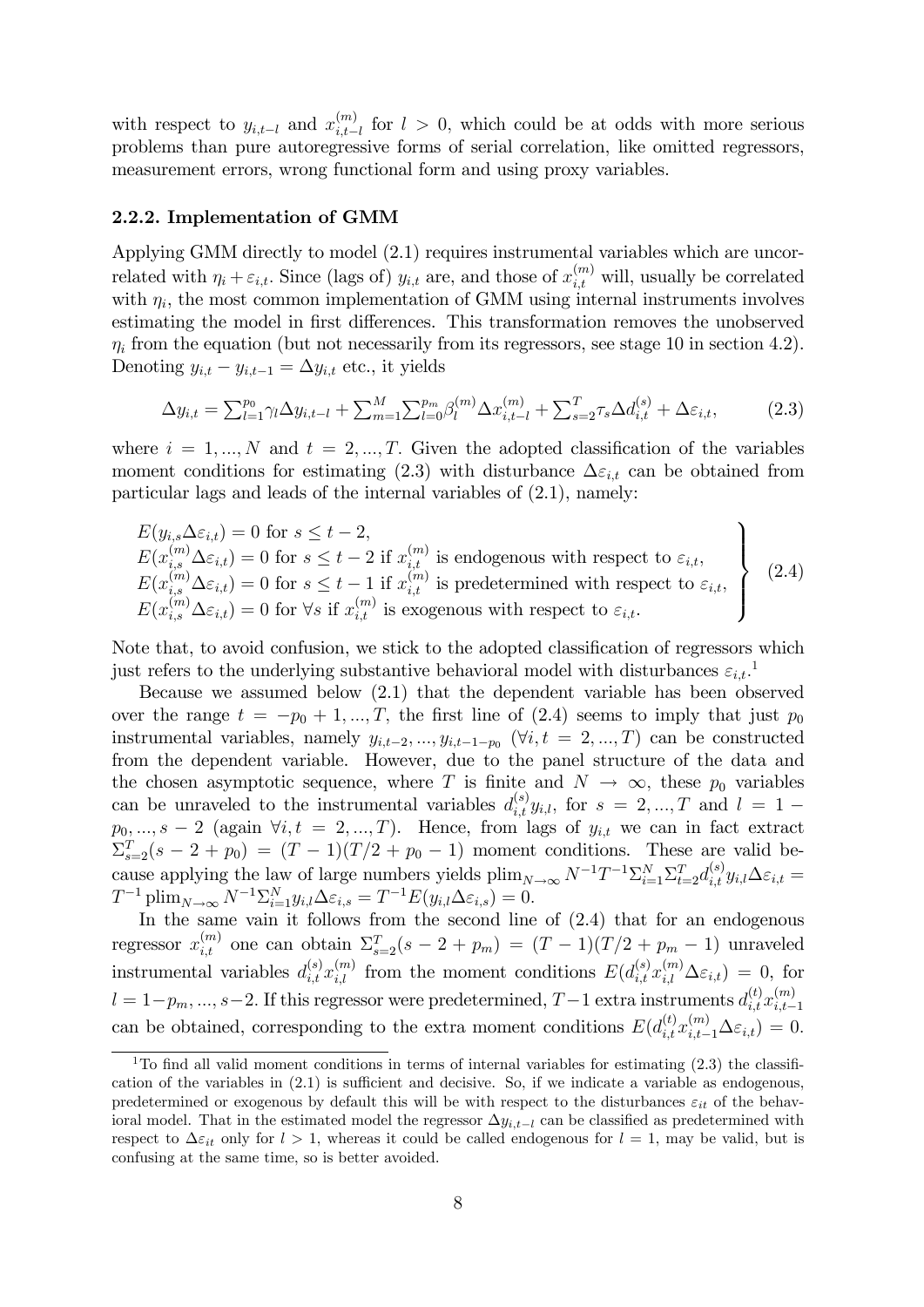Whereas, from an exogenous regressor many more than  $T-1$  extra valid instruments can be generated than from a predetermined one, namely also  $E(d_{i,t}^{(s)} x_{i,l}^{(m)} \Delta \varepsilon_{i,t}) = 0$  for  $s = 2, ..., T$  and  $l = s, ..., T$ . However, from these, the validity of the  $T-1$  extra moment conditions  $E(d_{i,t}^{(t)}x_{i,t}^{(m)}\Delta\varepsilon_{i,t})=0$  are especially crucial to distinguish an exogenous variable from a predetermined one. Those for  $l > s$  will often yield relatively weak instruments, because these future values will usually not establish substantial extra explanatory power additional to that obtained from current and past variables  $d_{i,t}^{(s)} x_{i,s}^{(m)}$  for  $s \leq t$  in the so-called first-stage regressions for any of the explanatory variables of  $(2.3)$ . Although according to asymptotic theory any additional valid instrumental variable would improve estimator efficiency, it is well-known that in finite samples using many instruments may in fact aggravate estimator bias. Therefore, and because they are expected to be weak, the instruments  $d_{i,t}^{(s)} x_{i,l}^{(m)}$  with  $l > s$  obtained from an exogenous regressor may usually better be omitted from the employed set of instruments.

Given the abundance of available unraveled instrumental variables in a panel data context, all given by interactions between time-dummies and current or lagged regressors, it seems a good idea more generally to reduce their number. To that end there are basically two strategies, namely collapsing (see Roodman, 2009b) and curtailing (see, for instance, Bun and Kiviet, 2006). The unraveled instruments obtained from the lagged dependent variable can, by taking particular linear combinations, be collapsed to  $p_0-1$  plus  $T-1$  instrumental variables. The latter are  $\sum_{s=l}^{T} d_{i,t}^{(s)} y_{i,s-l}$ , for  $l=2, ..., T$ , and if  $p_0 > 1$  the former are  $y_{i,t-l-1} = \sum_{s=2}^{T} d_{i,t}^{(s)} y_{i,s-l-1}$  for  $l = 2, ..., p_0$  and again  $t = 2, ..., T$ . The unraveled instruments for  $x_{i,t}^{(m)}$  can be collapsed similarly.

An uncomfortable aspect of collapsing seems that in the implied first-stage regression the different time-series observations are confronted now with autoregressive specifications of different orders. When  $p_0 = 1$  then these orders are  $t - 1$  for observations  $t = 2, ..., T$  respectively. Hence,  $\Delta y_{i2}$  is regressed on just  $y_{i0}$ , whereas  $\Delta y_{iT}$  is regressed on  $y_{i,T-2},...,y_{i0}$ , whilst the one and only coefficient in the regression for  $t=2$  is forced to be equivalent to the coefficient of  $y_{i,T-2}$  for  $t = T$ . By curtailing one achieves that these autoregressive specifications have a chosen maximum order, say  $1 \leq \bar{p} < T - 1$ , and that apart from limiting the lag order no further coefficient restrictions are being imposed in the first-stage regressions. Then the instrumental variables are  $d_{i,t}^{(s)}y_{i,l}$ , for  $s = 2, ..., T$  and  $l = \max(1 - p_0, s - 1 - \bar{p}), ..., s - 2$ . When  $\bar{p} \le p_0$  their number will be  $(T-1)\bar{p}$  and when  $\bar{p} > p_0$  then  $(\bar{p} - p_0 + 1)(\bar{p} - p_0)/2$  less. Hence, curtailing tends to use more instruments than collapsing, but seems less strained too, because in the firststage regression all observations  $t \ge \bar{p} - p_0 + 2$  will be fitted to the same number of  $\bar{p}$ regressors, namely  $d_{i,t}^{(t)}y_{i,l}$  (for  $l = t-\overline{p-1}, ..., t-2$ ), without coefficient restrictions. The two principles can also be combined, see Kiviet et al. (2017, p.10) for more details. Of course, the unraveled instruments obtained from  $x_{i,t}^{(m)}$  can be curtailed and/or collapsed similarly.

As follows directly from true relationship (2.3), for the instrumentation of  $\Delta y_{i,t-l}$  for  $l \geq 1$ , the inclusion in the set of instruments of (unraveled versions of)  $x_{i,t}^{(m)}$  $_{i,t-1}^{(m)}$  and  $x_{i,t-1}^{(m)}$  $\binom{m}{i,t-2}$ next to  $y_{i,t-l}$  for  $l \geq 2$ , seems crucial. However, practitioners seldomly stick to this. In classic static nonpanel IV models it makes sense to instrument exogenous regressors just by themselves, whereas the instrumentation of endogenous variables requires additional external instrumental variables. This has wrongly induced the habit in dynamic panel model estimation to instrument exogenous regressors just by themselves too, implying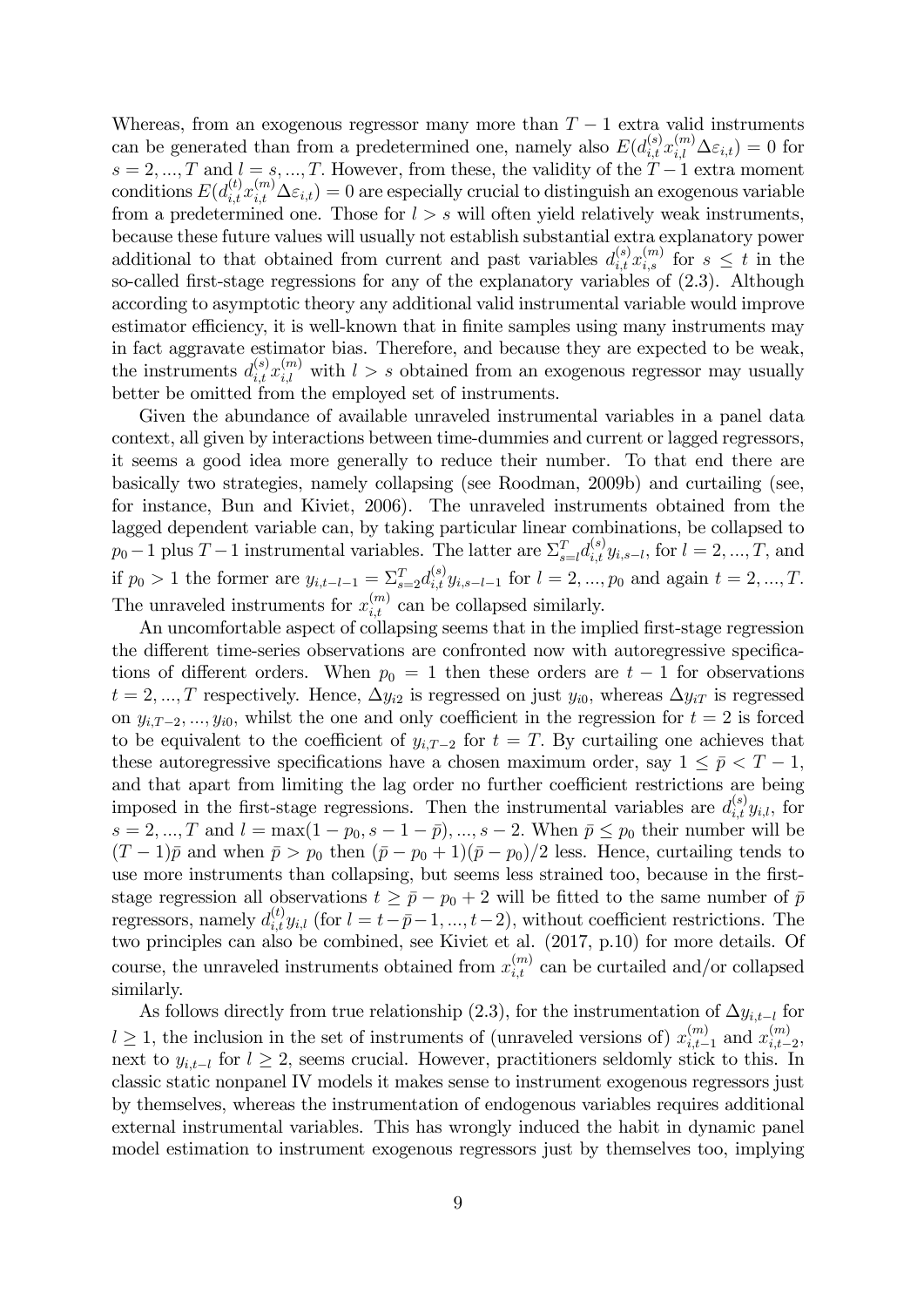using just the  $p_m + 1$  orthogonality conditions  $E(\Delta x_{i,t-l}^{(m)} \Delta \varepsilon_{i,t}) = 0$  for  $l = 0, ..., p_m$ . In case  $p_m = 0$  this simplifies to using just the instrument  $\Delta x_{i,t}^{(m)}$ , whereas the very specification of model (2.3) highlights that to instrument regressor  $\Delta y_{i,t-1}$ , in addition to  $y_{i,t-l}$  for  $1 < l \leq p_0 + 2$ , also variables  $x_{i,t-l}^{(m)}$  $\sum_{i,t-l}^{(m)}$  for  $1 < l < p_m + 2$  will be most useful.

From the above it follows that, due to the panel structure of our data, finding a huge number of instruments seems relatively easy. Therefore, practitioners are usually not forced to seek external instruments, which are variables uncorrelated with the current disturbance in the estimation equation which have not been obtained by lagging or transforming the regressors of the model. However, although relatively uncommon in practice, nothing opposes the use of external instruments when analyzing panel data, provided they are valid and relevant. This requires that they have nonzero coefficients in equations like (2.2).

#### 2.3. Adopting an initial model specification and set of moment conditions

For a great number of reasons the search for an initial acceptable general model is quite difficult. A major handicap is that economic theory is usually not very specific regarding all variables that are relevant for the causal explanation of  $y_{i,t}$ , nor regarding the proper functional form of the relationship, and certainly not with respect to the characteristics of the dynamics. So, it is usually the task of the applied econometrician to asses most of these issues empirically. Though, an additional difficulty is that econometric tests on the validity of instruments and on the adequacy of a chosen specification of the model may commit type I or type II errors (rejecting a true hypothesis or not rejecting a false hypothesis) with possibly substantial probabilities and they may therefore frequently misguide.

The motivation for promoting in the present context to include in the initial model specification relatively many (lagged) regressors while using very few unlagged and firstorder lagged regressor variables as instruments in the first-differenced model, is based on trying to avoid inconsistency of estimators.<sup>2</sup> The stimulus for this policy stems from the following characteristics of the statistical tools to be used. Econometric tests are available to examine the (in)validity of a subset of instruments when added to an already accepted set of instruments, and also to examine whether a subset of regressors should (not) be excluded from an already accepted model specification. However, for a proper interpretation these tests require that the already accepted model specification is genuinely adequate and that the already accepted set of instruments is really valid for this accepted model specification. These two test tools lead to generally uninterpretable results when applied in a situation where the already accepted model and accepted instrument set produce inconsistent estimates. Therefore, it is crucial to find an initial specification of the model and set of instruments on which evidence can be produced which provides trust in their joint adequacy. Part of this is avoiding excluding any possibly relevant explanatories and avoiding at the same time exploiting any possibly invalid instruments. As an unavoidable consequence, in order to achieve consistency, one has to sacrifice some efficiency initially by unknowingly including regressors which may actually be redundant, and by yet abstaining from using particular instruments which

 $2$ See also Hendry (1995), who pleads for a general-to-specific methodology in the context of econometric time-series analysis.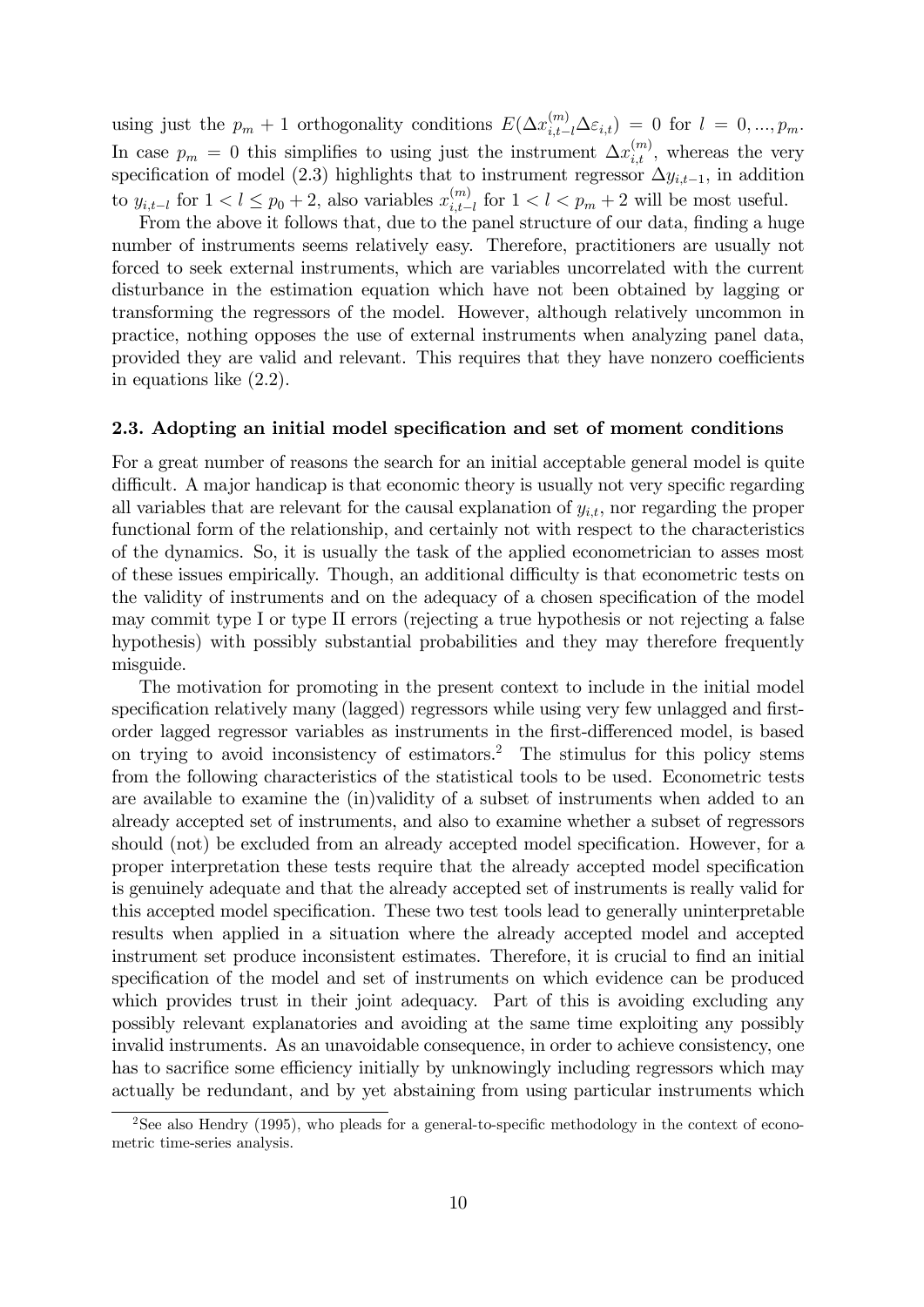may actually be valid and effective.

This quite general initial model specification with relatively restricted set of instruments, for which no evidence should have been found regarding invalidity of some of its instruments, nor regarding possibly omitted regressors (including those that may represent a wrongly chosen functional form, and those representing non constant coefficients due to omitted interaction terms), nor regarding detrimental serial correlation of its errors (due to wrongly omitting lagged or other regressors), we will address as the general maintained statistical model (MSM). For its results one should neglect for the moment that many of its coefficients may not appear as significant due to the relative inefficiency of its estimates.

In the present context we have found an acceptable MSM when a possibly not very parsimoniously specified dynamic regression model, in which most of its current (non lagged) regressors are treated as endogenous (i.e. possibly affected by immediate feedback from the dependent variable), after being estimated in first-differenced form (to get rid of individual effects) by Arellano-Bond GMM estimation (either 1-step with heteroskedasticity robust standard errors, or 2-step with Windmeijer-corrected standard errors), yields residuals which do show first-order serial correlation (due to the first differencing) but no significant second order serial correlation, and for which the test of the over-identification restrictions, addressed as the Hansen test in Xtabond $2^3$ , has a reasonably large p-value (what seems large in this context will be discussed in subsection 2.4). Employing at this stage GMM system estimation according to Blundell and Bond (1998) would be unwise in general, because this would assume validity of some additional instruments in the level equation, whereas the tool to test their validity presupposes validity of the Arellano-Bond instruments, which are yet still under scrutiny. So, first all emphasis should be on verification of the latter. Blundell-Bond estimation and verification of its possible validity should be postponed until a later stage in the modelling process.<sup>4</sup>

Hence, initially, GMM estimates and tests for the first-differenced model should be used until a satisfactory MSM has been obtained, and next it could be examined whether possibly some further effective internal instruments (obtained from first-lagged or current regressors) can safely be adopted as well, while some weak ones may successfully be removed (possibly by collapsing or removing long lags), together with removing from the model specification some ostensibly redundant regressors (when they are found to produce very small t-ratios or correspondingly high  $p$ -values) or to impose other coefficient restrictions when strongly supported by the data.

#### 2.4. The major dilemmas faced

In trying to avoid as much as possible to impose restrictions on the model that have not yet been tested (and thus have not yet been rejected nor confirmed) one faces the following dilemma. When using GMM techniques to a model with some endogenous regressors it is unavoidable to impose some untestable exclusion restrictions on the model

<sup>&</sup>lt;sup>3</sup>Note that the test addressed as the Sargan test in Xtabond2 presupposes (conditional) homoskedasticity of the disturbances, so this can only be interpreted when no evidence of heteroskedasticity has been found.

<sup>4</sup>As long as Arellano-Bond results are unsatisfactory, applying Blundell-Bond does not make sense. Therefore it is unfortunate that Blundell-Bond is the default technique in Xtabond2.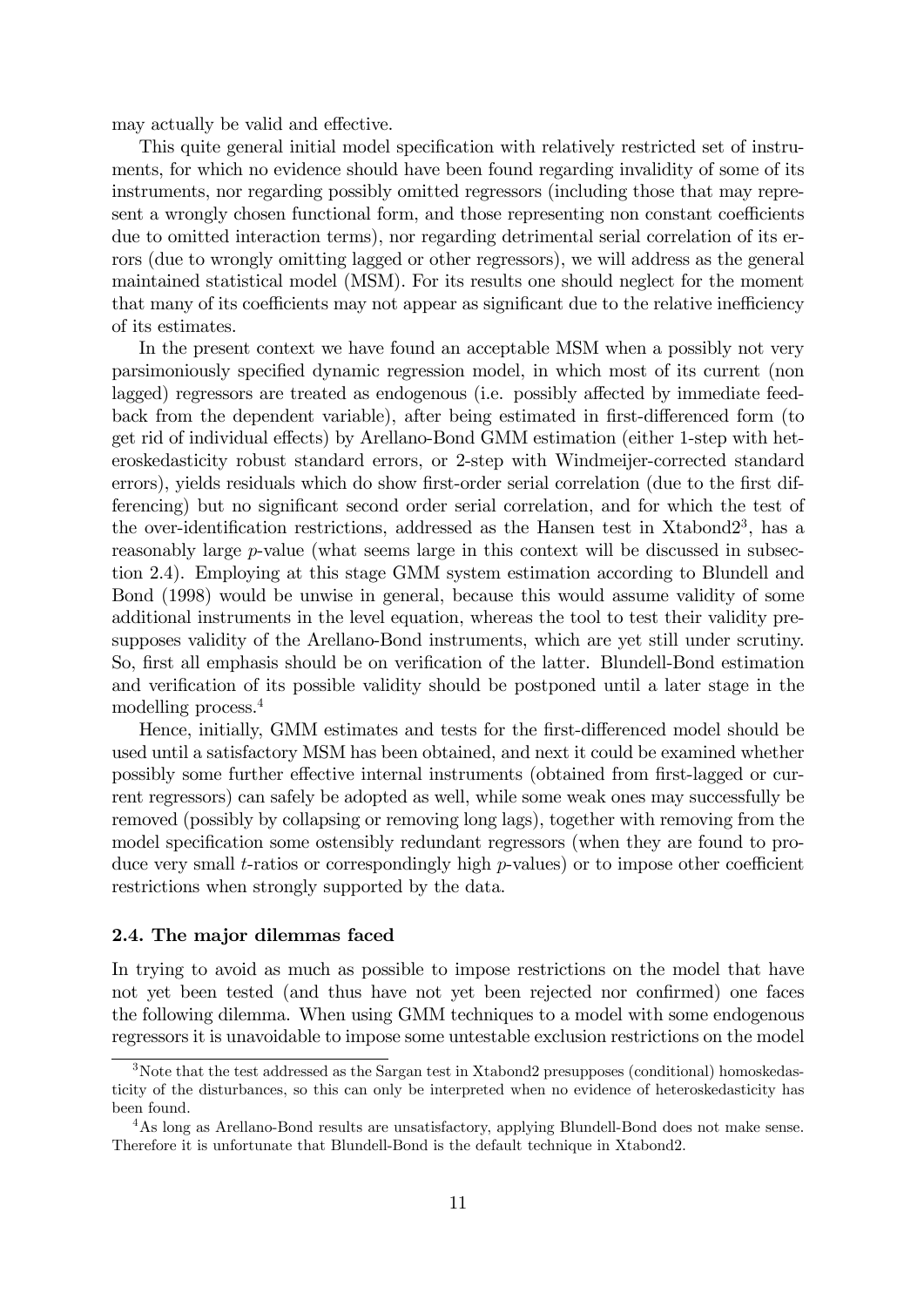in order to satisfy the order condition of identification. The reason is that we need at least as many instrumental variables as we have regressors in the model, whereas an endogenous regressor as such cannot be used as an instrument, because it will be correlated with the error term due to instantaneous feedback. In fact, when estimating the model in first-differenced form, also the first lag of an endogenous variable cannot be used as instrument, and neither can the current level of predetermined regressors. Therefore, particular lagged variables to be used as instruments should not occur as regressor at the same time, because otherwise the number of instruments obtained from lagged variables would not outnumber the regressors. Note that to formally test validity of their exclusion from the set of regressors, one should first include them, but that extended model can no longer be estimated (due to having fewer instruments now than regressors), so these unavoidable exclusion restrictions do necessarily imply untestable restrictions on the dynamic specification of the model. They would only be testable when valid external instruments (not obtained by transformation of included regressor variables) would be available, but then the validity of these external instruments becomes untestable, because if one includes them for testing whether they are uncorrelated with the model errors the resulting extended model is no longer identified (its number of regressors exceeds the number of instruments).

There is a strong interconnection between tests for the validity of instrumental variables not included in the regression and tests about whether these instrumental variables have been wrongly omitted from the regression, see Kiviet (2017). This induces why we can test only the over-identification restrictions, while implicitly assuming that the untested just-identifying restrictions (equal in number to the number of unknown coefficients of the model) are all simply valid.<sup>5</sup> The above should make clear that one always has to keep an open mind regarding the possibility that an accepted maintained statistical model (MSM) may actually be false, because many of its underlying exclusion restrictions and moment conditions have not and cannot be tested (without adopting further untestable conditions) and thus have to be accepted simply (but possibly wrongly) in good faith.

At first sight the concern just mentioned seems less worrying for panel data analysis than it is for a regression analysis based purely on either cross-section data or on timeseries, because the extra dimension of microeconometric panel data enables to extract from one regressor a multitude of instruments which suggests that over-identification is ubiquitous.<sup>6</sup> Including all these instruments (interactions of time-dummies with current and lagged variables) as regressors would generalize the specification such that each explanatory variable for all its lags would have for each particular time period its own unique coefficient. In fact, this would imply incorporating into the model the interactions of all time dummies with all available lagged regressors, which then would undo the over-identiÖcation. In practice, most if not all of these interaction terms are implicitly assumed to have equal coefficients. In the presence of endogenous regressors, adopting restrictions on some of those interactions is simply unavoidable, and it is untestable without adopting other untestable assumptions. So, also in a panel context adopting

<sup>&</sup>lt;sup>5</sup>For an escape route to test just-identifying restrictions in nonpanel models, see Kiviet (2019).

<sup>&</sup>lt;sup>6</sup>Below (2.4) it is shown that when  $p_m = 1$  and regressor  $x_{i,t}^{(m)}$  is endogenous it yields  $(T - 1)T/2$ instruments, and  $T-1$  more when it is predetermined, and still more when it is exogenous. This is not yet very impressive when  $T = 3$  (which is the minimum required). Then each regressor produces at least 3 instruments, but at least 6 when  $T = 4$ , and 10 when  $T = 5$ , etc.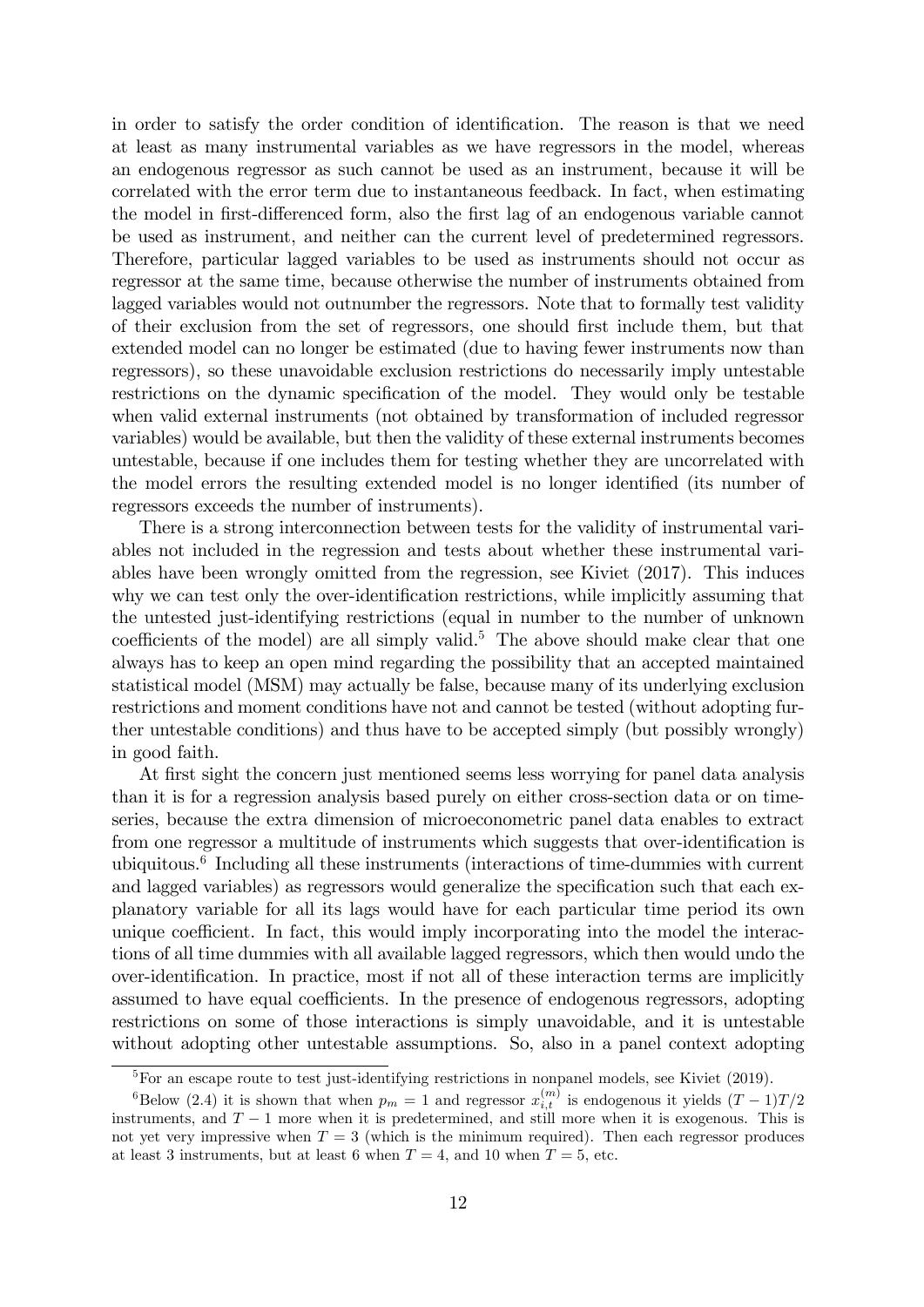$(\text{explicitly or implicitly})$  untestable exclusion restrictions in order to achieve identification is simply unavoidable. In fact, a similar situation occurs for pure cross-section and time-series data. Here too one can proliferate the number of instruments, for instance by taking their square, higher-order powers or a range of other nonlinear transformations or their interactions with dummy variables. This only yields (most probably weak) overidentification if one is willing to make the untestable assumption that at the same time sufficient of these extra instrumental variables have zero coefficients in the regression.

Hence, in practice one will always be faced with making a choice between generality of the specification and imposing some untested restrictions. This concerns the inclusion or not of particular variables, choosing their maximum lag order and the occurrence of (lagged) variables in general interaction terms as well (the latter are addressed in subsection 3.4). In designing the MSM one has to trade off the risks of devastating timevarying unobserved heterogeneity, due to omitted regressors, and of inefficient inference, due to redundant regressors and unexploited valid over-identifying restrictions. Because one cannot test all implicit restrictions imposed on a candidate MSM one has to keep in mind that, although subjective elements in its design can to some degree be mitigated, they are in fact unavoidable.

On top of all the dilemmas just mentioned there is yet another one. In contrast with the foregoing, which pleaded to include many potential explanatories, this one urges for not including too many potential candidate regressors for reasons which again have to do with identification of the single structural relationship that we want to establish. In addition to the necessary order condition (having at least as many instruments as unknown coefficients) we have to satisfy the necessary and sufficient rank condition for identification, and this is certainly not as easily satisfied as the necessary order condition. The single structural equation that we want to analyze is one from a system which specifies for each endogenous variable in that system their single structural equation. Although the single structural equation that we want to estimate is nested in a comprehensive single equation model, which includes all endogenous, predetermined and exogenous variables that occur in the full system, such a heavily overspecified equation is certainly not identified according to the rank condition, because all individual structural equations of that system are nested in the very same comprehensive model. Without imposing relevant coefficient restrictions it cannot be distinguished from the other structural equations. In a panel data context it may seem possible to estimate the comprehensive model because sufficient lagged variables interacted with time dummies may be available to meet the necessary but insufficient order condition. However, interpretation of its estimates with respect to the structural equation for the single dependent variable that we want to model is not possible as long as the sufficient rank condition has not been fulfilled, which requires imposing a sufficient number of the appropriate coefficient restrictions which make the equation of our interest unique amongst the other equations of the system.

We should highlight here a related hazard. Consider again model  $(2.1)$  and assume  $\beta_0^{(1)} \neq 0$ . Then any specification for a model for  $y_{i,t}$  which omits  $x_{i,t}^{(1)}$  as a regressor is misspecified as a representation of the structural model, but it is not necessarily misspecified as such. When model (2.2) is substituted in (2.1) then  $x_{i,t}^{(1)}$  is eliminated and it brings in all other variables in the structural equation for  $x_{i,t}^{(1)}$  not yet occurring in the structural equation for  $y_{i,t}$ . The resulting equation is something half-way the structural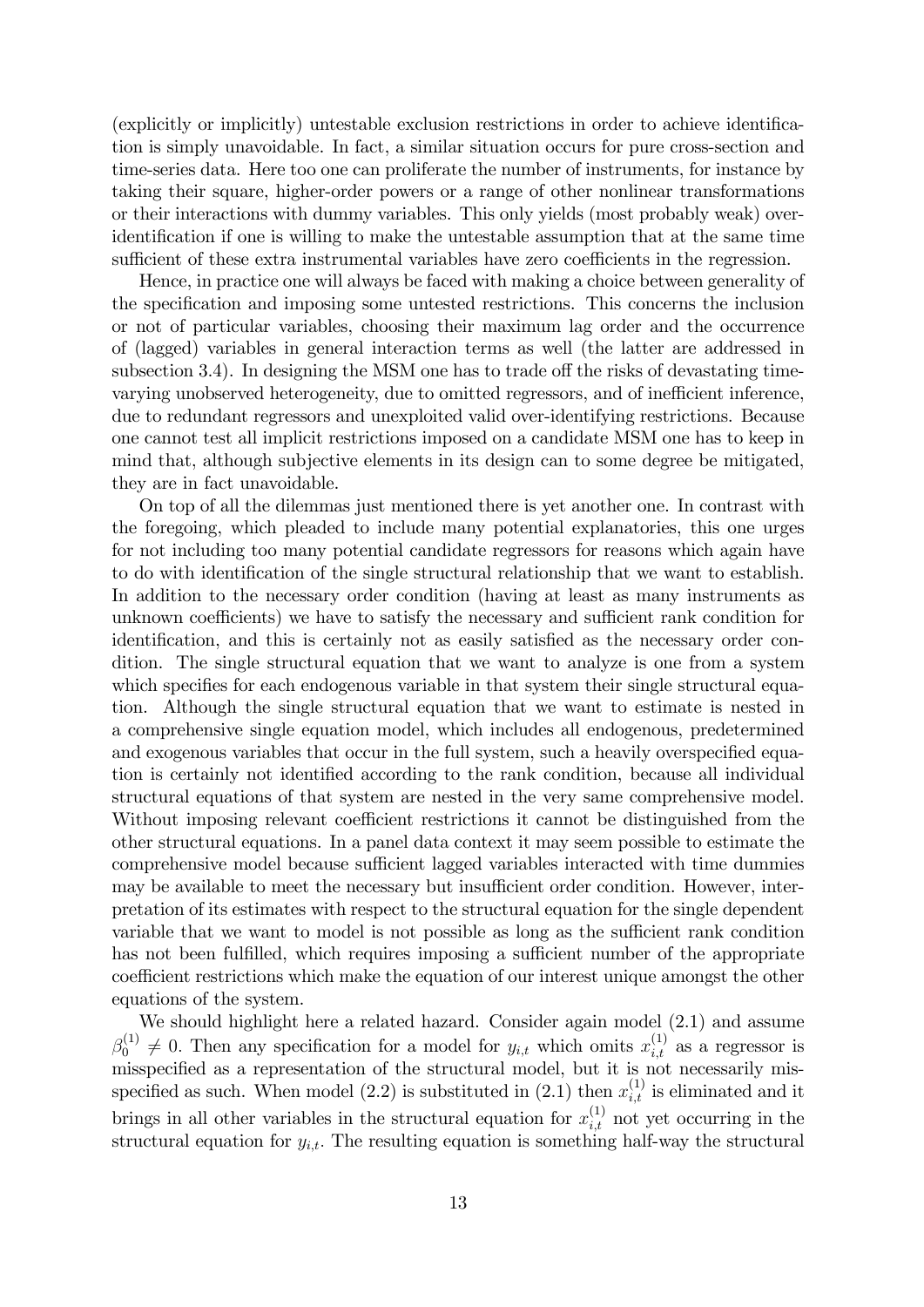form equation and the reduced form equation for  $y_{i,t}$ . In the latter all endogenous regressors have been eliminated, and only predetermined and exogenous regressors remain. To make sure that our specification search yields in the end the structural equation for  $y_{i,t}$  we should avoid including in its initial deliberately overspecified form any regressors which occur in other structural equations of the same system but have zero coefficients in the structural equation for  $y_{i,t}$ . Otherwise we face the risk that, even when the adequate specification of the structural equation of  $y_{i,t}$  is nested in our MSM, when aiming for parsimony, we may remove endogenous explanatories and leave in indirect determinants of  $y_{it}$ . The latter have an effect on it only via the endogenous explanatories, whereas these endogenous regressors apparently belong to the direct explanatories. It are the direct explanatories which constitute the autonomous structural relationship for  $y_{i,t}$ .

So, although it seems a good idea to opt for a methodology in which one starts off with a relatively general model specification, both regarding the dynamics and the inclusion of further explanatory variables and allowing their endogeneity by abstaining from using particular instruments, at the same time imposing a substantial number of coefficient restrictions by omitting particular variables as regressors is unavoidable too. Not only in order to have a sufficient number of instruments. It is also required in order to keep focus on establishing the structural causal relationship for  $y_{i,t}$ . Hence, many nested and nonnested specifications of models for  $y_{i,t}$  may each qualify as an appropriate candidate MSM, because they are individually statistically acceptable; however, not all of them may contain the structural model for  $y_{i,t}$  as a special case. Moreover, the fewer restrictions one imposes on the candidate MSM and the fewer instrumental variables one exploits, the larger the coefficient standard errors will be. This will mitigate the power of tests on the significance of coefficients but also on the validity of instruments, whereas the information to be exploited in a successful specification search, as to be developed below, has to come from the correct (non-)rejection of series of such tests. So, these individual tests having substantial test power (low type II error probability), whilst maintaining a well controlled type I error probability, is crucial.

#### 2.5. P-values as beacons: opportunities and shortcomings

In the specification and selection search strategy to be designed in Section 4 the sequential application of various particular hypotheses test procedures will yield p-values which will constitute the key factors on which next steps in the search process will be based. All these separate steps will be associated with testing the (in)significance of a particular subset of parameters, where the outcome will be interpreted as either including or excluding the variables associated to these parameters to/from either the regression or the set of instruments. This  $(in)$ significance, indicating the  $(in)$ compatibility of the observed data with all these tested parameters having value  $zero<sup>7</sup>$  or at least one of them having a nonzero value, is expressed in the p-value, a scalar between zero and one. Its magnitude will determine whether the tested hypothesis will be rejected or not. In the latter case the strategy yet to be developed will imply taking the decision to impose the parametric restrictions tested, i.e. accepting the tested null hypothesis. Although in this way the resulting chain of decisions is in serious conflict with the classic statistical theory

<sup>7</sup>Testing whether each parameter of a subset of parameters has a particular real value can easily be converted into a test in which for a similar subset it is tested whether all its individual elements are zero or not.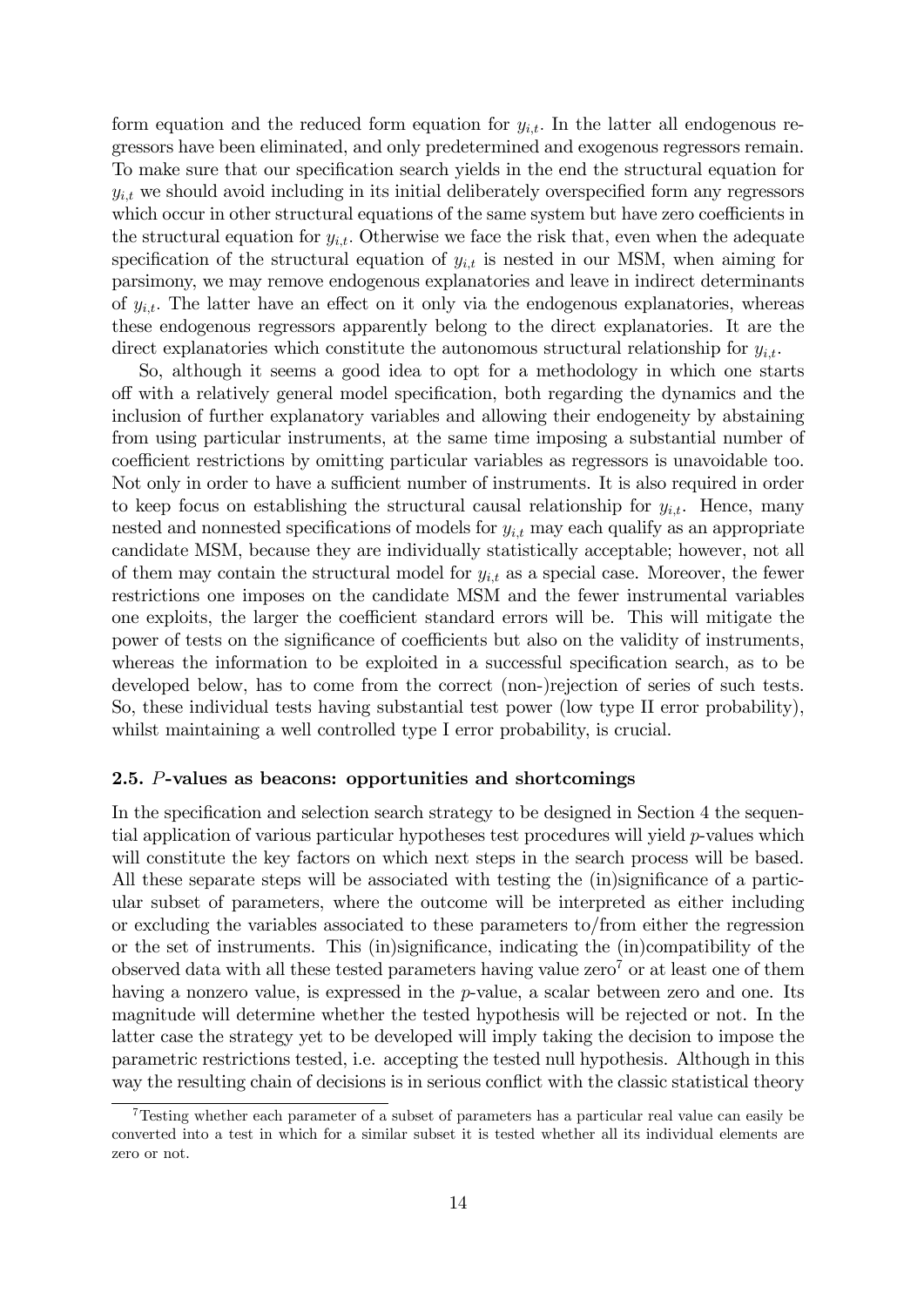of hypothesis testing it can nevertheless be defended using simple pragmatic arguments. These are: (a) there is no straight-forward alternative practical strategy; (b) as shall be indicated in the next subsection sub-strings of the chain of decisions to be made can be embedded in a cautious theory of testing sequentially superimposed or juxtaposed hypotheses; and (c) by being fully transparent about how all individual decisions in the structured sequence came about, its results will allow constructive criticism and at the same time candidly reveal both its fragility and purport. By being completely open about its subjective and possibly impertinent aspects other researchers are facilitated to uncover all its incongruities and come up with alternative proceedings and explanations, which in their turn will undoubtedly be debatable too.

Given the purpose for which we will use them  $p$ -values of test statistics have two major shortcomings. Firstly, they do not express –nor can they be converted into– an index accurately indicating how likely it is that either the tested null hypothesis (particular parameters having value zero) or its denial (some of those parameters being nonzero) is true. Secondly, in the present context of dynamic panels the calculated pvalues involve asymptotic approximations, because the probability distribution by which they have been calculated is the relevant probability distribution for the test statistic concerned only if the sample were infinitely large in the cross-section dimension. We will now discuss both these shortcomings and some of their consequences one by one.

In a recent editorial statement of the American Statistical Association Wasserstein and Lazar  $(2016)$  clarify some principles regarding p-values, all the time just considering situations in which the second shortcoming is absent. For panel data modelling of behavioral relationships this would require the unrealistic situation that all regressors are strictly exogenous (so no lagged dependent variable regressors nor any further regressors a§ected by feedbacks should occur in the relationship under study), whereas the distribution function of the disturbances should be fully known, apart from a scale factor. Under these very restrictive circumstances the p-value of a test statistic is the exact probability under a specified statistical model fully obeying the restrictions specified by the null hypothesis that it is equal to or more extreme than its observed value. Hence, the lower such a  $p$ -value is the more incompatible the observed data seem with the specified statistical model under the null hypothesis. Then, apparently, the data may stem from a different statistical model. This could either be the specified statistical model under the alternative hypothesis, where the latter just allows the tested subset of parameters to have nonzero values, or a completely different statistical model. Only when truth of the adopted statistical model is maintained (meaning: its truth is beyond dispute) then rejection of the null hypothesis directly implies acceptance of the alternative hypothesis (being: not all tested parameters have value zero).

Thus, when a MSM has not yet been assessed, a low p-value as such does not necessarily carry much information on how an adequately specified model should look like. Although a high  $p$ -value indicates substantial compatibility of the specified statistical model under the null with the actual data, it could well be that a rather differently specified statistical model is in fact much more compatible with the data. Even a  $p$ -value of 1 does not imply truth of the null hypothesis; it just means that the estimated values of the parameters correspond to their hypothesized values, but this does not imply that their true values correspond to the hypothesized values as well. Also a p-value of zero does not imply truth of the narrowly interpreted alternative hypothesis; it just indicates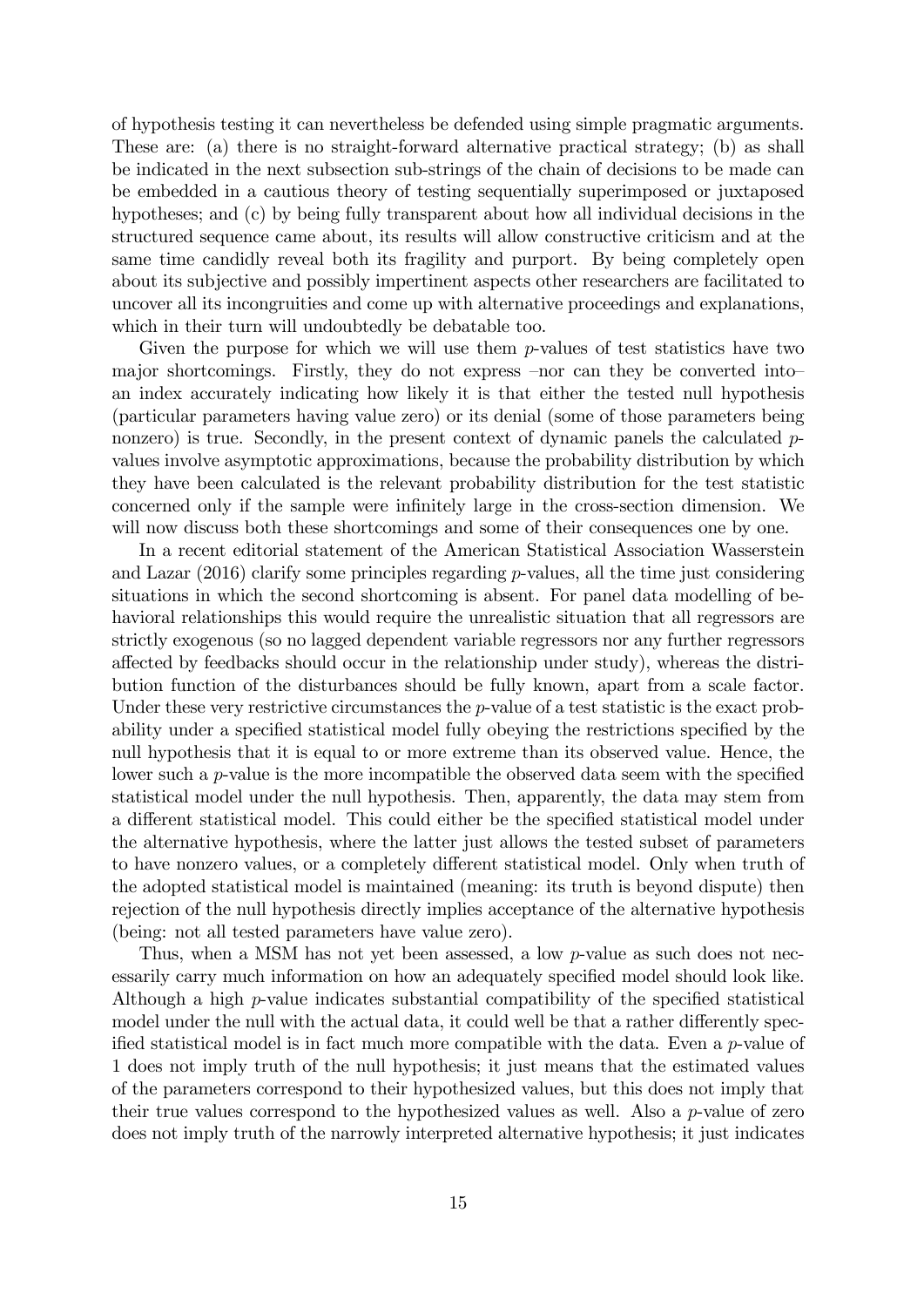that the model under the null is badly specified.<sup>8</sup> So, choosing some fixed threshold value between zero and one, which separates the decision to either impose or not the zero values for the tested parameters, seems doomed to fail.

The plead to start off the search strategy by a rather uncontroversial initial model specification with a prudent selection of instruments tries to put the sequence of tests to be performed within a context where validity of the assumptions constituting this initial statistical model can rather safely be adopted. If no obvious shortcomings of this statistical model can be found by testing it against even less restrictive alternatives, then we may adopt it as our general MSM (maintained statistical model). Then the whole further analysis, which aims to increase efficiency, can be interpreted as being conditional on these maintained assumptions. Then rejecting a null hypothesis implies to accept that the parameters tested are not all zero, which constitutes the alternative hypothesis under which estimates are still consistent under the general MSM. The decision to impose either non rejected coefficient restrictions or non rejected orthogonality conditions leads to tightening of the initially adopted MSM. If these imposed restrains are valid indeed then the estimates will still be consistent and also more efficient, but when invalid consistency will be lost in general which may lead to seriously biased estimates.

These two possible consequences (either gaining efficiency, or loosing consistency) should determine which threshold value for the p-value should be used when deciding to reject a null hypothesis or to accept it. Choosing for this the habitual significance level  $\alpha = 0.05$  would now in most cases be weird as we shall argue. For the moment we will disregard the complex consequences of both pretesting (the fact that a single test may have been preceded by decisions taken on the basis of other tests calculated from the very same sample data) and possible inaccuracies due to working with asymptotic  $p$ -values instead of exact  $p$ -values. Just focusing on one separate test, taking 0.05 as the borderline between reject and accept would limit the probability to incorrectly reject the null hypothesis (commit a type I error) to 5%, with the consequences of a type I error just being to miss out some potential efficiency gains. Whereas not rejecting a false null (commit a type II error) will have the much more serious consequence to accept this false null, leading to inconsistent estimates and misguided inferences. So, avoiding type II errors seems here much more crucial than avoiding type I errors. Hence, it seems of much more importance to limit the type II error probability to some low threshold instead of a type I error. However, unlike the type I error probability, the type II error probability is unknowable in practice, because it depends on the actual yet to be modelled data generating process and its true parameter values, and not on a hypothesized data generating process specified by the tested null hypothesis, as is the case for the type I error probability. When we would employ the extreme threshold  $\alpha = 1$ we would reject any null hypothesis and just stick to the initial MSM and exclude to use any further information extracted from the sample regarding the possible absence of contemporaneous or lagged feedbacks and redundancy of particular included regressors. At the same time it would exclude the risk of introducing inconsistency. So, what threshold value seems reasonable?

To find an answer to that question let us get back to the phase of designing the initial specification which should be so general that it seems uncontroversial, but not so general that it establishes an unidentified parametrization of the structural equation

 $8A$  long list of popular misinterpretations of p-values is provided in Greenland et al. (2016).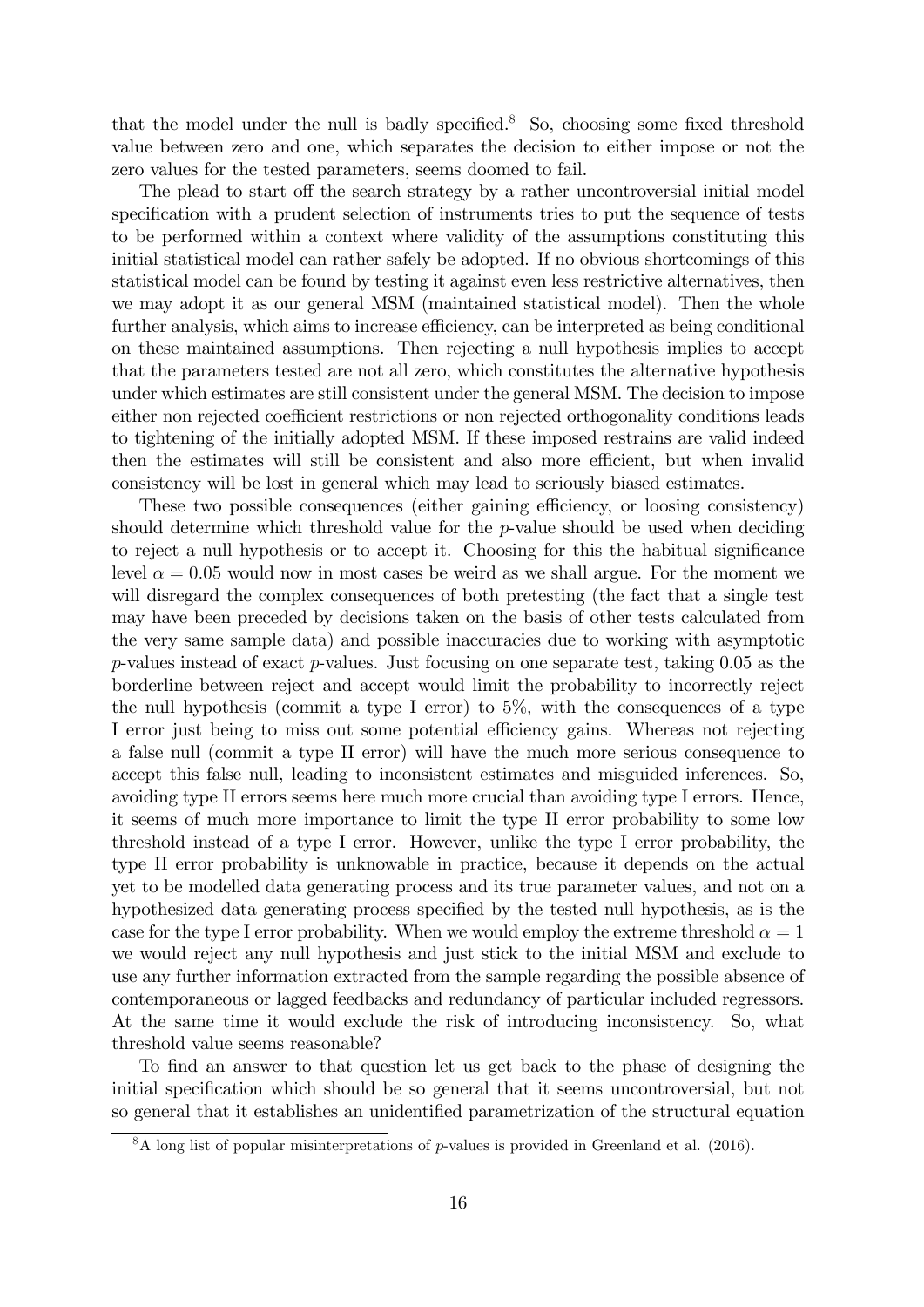that we intend to model. Of course, we should always be aware that it may be the case that the available data set simply lacks particular (proxies for the) variables that are indispensable for modelling the structural equation. So there is always the possibility that an acceptable and valid MSM, which contains the true structural data generating process as a special case, cannot and should not be found.

However, let us suppose for the moment that we have carefully designed an initial candidate MSM and that the  $p$ -value for the test of its over-identification restrictions is found to be, say, 0.2. Would that be satisfactory? There is no fully comforting simple objective answer to that question possible. Of course, at first sight we should be much happier with a value of, say,  $0.8$  or even larger, although even that would not guarantee that we are on the right track. Also, as can easily be learned by running some rather haphazard computations on the basis of a rather arbitrary data set, a value of 0.8 or higher can relatively easily be obtained when the sample size is not very large and when using a huge number of candidate instruments. This will be due to the test having very moderate power (probability to reject a false null) in such circumstances, in combination with the second complication (the asymptotic approximative nature of  $p$ -values which we still have to address). Though, on the other hand, supposing that the tested null is really true, so when drawing from the actual null distribution of a test statistic, and then obtaining a value with a tail probability of 0.2 seems not an extremely unlikely event; it is more likely than throwing a six with a die. So, in general, finding for the standard Hansen statistic a value of 0.2 should not automatically lead to discarding the candidate initial model. On that score, though, the same can still be said for a value of 0.15. Hence, an absolute fixed threshold cannot be given, but a test value just slightly above 0.05 does certainly not provide strong evidence in favor of validity of the instruments. Moreover, whether we should be satisfied when a candidate MSM produces a value of, say, 0.15 for the Hansen test also depends on the perceived power of the test. If the power seems very moderate a threshold of 0.15 seems rather small, because it would involve a substantial risk to accept inconsistent estimates.

To elaborate on this, imagine we have the choice between two different test procedures for the same null hypothesis, where one is more powerful than the other. The more powerful one is supposed to produce a more extreme value for its test statistic (in relation to its null distribution) when the null is false, and thus yields a smaller  $p$ -value more easily. Using both against the same threshold value will lead less frequently to incorrectly accepting the null by the more powerful test. Hence, the threshold  $p$ -value for the more powerful test could be chosen smaller to realize similar risks for both tests, or the less powerful one should be used at a relatively large  $p$ -value threshold.

So, arguing what threshold would be reasonable becomes slightly easier in situations where one may hope that a test has relatively good (or bad) power properties. For instance, in a situation where one is testing a large number of over-identification restrictions whereas many of these may actually be valid whereas just a few may be false, it seems self-evident that a test procedure which just tests the validity of the doubtful restrictions while building on the validity of the other valid over-identification restrictions is more powerful than the overall test which tests all restrictions jointly. From this we conclude that for difference in Hansen tests one may in principle use a threshold value closer to (though usually still substantially larger than) 5% than for an overall Hansen test. For the latter we conclude at this stage that a threshold of 30% or even 50% might certainly be worth considering. However, more has to be said about this.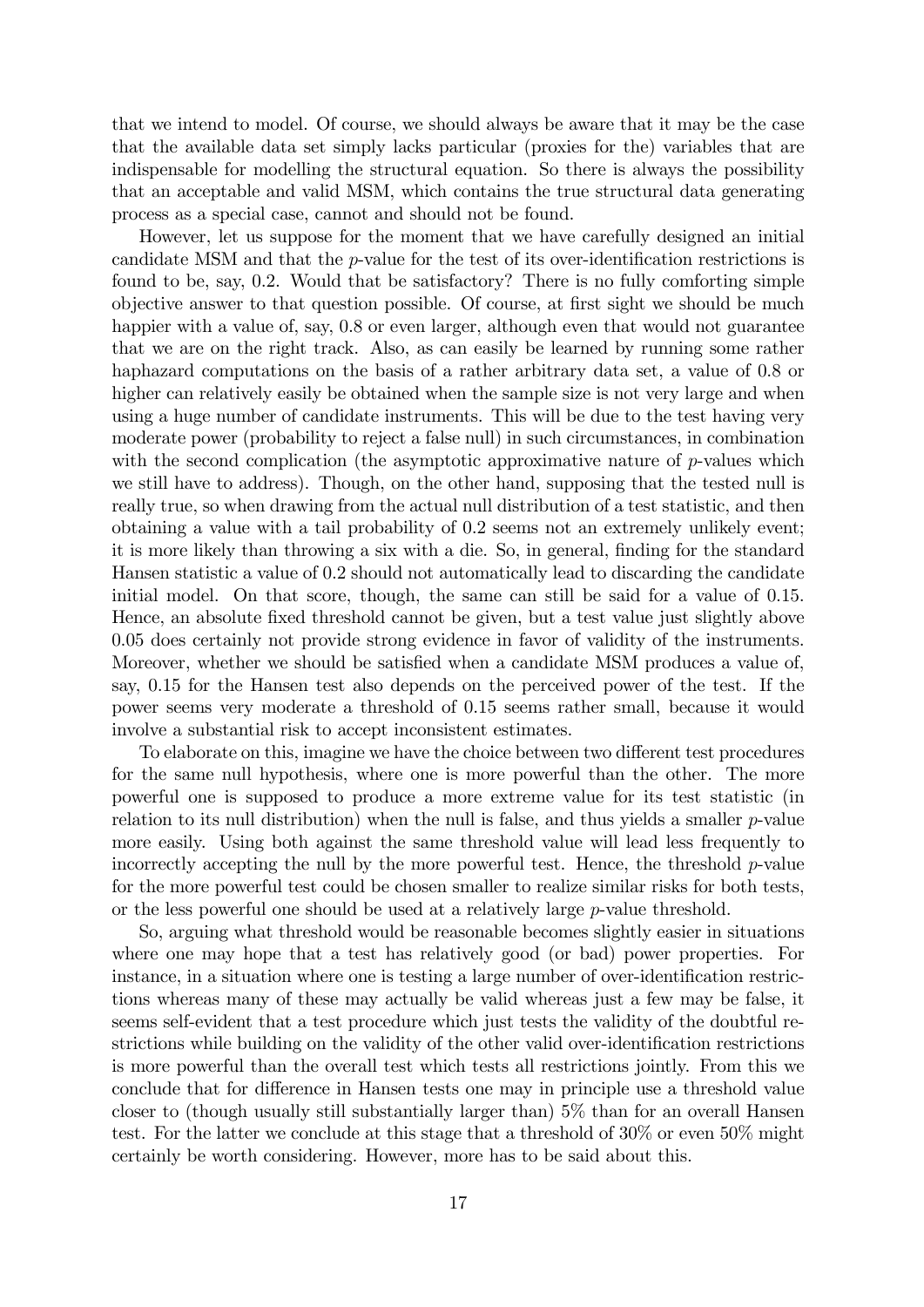First, we will discuss the consequences of the asymptotic nature of  $p$ -values in the present dynamic panel model context (see Appendix A for more details). In the presence of feedback variables, and when the distribution function of the disturbances is unknown and is probably also characterized by an unknown form of heteroskedasticity the null distribution of over-identification and coefficient restriction tests is unknown too, although in large samples it converges to a  $\chi^2$  distribution (or to standard normal z when single coefficient restrictions are being tested and one-sided alternatives can be considered). So, when calculating the p-value, the observed test statistic is not confronted with the true relevant null distribution, but with its  $\chi^2$  (or z) asymptotic approximation, or after degrees of freedom corrections probably with their  $F$  (or t) approximation. Focussing on using the  $\chi^2$  or F variants of the tests, in case the actual null distribution is located more to the right (left), then the calculated p-value is systematically too small (large). Hence, in order to realize an intended type I error probability of, say, 0.25 one should use a larger (smaller) threshold than 0.25. Some insights in the actual location of the relevant null distributions in dynamic panel analysis has been obtained from Monte Carlo simulations (see, for instance, the second half of Kiviet et al. 2017). Its discrepancies from the asymptotic approximation depends on many specific characteristics of the actual data generating process, but generally speaking it seems very often the case that the p-values obtained for overall Hansen tests are too small (hence, tend to reject too easily) and those for coefficient tests are too large (thus, tend to accept too easily).

The above text seems to suggest that  $p$ -values obtained from observed test statistics to decide on instrument or regressor selection issues should be used by confronting them with a threshold value which should be chosen such that the risks of loosing consistency or miss out efficiency gains seem in some perceived balance. However, we could also try to base these decisions on more classic model selection criteria. In standard regression the choice between a more and a less restricted model can be based on comparing the adjusted coefficient of determination, or on the AIC or BIC. This approach closely corresponds to using a t or  $F$  test for the restrictions and using the critical value 1 as threshold: Reject the restricted model when the test statistic is larger than 1 and accept otherwise. In samples with several hundred observations this closely corresponds to using the  $\chi^2$  version of the test and using the number of tested restrictions (the degrees of freedom, also being the expectation of the null-distribution) as the threshold value. Hence, neglecting the skewness of the  $\chi^2$  distribution, this closely corresponds to rejection if the test statistic is in the right-hand half of the null-distribution and acceptance for a realization in the left-hand half, which is close to a  $50\%$  significance level instead of 5%. More precisely, it can rather easily be checked that this corresponds in fact to using the p-value of the test as criterion and employing a threshold which is close to 0.5 indeed when over 100 restrictions are being tested, whereas it is 0.68 when just 1 restriction is tested. A few more of these threshold values are: 0.63 (for 2 restrictions), 0.61 (for 3), 0.58 (5), 0.56 (10), 0.54 (20), 0.53 (50) and 0.52 (for 100). Hence, model selection criteria applied to nested alternatives implicitly use significance levels which are much and much larger than 5%.

Simply assuming that similar thresholds could also be employed in a GMM context, but also taking into account the systematic asymptotic approximation errors and our desire to mitigate type I but especially type II errors, we feel an undoubtedly subjective and yet poorly evidence-based preference to recommend the following thresholds. For the test on the first-order serial correlation coefficient of the disturbances a  $p$ -value threshold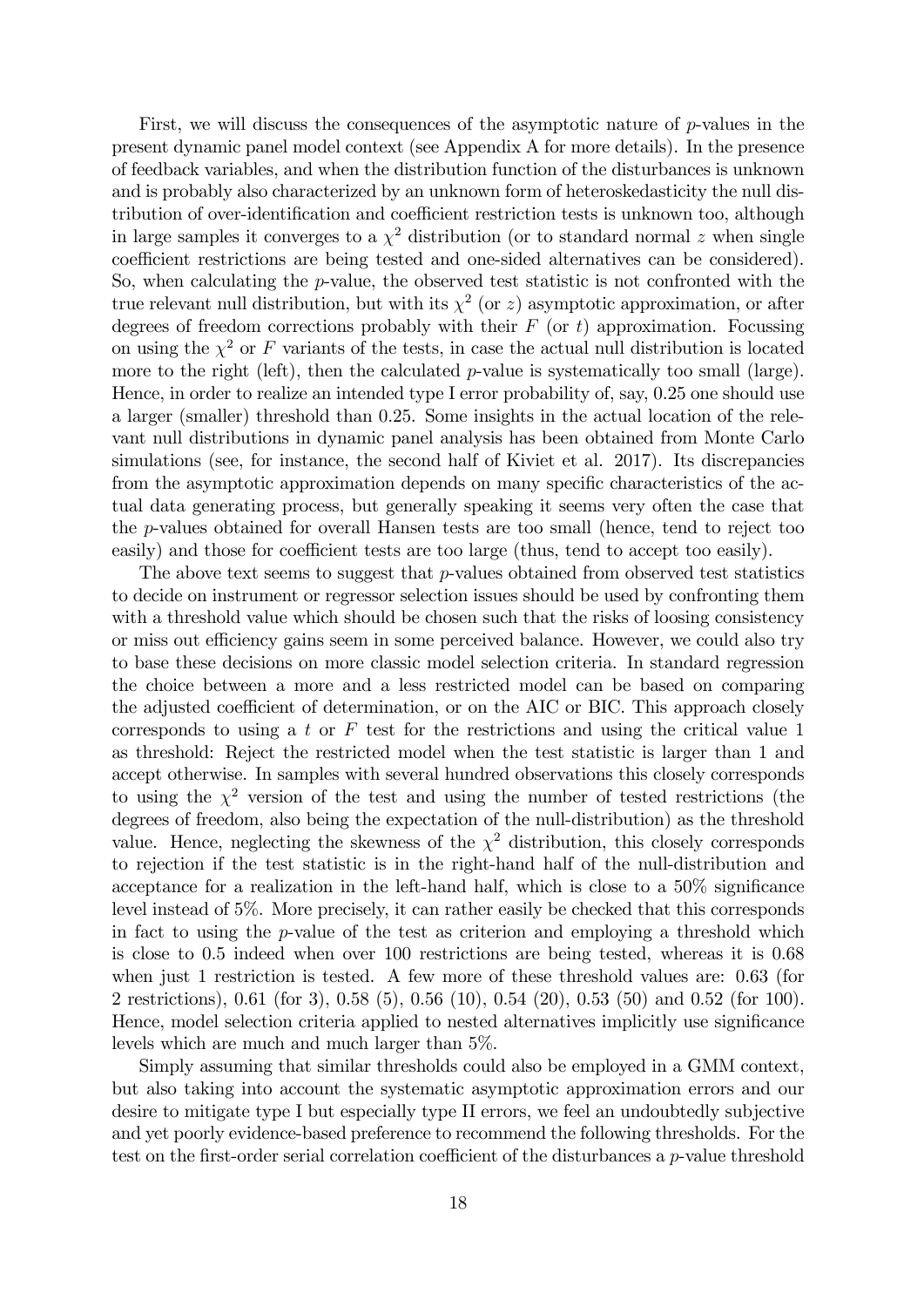in the range 0.01-0.05 does seem reasonable, because the test should have substantial power when the actual coefficient is  $-0.5$  instead of zero. For the test on the secondorder serial correlation coefficient a threshold in the range  $0.05-0.15$  might be reasonable, because we expect the test to have only modest power and want to avoid type II errors. For overall Hansen tests with a large number of degrees of freedom we suggest to use a pvalue threshold in the range 0.10-0.20, and for incremental Hansen tests with less than 10 degrees of freedom in a candidate MSM a threshold in the 0.05-0.15 range, but a range of 0.30-0.50 for deciding whether an initially as endogenous treated regressor seems actually predetermined or whether an as predetermined treated regressor is actually exogenous. For omitting single regressors from models with satisfactory Hansen tests we feel inclined to use as a threshold for the t or z statistic a value in the range  $0.5{\text -}1.0$  (or a  $p$ -value threshold in the range  $(0.4-0.6)$ . For joint tests on the significance of substantial groups of regressors a  $p$ -value threshold of about 0.5-0.7 may be reasonable to balance the desire to improve efficiency and avoid inconsistency. Especially samples where  $N$  is really small (say, smaller than 150) or reasonably large (over 2500, say) may certainly motivate modifications of these tentative ranges on thresholds.

#### 2.6. Consequences of sequential testing

In the above and the selection strategy developed below it is suggested to use various test procedures again and again at the different stages of the model selection process while using all the time the same one and only sample. Although this is most common amongst practitioners in the social sciences, at the same time it is hard to structure such practices in such a way that they can be justified as a proper and scientifically sound methodology. Here we will just mention some literature that provides some support to aspects of the overall strategy to be laid out in subsection 4.2.

Spanos  $(2017)$  argues that the inductive phase in which misspecification-testing is being used to discover a statistically adequate model by repeated re-specification should be seen separate from  $-$  and is also indispensable for- a meaningful next deductive phase in which substantive inferences are being produced by tests on the parameters of the examined structural relationship. In Kiviet and Phillips (1986) and Hendry (1995, p.490) it is argued how overall test size of sequences of individual tests can be controlled in general on the basis of the Bonferroni inequality, and especially when the successive maintained hypotheses in these strings of tests are one by one nested so that the individual test statistics are asymptotically independent.

### 3. Specification of the dynamics

In this section we will spell out how the inclusion of lagged variables in the regression will determine the dynamic reaction patterns by deriving impact, interim and total or longrun multipliers. We start off in the first subsections by focusing on pure time-series data; for a more extensive treatment see Harvey (1990) or Hendry (1995). Next, generalizing for standard panel data models is reasonably straight-forward. We discuss the major differences in interim multipliers for a partial adjustment model and a more general autoregressive distribute lag model by casting both in error-correction form. In standard panel models all multipliers are homogeneous over all subjects. By introducing (lagged) interaction terms heterogeneity can be accommodated at the cost of relatively few extra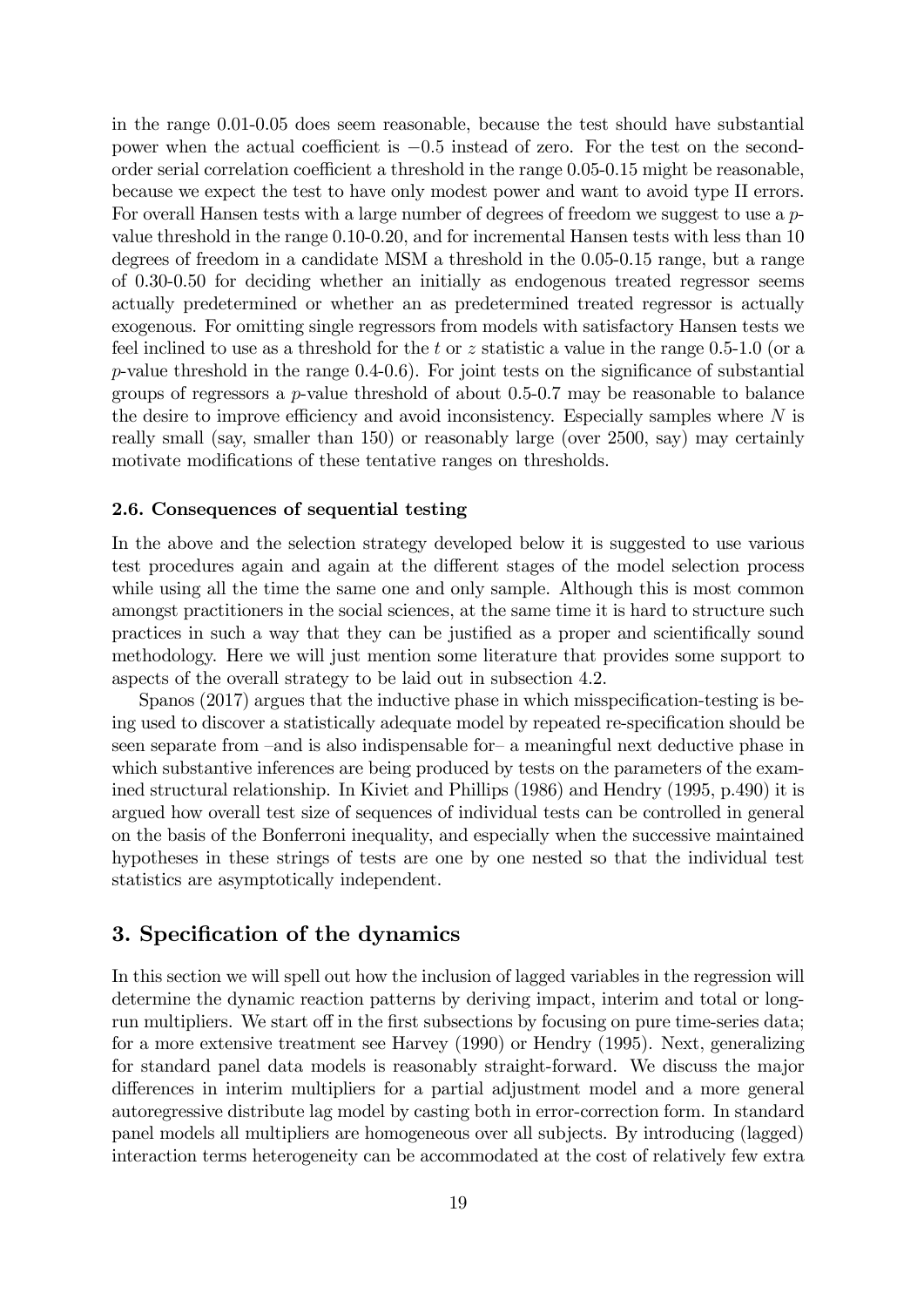parameters. This is examined in the fourth subsection and in the Öfth the impact of feedbacks on multipliers is discussed. Finally, in the sixth subsection we develop an algorithm to calculate interim multipliers for dynamic models with interactions.

#### 3.1. ADL models

Consider the simple second-order dynamic time-series regression model  $(t = 1, ..., T)$ 

$$
y_t = \gamma_1 y_{t-1} + \gamma_2 y_{t-2} + \beta_0 x_t + \beta_1 x_{t-1} + \beta_2 x_{t-2} + \varepsilon_t,
$$

where we assume that  $\varepsilon_t$  is white-noise, meaning that  $\varepsilon_t \sim (0, \sigma_{\varepsilon}^2)$  and serially uncorrelated. For the moment we will also assume that scalar variable  $x_t$  is strictly exogenous, so  $E(x_t \epsilon_s) = 0$   $\forall t, s$ . An acronym for this autoregressive distributed lag model specification is  $ADL(2, 2)$ .

If  $x_t$  were (hypothetically) running at constant finite value  $\bar{x}$ , then  $E(y_t)$  would be constant and finite too (provided the values of  $\gamma_1$  and  $\gamma_2$  are such that the model is stable, as will be clarified below), and in fact be given by

$$
\bar{y} = \frac{\beta_0 + \beta_1 + \beta_2}{1 - \gamma_1 - \gamma_2} \bar{x}.
$$

A permanent increase in  $\bar{x}$  by 1 unit, would increase  $\bar{y}$  by  $TM_x^y = (\beta_0 + \beta_1 + \beta_2)/(1 \gamma_1 - \gamma_2$ ). This is called the total or long-run multiplier of y with respect to x. If x and y are in fact the logs of underlying variables X and Y, then  $TM_x^y$  is the long-run elasticity of Y with respect to  $X$ .

A more sophisticated way to write down dynamic models is by making use of the lag operator L. This operates on the time index of any variable  $v_t$  as follows:  $L^h v_t = v_{t-h}$ for integer values of h. Hence,  $L^0 v_t = v_t$ ,  $Lv_t = v_{t-1}$  etc. The above model can now be written as

$$
(1 - \gamma_1 L - \gamma_2 L^2) y_t = (\beta_0 + \beta_1 L + \beta_2 L^2) x_t + \varepsilon_t.
$$

More generally, a linear dynamic regression model with M separate exogenous explanatory variables is the  $ADL(p_0, p_1, ..., p_M)$  model, given by

$$
\gamma(L)y_t = \sum_{m=1}^M \beta^{(m)}(L)x_t^{(m)} + \varepsilon_t,\tag{3.1}
$$

where polynomial  $\gamma(L) = 1 - \gamma_1 L - ... - \gamma_{p_0} L^{p_0}$  and the polynomials  $\beta^{(m)}(L) = \beta_0^{(m)} +$  $\beta_1^{(m)} L + ... + \beta_{p_m}^{(m)} L^{p_m}$  have for  $m = 1, ..., M$  finite nonnegative integer orders  $p_0, p_1, ..., p_m$ respectively, and finite real coefficients  $\gamma_h$ ,  $h = 1, ..., p_0$  and  $\beta_h^{(m)}$  $h_h^{(m)}$  for  $h = 0, ..., p_m$ .

Such a model is stable when polynomial  $\gamma(L)$  has all its roots outside the unit circle. There are no requirements regarding the roots of the polynomials  $\beta^{(m)}(L)$ . This can be understood by the following reasoning. Let  $z$  be an arbitrary possibly complex scalar variable. Now  $\gamma(z) = 0$  will have  $p_0$  real or complex roots. Denoting these as  $\gamma_1^*, ..., \gamma_{p_0}^*$ then  $\gamma(z) = \prod_{l=1}^{p_0} (1 - z/\gamma_l^*)$ , where all  $\gamma_l^*$  are a function of  $\gamma_1, ..., \gamma_{p_0}$ . Assuming that for each m all variables  $x_i^m$  run at constant and finite values, then  $\gamma(L)E(y_t) = c$  with c some finite constant, whereas  $E(y_t) = \prod_{j=1}^{p_0} [1 - (1/\gamma_j^*)L]^{-1}$ c. Let  $\gamma_j^{**} = 1/\gamma_j^*$ . Using  $Lc = c$  and  $(1 - \gamma_j^{**}L)^{-1} = 1 + \gamma_j^{**}L - (\gamma_j^{**}L)^2 + (\gamma_j^{**}L)^3 - \dots$ , it follows that  $E(y_t)$  will be constant and finite only when all  $\gamma_j^{**}$  are within the unit circle, because otherwise  $(1 - \gamma_j^{**}L)^{-1}$  does not converge. If  $p_0 = 1$  then  $\gamma(L) = 1 - \gamma_1 L$ , which has real root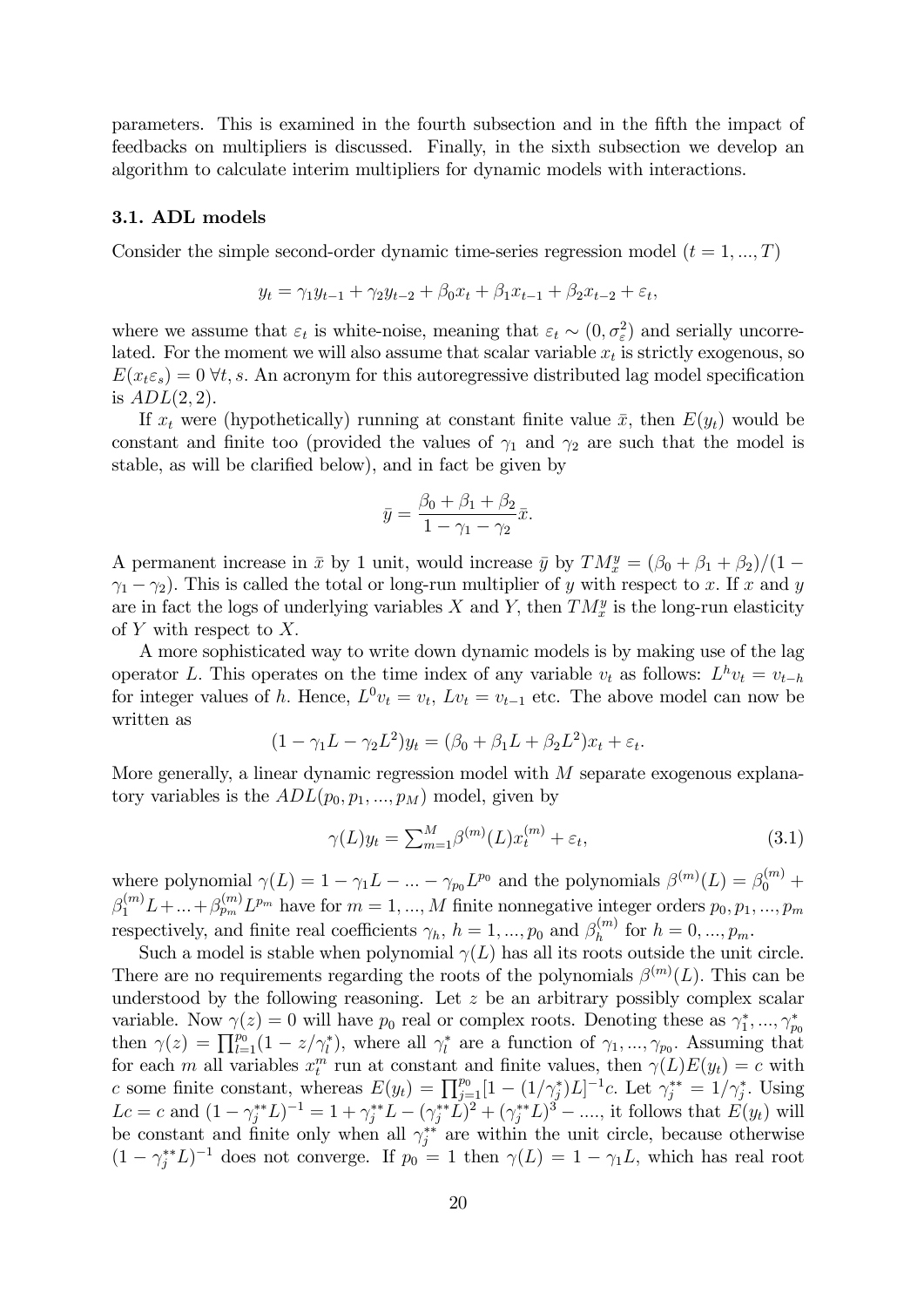$\gamma_1^* = 1/\gamma_1$ , whereas for stability  $\gamma_1^{**} = \gamma_1$  should be smaller than 1 in absolute value; this is the familiar requirement for stability of the first-order autoregressive model. Such an AR(1) model is even covariance-stationary if  $Var(y_0)$  is such that  $Var(y_t)$  is constant for  $t \geq 0$ .

In what follows we will all the time assume that  $\gamma(L)$  has all its  $p_0$  roots  $\gamma_1^*,...,\gamma_{p_0}^*$ outside the unit circle. Thus, we restrict ourselves to dynamically stable behavioral relationships. That does not imply that the variables  $x_{i,t}^{(m)}$  are not allowed to be nonstationary through time. It just means that the degree of integratedness of  $y_{i,t}$  is the same as that of the highest degree amongst the variables  $x_{i,t}^{(m)}$ . Because T is supposed to be finite the actual degree of integratedness of the variables is of no concern for the inference techniques to be employed.

#### 3.2. Dynamic multipliers

The **total multiplier** of regressor  $x_t^{(m)}$  $t_t^{(m)}$   $(m = 1, ..., M)$  given stable model  $(3.1)$  with all regressors  $x_t^{(m)}$  $t_t^{(m)}$  exogenous is simply  $\beta^{(m)}(1)/\gamma(1) = \sum_{h=0}^{p_m} \beta_h^{(m)}$  $h_h^{(m)}/(1-\sum_{h=1}^{p_0}\gamma_h)$ , or, if we define  $\delta^{(m)}(L) = \beta^{(m)}(L)/\gamma(L)$ , then

$$
TM_m = \delta^{(m)}(1) = \sum_{d=0}^{\infty} \delta_d^{(m)}.
$$
\n(3.2)

It expresses the long-run effect on  $E(y_t)$  of a unit change in  $\bar{x}^{(m)}$ , whereas all other regressors remain constant (ceteris paribus). The total multiplier is zero when  $\beta^{m}(1) = 0$ , implying that at least one of the roots of the lag polynomial  $\beta^{(m)}(L)$  is unity. Then we can factorize  $\beta^{m}(L) = (1-L)\beta_{*}^{m}(L) = \Delta \beta_{*}^{m}(L)$ , where the order of  $\beta_{*}^{m}(L)$  is  $p_{m} - 1$ .  $TM_m = 0$  occurs for  $p_m = 1$  when  $\beta_1 = -\beta_0$  and for  $p_m = 2$  when  $\beta_2 = -(\beta_0 + \beta_1)$ .  $TM_m = 1$  occurs when  $\gamma(1) = \beta^m(1)$  or when  $\sum_{h=1}^{p_0} \gamma_h + \sum_{h=0}^{p_m} \beta_h^{(m)} = 1$ .

As a rule the rational lag polynomial  $\delta^{(m)}(L) = \beta^{(m)}(L)/\gamma(L)$  is of infinite order, where  $\delta^{(m)}(L) = \sum_{d=0}^{\infty} \delta_d^{(m)} L^d$ , with

$$
\delta_0^{(m)} = \beta_0^{(m)},
$$
\n
$$
\delta_d^{(m)} = \sum_{l=1}^{\min(d, p_0)} \gamma_l \delta_{d-l}^{(m)} + \beta_d^{(m)} \text{ for } 1 \le d \le p_m,
$$
\n
$$
\delta_d^{(m)} = \sum_{l=1}^{\min(d, p_0)} \gamma_l \delta_{d-l}^{(m)} \text{ for } d > p_m.
$$
\n(3.3)

The coefficients  $\delta_d^{(m)}$  $\binom{m}{d}$  represent what the effect on  $y_t$  is d periods after a non permanent change of one unit in  $x_t^{(m)}$  occurred. Although  $\delta^{(m)}(L)$  is generally of infinite order, this will not be the case when all roots of  $\gamma(L)$  are roots of  $\beta^{(m)}(L)$  too. For instance, if  $p_0 = p_m$  and for  $l \geq 1$  it happens to be the case that  $\beta_l^{(m)} = \beta_0^{(m)} \gamma_l$ , then  $\delta^{(m)}(L) = \beta_0^{(m)}$  $\int_0^{(m)}$ . Hence, in this case all roots of the lag polynomials  $\gamma(L)$  and  $\beta^{(m)}(L)$  are similar and  $\delta^{(m)}(L)$  is of order zero.

For general stable models (3.1) the immediate effect on  $E(y_t)$  of a unit change in  $\bar{x}^{(m)}$ is  $\delta_0^{(m)} = \beta_0^{(m)}$ . This is also called the **impact multiplier**. The effect after D periods of  $\boldsymbol{0}$ a permanent unit change in  $\bar{x}^{(m)}$  is called the  $D^{th}$  interim multiplier and is given by

$$
\delta_D^{*(m)} = \sum_{d=0}^{D} \delta_d^{(m)} \text{ for } D = 0, 1, 2, \dots \tag{3.4}
$$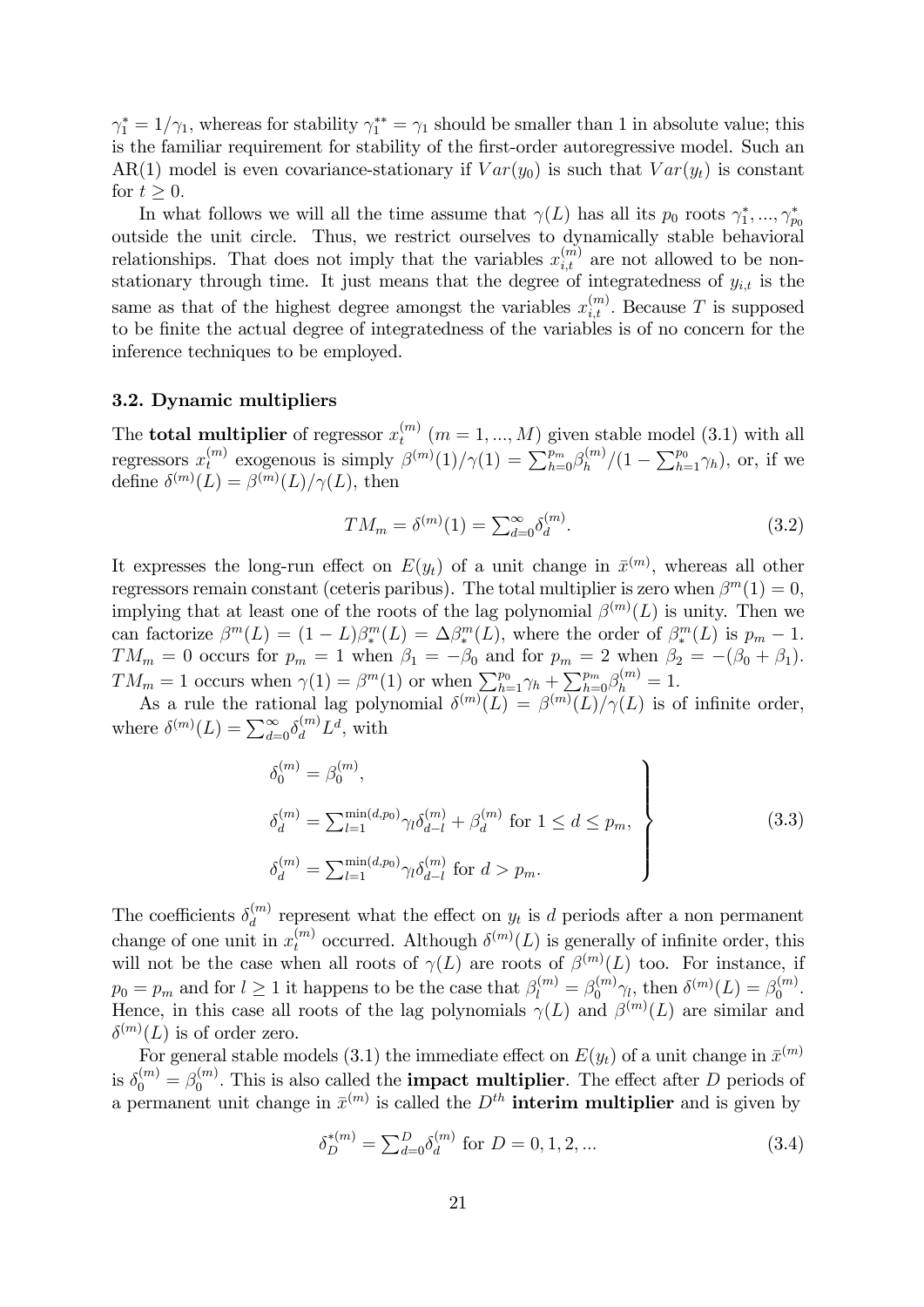Note that  $\delta_0^{*(m)} = \delta_0^{(m)}$  and  $\delta_{\infty}^{*(m)} = TM_m$ . The proportion of the total change completed after  $D$  periods is given by

$$
\delta_D^{\dagger(m)} = \delta_D^{*(m)} / \delta_{\infty}^{*(m)}.
$$
\n(3.5)

When all coefficients  $\delta_d^{(m)}$  $\mathbf{d}_{d}^{(m)}$  have the same sign, then the average or **mean lag** is defined as  $\bar{D}^{(m)} = \sum_{d=0}^{\infty} d\delta_d^{(m)}/\delta_{\infty}^{*(m)}$ . An alternative way to express this is as follows. Differentiating polynomial  $\delta^{(m)}(L)$  with respect to L gives  $\delta^{(m)}(L) = \sum_{d=1}^{\infty} d \delta_d^{(m)} L^{d-1}$ , hence  $\bar{D}^{(m)}$  =  $\delta^{(m)\prime}(1)/\delta^{(m)}(1)$ . Using  $\delta^{(m)\prime}(L) = [\gamma(L)\beta^{(m)\prime}(L) - \gamma'(L)\beta^{(m)}(L)]/[\gamma(L)]^2$  we find

$$
\bar{D}^{(m)} = \beta^{(m)\prime}(1)/\beta^{(m)}(1) - \gamma'(1)/\gamma(1). \tag{3.6}
$$

The **median lag**  $\ddot{D}^{(m)}$  is found by solving D from  $\delta_D^{\dagger(m)} = 0.5$ . It expresses how long it takes until 50% of the total multiplier has been realized. Note that when  $\delta_d^{(m)}$  $\binom{m}{d}$  is oscillating there may be multiple solutions. All these characterizations of the dynamic effects of  $x_t^{(m)}$  on  $y_t$  concern the hypothetical situation that all other exogenous regressors remain constant.

#### 3.3. Particulars of low order ADL panel models

We return now to panel data models and consider first the very simple dynamic model given by

$$
y_{i,t} = \gamma y_{i,t-1} + \beta^{(1)} x_{i,t}^{(1)} + \beta^{(2)} x_{i,t}^{(2)} + \eta_i + \varepsilon_{i,t}, \qquad (3.7)
$$

where  $-1 < \gamma < 1$ . This stable ADL(1,0,0) panel model is well known as a partial adjustment model. By successive substitution this can be rewritten as

$$
y_{i,t} = \beta^{(1)} x_{i,t}^{(1)} + \beta^{(2)} x_{i,t}^{(2)} + \gamma(\beta^{(1)} x_{i,t-1}^{(1)} + \beta^{(2)} x_{i,t-1}^{(2)} + \gamma y_{i,t-2} + \eta_i + \varepsilon_{i,t-1}) + \eta_i + \varepsilon_{i,t}
$$
  
\n
$$
= \beta^{(1)} x_{i,t}^{(1)} + \beta^{(2)} x_{i,t}^{(2)} + \gamma \beta^{(1)} x_{i,t-1}^{(1)} + \gamma \beta^{(2)} x_{i,t-1}^{(2)} + \gamma^2 y_{i,t-2} + (1+\gamma)\eta_i + \varepsilon_{i,t} + \gamma \varepsilon_{i,t-1}
$$
  
\n
$$
= \dots
$$
  
\n
$$
= \beta^{(1)} \sum_{l=0}^{\infty} \gamma^l x_{i,t-l}^{(1)} + \beta^{(2)} \sum_{l=0}^{\infty} \gamma^l x_{i,t-l}^{(2)} + (1-\gamma)^{-1} \eta_i + \sum_{l=0}^{\infty} \gamma^l \varepsilon_{i,t-l}.
$$

The latter expression shows that the effects on  $y_{i,t}$  of a permanent one unit change in the exogenous regressors  $x_{i,t}^{(1)}$  or  $x_{i,t}^{(2)}$  are in the long-run equal to  $\beta^{(1)}/(1-\gamma)$  and  $\beta^{(2)}/(1-\gamma)$ , respectively. Moreover, the effects on  $y_{i,t}$  of a non permanent one unit change in  $x_{i,t}^{(1)}$  or  $x_{i,t}^{(2)}$  (so, both  $x_{i,t}^{(1)}$  and  $x_{i,t}^{(2)}$  are assumed constant through time, but only at time period  $t_0$  they increase by one unit) varies and are  $\beta^{(1)}\gamma^l$  and  $\beta^{(2)}\gamma^l$  respectively at time period  $t_0+l$ , for  $l=0,1,2,...$  . So, both long-run and short-run effects of  $x_{i,t}^{(1)}$  on  $y_{i,t}$ , in relation to those of  $x_{i,t}^{(2)}$ , are similar, apart from a factor  $\beta^{(1)}/\beta^{(2)}$ . Hence, in some sense, the dynamic reaction patterns are parallel, since the effects decay exponentially at rate  $\gamma$ for both, although they start at the different levels  $\beta^{(1)}$  and  $\beta^{(2)}$  and next accumulate to the different magnitudes  $\beta^{(1)}/(1-\gamma)$  and  $\beta^{(2)}/(1-\gamma)$ .

Now suppose the model contains the lags of  $x_{i,t}^{(1)}$  and  $x_{i,t}^{(2)}$  as well, hence we have

$$
y_{i,t} = \gamma y_{i,t-1} + \beta_0^{(1)} x_{i,t}^{(1)} + \beta_1^{(1)} x_{i,t-1}^{(1)} + \beta_0^{(2)} x_{i,t}^{(2)} + \beta_1^{(2)} x_{i,t-1}^{(2)} + \eta_i + \varepsilon_{i,t},
$$
(3.8)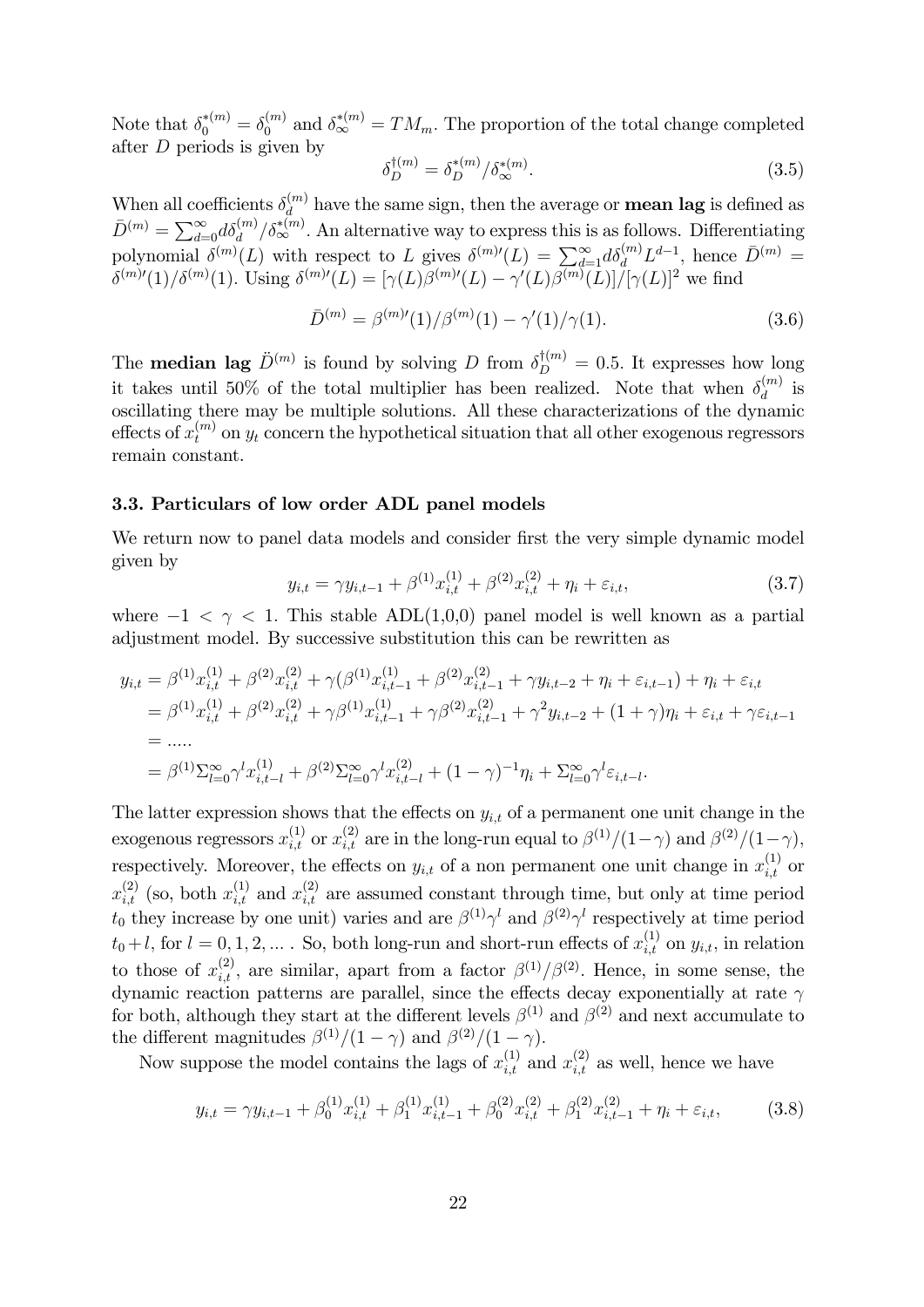which is an  $ADL(1,1,1)$  panel model. Successive substitution yields now

$$
y_{i,t} = \beta_{0}^{(1)} x_{i,t}^{(1)} + \beta_{1}^{(1)} x_{i,t-1}^{(1)} + \beta_{0}^{(2)} x_{i,t}^{(2)} + \beta_{1}^{(2)} x_{i,t-1}^{(2)}
$$
  
+  $\gamma(\beta_{0}^{(1)} x_{i,t-1}^{(1)} + \beta_{1}^{(1)} x_{i,t-2}^{(1)} + \beta_{0}^{(2)} x_{i,t-1}^{(2)} + \beta_{1}^{(2)} x_{i,t-2}^{(2)} + \gamma y_{i,t-2} + \eta_{i} + \varepsilon_{i,t-1}) + \eta_{i} + \varepsilon_{i,t}$   
=  $\beta_{0}^{(1)} x_{i,t}^{(1)} + (\beta_{1}^{(1)} + \gamma \beta_{0}^{(1)}) x_{i,t-1}^{(1)} + \gamma \beta_{1}^{(1)} x_{i,t-2}^{(1)} + \beta_{0}^{(2)} x_{i,t}^{(2)} + (\beta_{1}^{(2)} + \gamma \beta_{0}^{(2)}) x_{i,t-1}^{(2)}$   
+  $\gamma \beta_{1}^{(2)} x_{i,t-2}^{(2)} + \gamma^{2} y_{i,t-2} + (1 + \gamma) \eta_{i} + \varepsilon_{i,t} + \gamma \varepsilon_{i,t-1}$   
=  $\beta_{0}^{(1)} x_{i,t}^{(1)} + (\beta_{1}^{(1)} + \gamma \beta_{0}^{(1)}) x_{i,t-1}^{(1)} + \gamma \beta_{1}^{(1)} x_{i,t-2}^{(1)} + \beta_{0}^{(2)} x_{i,t}^{(2)} + (\beta_{1}^{(2)} + \gamma \beta_{0}^{(2)}) x_{i,t-1}^{(2)}$   
+  $\gamma \beta_{1}^{(2)} x_{i,t}^{(2)} + \gamma^{2} (\beta_{0}^{(1)} x_{i,t-2}^{(1)} + \beta_{1}^{(1)} x_{i,t-3}^{(1)} + \beta_{0}^{(2)} x_{i,t}^{(2)} + \beta_{1}^{(2)} x_{i,t-3}^{(2)} + \gamma y_{i,t-3} + \eta_{i} + \varepsilon_{i,t-2})$   
+  $(1 + \gamma) \eta_{i} + \varepsilon_{i,t} + \gamma \varepsilon_{i,t-1}$   
=  $\beta_{0}^{(1)} x_{i,t}^{($ 

So, here the effects on  $y_{i,t}$  of a permanent one unit change in  $x_{i,t}^{(1)}$  or  $x_{i,t}^{(2)}$  (the long-run multipliers) are found to be  $\beta_0^{(1)} + (\gamma \beta_0^{(1)} + \beta_1^{(1)})(1 - \gamma)^{-1} = (\beta_0^{(1)} + \beta_1^{(1)})/(1 - \gamma)$  and 1  $(1 - i)$   $- (p_0 + p_1)$  $(\beta_0^{(2)} + \beta_1^{(2)}$  $\binom{12}{1}$  (1 -  $\gamma$ ) respectively, which correslonds to (3.2). The impact multipliers are  $\beta_0^{(1)}$  and  $\beta_0^{(2)}$ <sup>(2)</sup> respectively, and the impacts after one period are  $\gamma \beta_0^{(1)} + \beta_1^{(1)}$  and  $\gamma\beta_0^{(2)}+\beta_1^{(2)}$ <sup>(2)</sup> respectively. These two are not necessarily parallel, because  $\beta_0^{(1)}$  $\beta_0^{(1)}/\beta_0^{(2)} \,\neq\,$  $(\gamma \beta_0^{(1)} + \beta_1^{(1)}$  $\beta_1^{(1)})/(\gamma\beta_0^{(2)}+\beta_1^{(2)}$  $\beta_1^{(2)}$ ) unless  $\beta_0^{(1)}\beta_1^{(2)} = \beta_1^{(1)}\beta_0^{(2)}$  $_{0}^{(2)}$ . However, the effects of a non permanent one unit change are parallel from lag one onwards, because  $\gamma^{l-1}(\gamma\beta_0^{(1)} +$  $\beta_1^{(1)}$  $\beta_1^{(1)})/[\gamma^{l-1}(\gamma\beta_0^{(2)}+\beta_1^{(2)})]$  $[\gamma_1^{(2)})] = (\gamma \beta_0^{(1)} + \beta_1^{(1)}$  $\beta_1^{(1)})/(\gamma\beta_0^{(2)}+\beta_1^{(2)}$  $1^{(2)}$ ). Hence, in this specification with two extra coefficients the ratio of the two impact multipliers  $\beta_0^{(1)}$  $\beta_0^{(1)}/\beta_0^{(2)}$  is not necessarily equal to that of the long-run multipliers  $(\beta_0^{(1)} + \beta_1^{(1)})$  $\beta_1^{(1)})/(\beta_0^{(2)}+\beta_1^{(2)}$  $j_1^{(2)}$ , nor to the ratio of the impacts from lag one onwards. But, for both the lag patterns decay from lag one onwards at the same exponential rate  $\gamma$ .

There are a few particular cases of special interest. When  $\beta_0^{(1)} = -\beta_1^{(1)}$  $y_1^{(1)}$  the long-run multiplier of  $x^{(1)}$  with respect to y is zero, and hence  $x^{(1)}$  has only temporary effects on y. When  $\beta_1^{(1)} = -\gamma \beta_0^{(1)}$  then the impact multiplier of  $x^{(1)}$  on y is equal to the total multiplier, namely  $\beta_0^{(1)}$  and there are no delays in the effects of  $x^{(1)}$  on y. When  $\beta_1^{(2)} = -\gamma \beta_0^{(2)}$  too, model (3.8) specializes to

$$
y_{i,t} - \gamma y_{i,t-1} = \beta_0^{(1)} (x_{i,t}^{(1)} - \gamma x_{i,t-1}^{(1)}) + \beta_0^{(2)} (x_{i,t}^{(2)} - \gamma x_{i,t-1}^{(2)}) + \eta_i + \varepsilon_{i,t}
$$

or

$$
y_{i,t} = \beta_0^{(1)} x_{i,t}^{(1)} + \beta_0^{(2)} x_{i,t}^{(2)} + (1 - \gamma)^{-1} \eta_i + u_{i,t}, \qquad u_{i,t} = \gamma u_{i,t-1} + \varepsilon_{i,t}, \tag{3.9}
$$

which is a panel  $ADL(0,0,0)$  model with  $AR(1)$  errors. This result indicates that an ADL model with AR(p) errors is just a special case of an ADL model with white-noise errors, where the orders of all lag polynomials have been increased by  $p$ , but where the lag coefficients obey particular nonlinear restrictions. This finding instigates to start our model specification search by including at least one lag of all regressors, because validity of internal instruments constructed from lagged not strictly exogenous regressors requires white-noise disturbances, and obtaining white noise disturbances is promoted by using sufficiently large orders of all lag polynomials.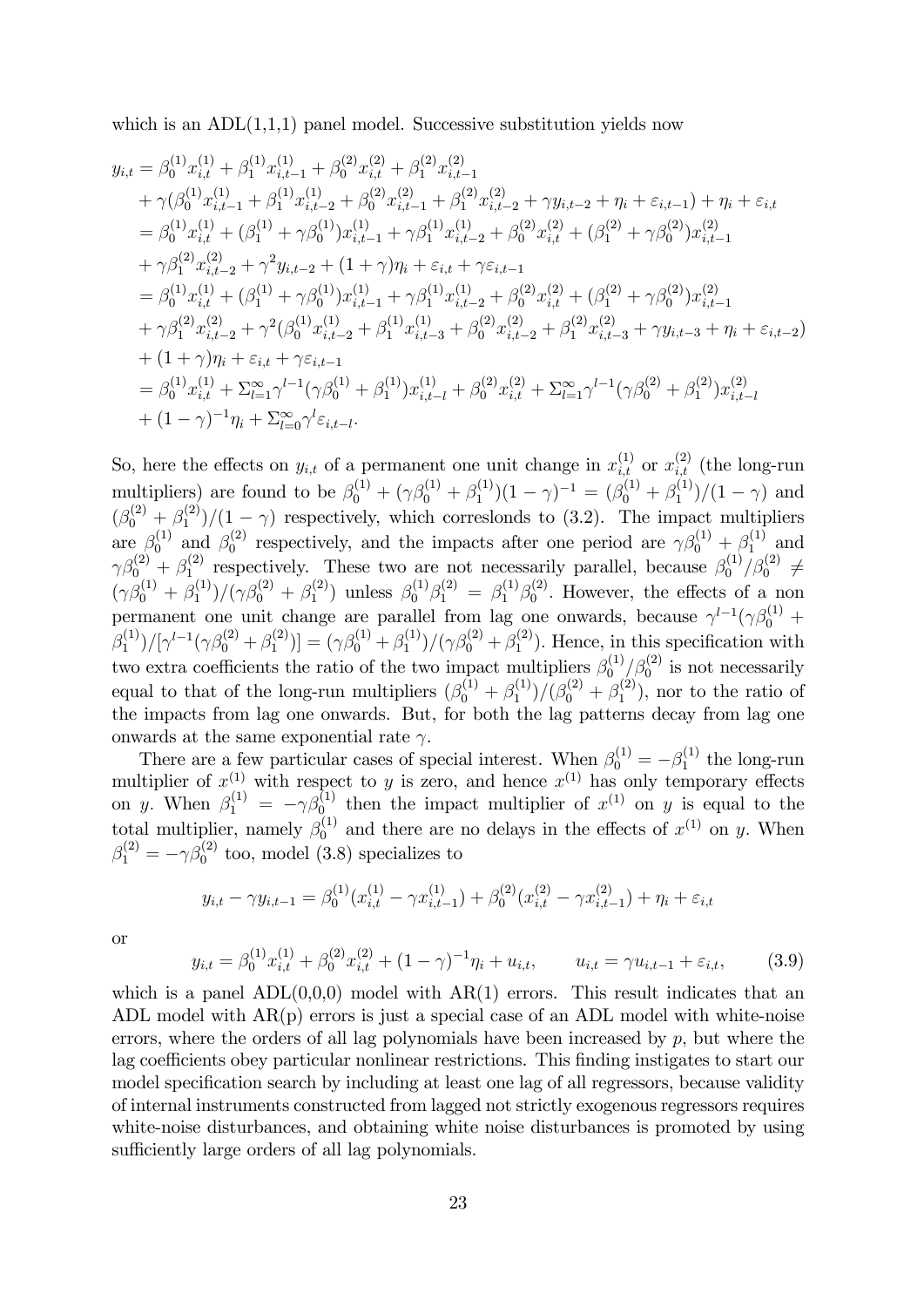When we add to the ADL $(1,1,1)$  model  $\beta_2^{(1)} x_{i,t}^{(1)}$ .  $\sum_{i,t=2}^{(1)}$  and  $\beta_2^{(2)} x_{i,t-2}^{(2)}$  we obtain an ADL(1,2,2) specification. Then, apart from the ratio between the two long-run multipliers and that of the two impact multipliers, also the ratio of the effects after one period may have a unique value, but from lag two onwards there is decay at the same exponential rate determined by  $\gamma$ . Hence, basically this just leads to an extra subtlety in the short-run dynamics at lag 1. It should be obvious now what the effects would be of further increases of  $p_m$ , while keeping  $p_0 = 1$ .

However, if we rename  $\gamma y_{i,t-1}$  in  $\gamma_1 y_{i,t-1}$ , and add  $\gamma_2 y_{i,t-2}$  as well, whereas the values of  $\gamma_1$  and  $\gamma_2$  are such that the dynamic process is still stable, then in this ADL(2,2,2) model there is still a kind of parallel decay after one period, but not necessarily monotonically exponentially decreasing, but probably oscillating while gradually decreasing at the same time. Whereas on the other hand, when no lagged dependent regressors occur and  $p_0 = 0$ , then the dynamic patterns implied by changes in any of the  $x^{(m)}$  are completely determined by the coefficients of the lag polynomials  $\beta^{(m)}(L)$ , which means that without further coefficient restrictions there is no parallel decay. For each  $x^{(m)}$  the lag pattern is then completely determined by  $\beta^{(m)}(L)$ .

Presence of parallel decay for different regressors  $x^{(m)}$  may at first sight establish a curious restriction which one might better avoid. However, allowing  $p_0 > 0$ , which induces occurrence of forms of parallel decay in the dynamic processes implied by ADL models, can be rationalized by the following behavior of economic agents. As an example we take the  $ADL(2,...,2)$  model

$$
y_{i,t} = \gamma_1 y_{i,t-1} + \gamma_2 y_{i,t-2} + \sum_{m=1}^M (\beta_0^{(m)} x_{i,t}^{(m)} + \beta_1^{(m)} x_{i,t-1}^{(m)} + \beta_2^{(m)} x_{i,t-2}^{(m)}) + \eta_i + \varepsilon_{i,t},
$$

which, when using  $TM^{(m)} = (\beta_0^{(m)} + \beta_1^{(m)} + \beta_2^{(m)}$  $\binom{(m)}{2}/(1-\gamma_1-\gamma_2)$ , can be rewritten as

$$
\Delta y_{i,t} = -\gamma_2 \Delta y_{i,t-1} + \sum_{m=1}^{M} [\beta_0^{(m)} \Delta x_{i,t}^{(m)} - \beta_2^{(m)} \Delta x_{i,t-1}^{(m)}] + (\gamma_1 + \gamma_2 - 1)[y_{i,t-1} - \sum_{m=1}^{M} TM^{(m)} x_{i,t-1}^{(m)} - \eta_i/(1 - \gamma_1 - \gamma_2)] + \varepsilon_{i,t}.
$$
 (3.10)

The latter form is called the error-correction or the equilibrium-correction form, see Hendry (1995). Neglecting for the moment the disturbances  $\varepsilon_{i,t}$  and assuming  $\Delta x_{i,t}^{(1)} =$  $\ldots = \Delta x_{i,t}^{(M)} = 0$  over a long period, a stationary equilibrium where  $y_{i,t} = \sum_{m=1}^{M} TM^{(m)} x_{i,t}^{(m)} +$  $\eta_i/(1 - \gamma_1 - \gamma_2)$  will be attained eventually. Then the second factor in square brackets in (3.10) will be zero, like all other terms in that equation. If the factor  $y_{i,t-1}$  $\sum_{m=1}^{M} TM^{(m)}x_{i,t-1}^{(m)} - \eta_i/(1-\gamma_1-\gamma_2)$ , which expresses the long-run disequilibrium at time  $t-1$ , were non-zero, this will trigger a change in  $y_{i,t}$  determined by the magnitudes of the disequilibrium and the disequilibrium correction factor  $(\gamma_1 + \gamma_2 - 1)$ . In fact, also any actual current changes  $\Delta x_{i,t}^{(m)}$  and passed changes  $\Delta x_{i,t-}^{(m)}$  $\sum_{i,t=1}^{(m)}$  and  $\Delta y_{i,t-1}$ , as well as chocks  $\varepsilon_{i,t}$ , all affect a change in  $y_{i,t}$  according to (3.10). Shocks  $\varepsilon_{i,t}$  and current and passed changes  $\Delta x_{i,t}^{(m)}$  may in fact aggravate disequilibria. However, in the long-run these disequilibria will be overcome by the error-correction mechanism, because under stability  $\gamma_1 + \gamma_2 - 1 < 0$ . So, if the disequilibrium is negative  $(y_{i,t-1}$  too low) the third term of (3.10) is positive and will help to achieve that  $\Delta y_{i,t}$  is positive, and the other way around for a positive disequilibrium. Hence, agents do react to short-run shocks, but aim to avoid a disequilibrium in the long-run. The latter brings about the parallel dynamics for different  $m$  after the more independent short-run reactions. In models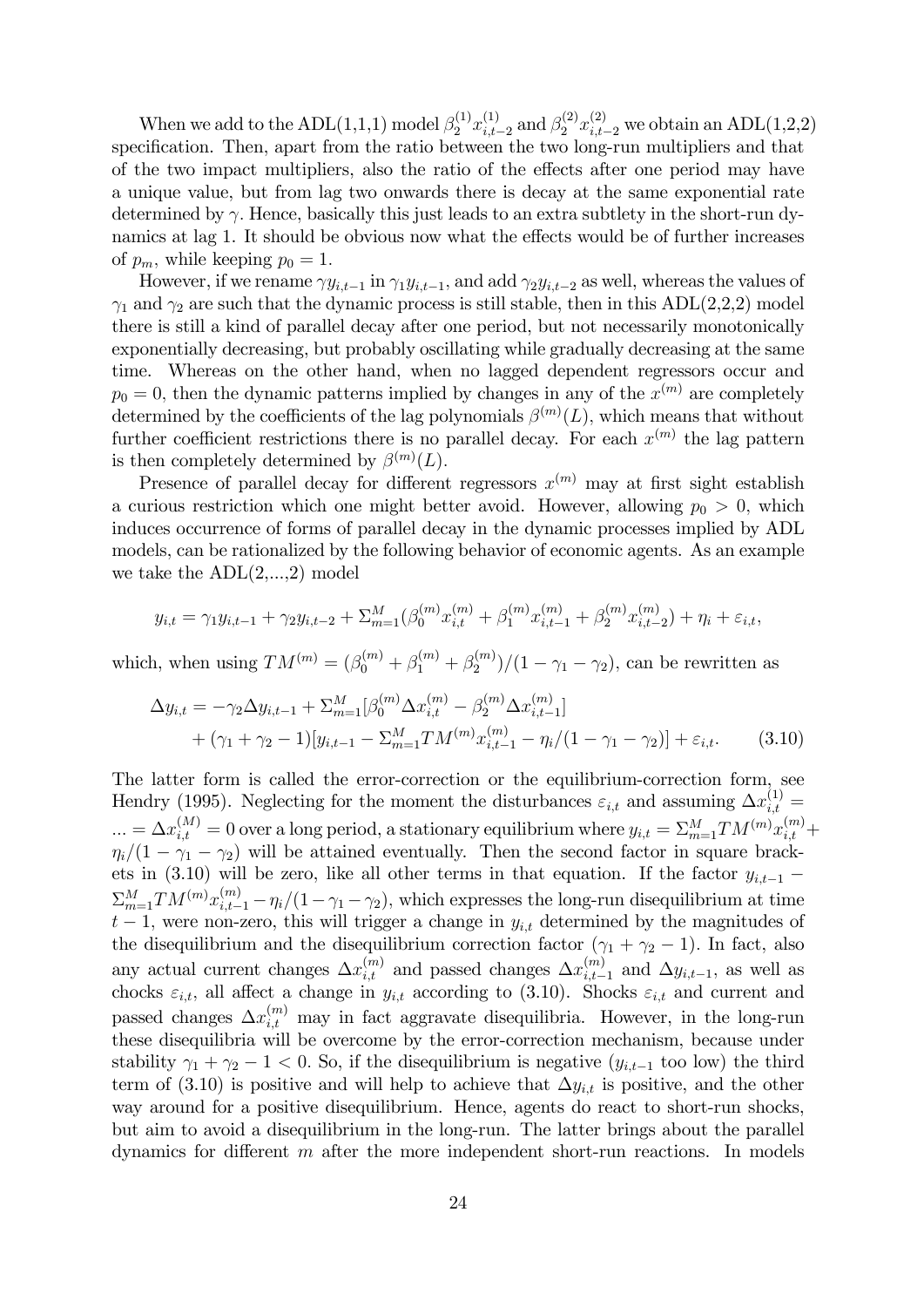where  $p_0 = 0$  (no lagged-dependent variables as regressors) there is no overall reaction by the agents to disequilibria as such, but only to changes in individual  $x_{i,t}^{(m)}$  variables. In case of partial adjustment, so when  $p_0 = 1$  and  $p_1 = ... = p_M = 0$ , then

$$
\Delta y_{i,t} = \sum_{m=1}^{M} \beta_0^{(m)} \Delta x_{i,t}^{(m)} + (\gamma_1 - 1)[y_{i,t-1} - \sum_{m=1}^{M} TM^{(m)} x_{i,t-1}^{(m)} - \eta_i/(1 - \gamma_1)] + \varepsilon_{i,t}.
$$

Here it are just the disequilibrium and the impact multipliers  $\beta_0^{(m)}$  which determine the fully parallel reaction patterns, under the perhaps curious restriction that for each  $m$  the impact multiplier  $\beta_0^{(m)}$  and the total multiplier  $TM^{(m)}$  are such that the reaction  $\gamma_1 - 1$ to a disequilibrium is equal to  $-\beta_0^{(m)}$  $\binom{m}{0}$  /  $TM^{(m)}$ , whereas when  $p_m > 0$  the error-correction factor  $(\gamma_1 - 1)$  and the impact and total multipliers are variation free. In such cases the first  $p_m - 1$  intermediate impact multipliers may break away from the parallel decay patterns which will occur from lag  $p_m$  onwards in ADL models.

Obviously, by adding longer lags, more subtle lag patterns can be described by the extra parameters. However, all the above models imply lag patterns which are similar for all subjects i. They do not allow the total or intermediate multipliers to be different for different subjects. Such homogeneity may not always be realistic.

#### 3.4. Interactions in dynamic panel models

A severe restriction on the standard dynamic linear panel data model considered so far is the homogeneity of all slope coefficients with respect to all individual subjects in the sample. Allowing for some heterogeneity could be realized by splitting the sample in a few subgroups, provided there is coefficient homogeneity within each subgroup. In the extreme this may multiply the number of parameters by the number of required subgroups. In case just some multipliers differ continuously or discretely with respect to particular characteristics of the subjects one should extend the model with interaction variables. It allows heterogeneity in the lag patterns and total multipliers for different subjects *i* for individual variables  $x^{(m)}$  at the cost of remarkably few extra parameters, probably just one, whereas splitting the sample in G subgroups multiplies the number of coefficients by  $G$ .

Let us first consider the specification

$$
y_{i,t} = \gamma y_{i,t-1} + \beta^{(1)} x_{i,t}^{(1)} + \beta^{(2)} x_{i,t}^{(2)} + \phi x_{i,t}^{(1)} x_{i,t}^{(2)} + \eta_i + \varepsilon_{i,t},
$$
\n(3.11)

where  $\phi x_{i,t}^{(1)} x_{i,t}^{(2)}$  establishes an interaction term. Assuming  $x_{i,t}^{(2)} = \bar{x}_i^{(2)}$  $i^{(2)}$  is constant over time, this yields

$$
y_{i,t} = (\beta^{(1)} + \phi \bar{x}_i^{(2)}) x_{i,t}^{(1)} + \beta^{(2)} \bar{x}_i^{(2)} + \gamma y_{i,t-1} + \eta_i + \varepsilon_{i,t}
$$
  
\n
$$
= (\beta^{(1)} + \phi \bar{x}_i^{(2)}) x_{i,t}^{(1)} + \beta^{(2)} \bar{x}_i^{(2)}
$$
  
\n
$$
+ \gamma [(\beta^{(1)} + \phi \bar{x}_i^{(2)}) x_{i,t-1}^{(1)} + \beta^{(2)} \bar{x}_i^{(2)} + \gamma y_{i,t-2} + \eta_i + \varepsilon_{i,t-1}] + \eta_i + \varepsilon_{i,t}
$$
  
\n
$$
= (\beta^{(1)} + \phi \bar{x}_i^{(2)}) \sum_{l=0}^{\infty} \gamma^l x_{i,t-l}^{(1)} + \beta^{(2)} (1 - \gamma)^{-1} \bar{x}_i^{(2)} + (1 - \gamma)^{-1} \eta_i + \sum_{l=0}^{\infty} \gamma^l \varepsilon_{i,t-l}.
$$

Hence, the impact multiplier of  $x_{i,t}^{(1)}$  with respect to  $y_{i,t}$  is now  $\beta^{(1)} + \phi \bar{x}_i^{(2)}$  $i^{(2)}$ , and the total multiplier is  $(\beta^{(1)} + \phi \bar{x}_i^{(2)})$  $\binom{2}{i}/(1-\gamma)$ . These vary with the level of  $\bar{x}_i^{(2)}$  $i^{(2)}$ , whereas the lag pattern is still simply exponentially decaying. Similarly we find for the effect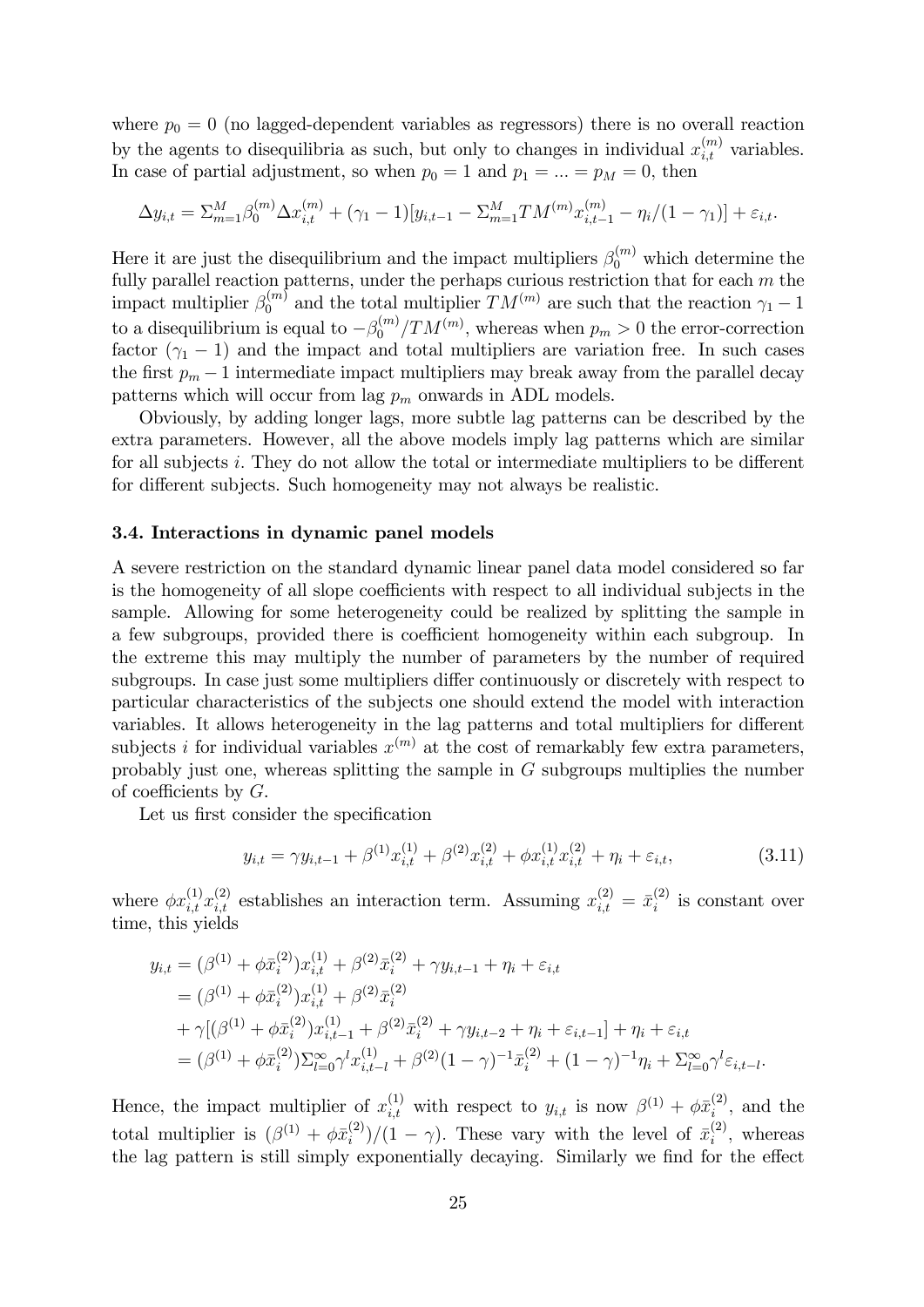of  $x_{i,t}^{(2)}$  that it has individual specific impact multiplier  $\beta^{(2)} + \phi \bar{x}_i^{(1)}$  $i^{(1)}$ , total multiplier  $(\beta^{(2)} + \phi \bar{x}_i^{(1)}$  $\binom{1}{i}/(1-\gamma)$  and for each individual an exponential lag pattern with the same coefficient  $\gamma$ . Note that the lag patterns are again parallel over the whole range. If we had used  $\phi x_{i,t-1}^{(1)} x_{i,t}^{(2)}$  $\sum_{i,t=1}^{(2)}$  as the only interaction term, then the immediate impacts would (again) be  $\beta^{(1)}$  and  $\beta^{(2)}$  (hence equal for all subjects *i*), but for time-constant  $x_{i,t}^{(2)} = \bar{x}_i^{(2)}$ i we obtain

$$
y_{i,t} = \beta^{(1)} x_{i,t}^{(1)} + \beta^{(2)} \bar{x}_i^{(2)} + \phi x_i^{(2)} x_{i,t-1}^{(1)}
$$
\n
$$
+ \gamma (\beta^{(1)} x_{i,t-1}^{(1)} + \beta^{(2)} \bar{x}_i^{(2)} + \phi x_i^{(2)} x_{i,t-2}^{(1)} + \gamma y_{i,t-2} + \eta_i + \varepsilon_{i,t-1}) + \eta_i + \varepsilon_{i,t}
$$
\n
$$
= \beta^{(1)} x_{i,t}^{(1)} + (\phi \bar{x}_i^{(2)} + \gamma \beta^{(1)}) x_{i,t-1}^{(1)} + \gamma \phi \bar{x}_i^{(2)} x_{i,t-2}^{(1)} + (\beta^{(2)} + \gamma \beta^{(2)}) \bar{x}_i^{(2)}
$$
\n
$$
+ \gamma^2 y_{i,t-2} + (1 + \gamma) \eta_i + \varepsilon_{i,t} + \gamma \varepsilon_{i,t-1}
$$
\n
$$
= \beta^{(1)} x_{i,t}^{(1)} + (\beta^{(1)} \gamma + \phi \bar{x}_i^{(2)}) \sum_{l=1}^{\infty} \gamma^{l-1} x_{i,t-l}^{(1)} + \beta^{(2)} (1 - \gamma)^{-1} \bar{x}_i^{(2)}
$$
\n
$$
+ (1 - \gamma)^{-1} \eta_i + \sum_{l=0}^{\infty} \gamma^l \varepsilon_{i,t-l}.
$$
\n(3.12)

So the total multiplier is again  $\beta^{(1)} + (\beta^{(1)}\gamma + \phi \bar{x}_i^{(2)})/(1-\gamma) = (\beta^{(1)} + \phi \bar{x}_i^{(2)})/(1-\gamma)$ , but  $i$  )/(1 –  $\gamma$ ) – (p +  $\tau \varphi x_i$ now the exponential decay only starts from lag one onwards. Of course one could also include both interactions  $\phi_0 x_{i,t}^{(1)} x_{i,t}^{(2)}$  and  $\phi_1 x_{i,t-1}^{(1)} x_{i,t}^{(2)}$  $\sum_{i,t=1}^{(2)}$ . Then also the immediate impact varies per subject, whereas the effect of  $\bar{x}_i^{(2)}$  $i^{(2)}$  on the impacts from lag one onwards may be different.

Next consider the same options for adding interactions to the model with general firstorder dynamics instead of the just considered specific partial-adjustment case. First we examine

$$
y_{i,t} = \gamma y_{i,t-1} + \beta_0^{(1)} x_{i,t}^{(1)} + \beta_1^{(1)} x_{i,t-1}^{(1)} + \beta_0^{(2)} x_{i,t}^{(2)} + \beta_1^{(2)} x_{i,t-1}^{(2)} + \phi x_{i,t}^{(1)} x_{i,t}^{(2)} + \eta_i + \varepsilon_{i,t}.
$$
 (3.13)

This yields for constant  $x_{i,t}^{(2)}$  $_{i,t}$ 

$$
y_{i,t} = \gamma y_{i,t-1} + (\beta_0^{(1)} + \phi \bar{x}_i^{(2)}) x_{i,t}^{(1)} + \beta_1^{(1)} x_{i,t-1}^{(1)} + (\beta_0^{(2)} + \beta_1^{(2)}) \bar{x}_i^{(2)} + \eta_i + \varepsilon_{i,t},
$$

which has similarities with  $(3.8)$  so that we can directly indicate that the long-run multiplier is  $(\beta_0^{(1)} + \beta_1^{(1)} + \phi \bar{x}_i^{(2)}$  $\binom{2}{i}/(1-\gamma)$ , the impact multiplier is  $\beta_0^{(1)} + \phi \bar{x}_i^{(2)}$  $i^{(2)}$  and from lag one onwards exponential decay sets in with the impacts equal to  $\gamma^l(\beta_0^{(1)} + \phi \bar{x}_i^{(2)})$  $\binom{2}{i} + \gamma^{l-1} \beta_1^{(1)}$  $\frac{1}{1}$ . The other option, where we include  $\phi x_{i,t-1}^{(1)} x_{i,t}^{(2)}$  $\sum_{i,t=1}^{(2)}$ , gives

$$
y_{i,t} = \gamma y_{i,t-1} + \beta_0^{(1)} x_{i,t}^{(1)} + (\beta_1^{(1)} + \phi \bar{x}_i^{(2)}) x_{i,t-1}^{(1)} + (\beta_0^{(2)} + \beta_1^{(2)}) \bar{x}_i^{(2)} + \eta_i + \varepsilon_{i,t},
$$

which yields the same total multiplier, a constant impact  $\beta_0^{(1)}$  and next interim impacts equal to  $\gamma^{l} \beta_0^{(1)} + \gamma^{l-1} (\beta_1^{(1)} + \phi \bar{x}_i^{(2)})$  $i^{(2)}$ ). Including both the unlagged and lagged interactions yields

$$
y_{i,t} = \gamma y_{i,t-1} + (\beta_0^{(1)} + \phi_0 \bar{x}_i^{(2)}) x_{i,t}^{(1)} + (\beta_1^{(1)} + \phi_1 \bar{x}_i^{(2)}) x_{i,t-1}^{(1)} + (\beta_0^{(2)} + \beta_1^{(2)}) \bar{x}_i^{(2)} + \eta_i + \varepsilon_{i,t},
$$

giving total multiplier  $\left[\beta_0^{(1)} + \beta_1^{(1)} + \bar{x}_i^{(2)}\right]$  $\int_{i}^{(2)} (\phi_0 + \phi_1) ]/(1 - \gamma)$ , impact  $\beta_0^{(1)} + \phi_0 \bar{x}_i^{(2)}$  $i^{(2)}$ , followed by interim impacts equal to  $\gamma^l(\beta_0^{(1)} + \phi_0 \bar{x}_i^{(2)})$  $\hat{p}_{i}^{(2)}$  +  $\gamma^{l-1}(\beta_1^{(1)} + \phi_1 \bar{x}_i^{(2)})$  $\beta_i^{(2)}$ ) =  $\gamma^{l-1}[\gamma \beta_0^{(1)} + \beta_1^{(1)} +$  $(\gamma \phi_0 + \phi_1) \bar{x}_i^{(2)}$  $\binom{[2]}{i}$ . The latter has, of course, the earlier two as special cases.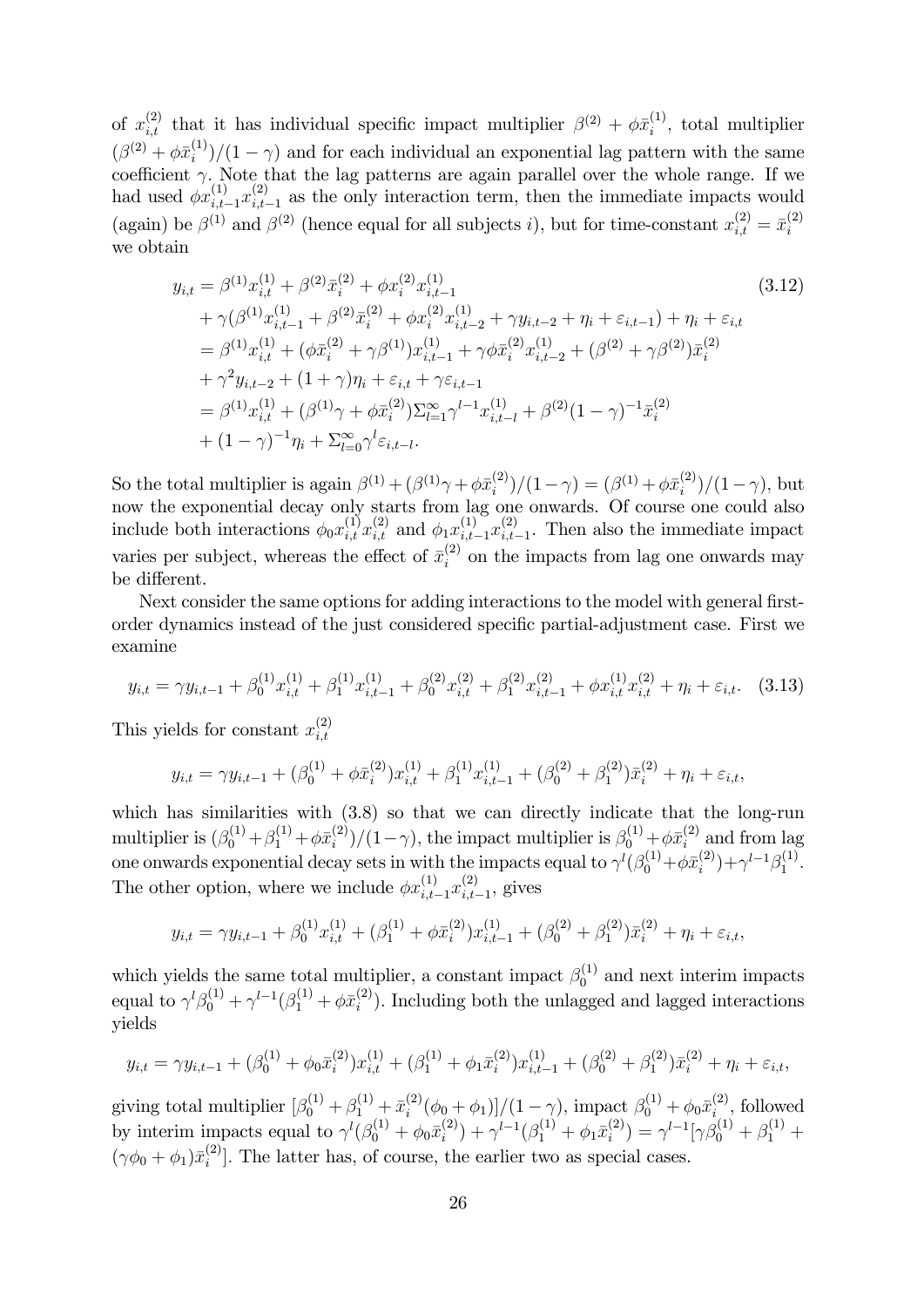Possibly in many actual cases specification  $(3.13)$  already provides sufficient flexibility to model variability per subject of the total multipliers and lag patterns in both variables  $x_{i,t}^{(1)}$  and  $x_{i,t}^{(2)}$ . Of course, when models contain more explanatories than just  $x_{i,t}^{(1)}$  and  $x_{i,t}^{(2)}$  $_{i,t}$ further interactions can be introduced leading to variability of impacts with respect to more than just one other regressor.

Yet another option is to involve the lagged dependent variable itself in the interactions. We examine the case

$$
y_{i,t} = \gamma y_{i,t-1} + \phi x_{i,t-1}^{(2)} y_{i,t-1} + \beta_0^{(1)} x_{i,t}^{(1)} + \beta_1^{(1)} x_{i,t-1}^{(1)} + \beta_0^{(2)} x_{i,t}^{(2)} + \beta_1^{(2)} x_{i,t-1}^{(2)} + \eta_i + \varepsilon_{i,t}.
$$

For constant  $x_{i,t}^{(2)}$  this implies

$$
y_{i,t} = (\gamma + \phi \bar{x}_i^{(2)}) y_{i,t-1} + \beta_0^{(1)} x_{i,t}^{(1)} + \beta_1^{(1)} x_{i,t-1}^{(1)} + (\beta_0^{(2)} + \beta_1^{(2)}) \bar{x}_i^{(2)} + \eta_i + \varepsilon_{i,t}.
$$

Now the requirement that the lagged dependent variable coefficient is smaller than 1 in absolute value in order to have sensible behavioral stable dynamic processes is at challenge. Therefore, only for particular  $x_{i,t}^{(2)}$  variables such interactions seem manageable. In particular when  $x_{i,t}^{(2)}$  is a dummy variable it enables to distinguish different coefficient values of the lagged dependent variable between two subgroups.

From the above we conclude regarding relaxing the homogeneity of all subjects with respect to the total impact of the separate determining factors and their dynamic patterns that it seems promising in many cases to just augment the standard dynamic panel data specification by the products of couples of current regressors. Note that when  $M = 10$  this already implies the addition of possibly 55 interaction terms, which then also includes the squares of the regressors  $x_{i,t}^{(m)}$  to allow for a parabolic relationship. Even more subtle heterogeneity can be parameterized by including the products of triples of regressors.

#### 3.5. Dynamic multipliers in panel models with feedbacks

Let us now consider the situation where in model (3.1) the variables  $x_{i,t}^{(m)}$  are exogenous for  $m > 1$ , whereas  $x_{i,t}^{(1)}$  is predetermined, and  $E(x_{i,t}^{(1)})$  $\hat{E}^{(1)}_{i,t-l} \varepsilon_{i,t}) = 0$  and  $E(x_{i,t}^{(1)})$  $\sum_{i,t+1+l}^{(1)} \varepsilon_{i,t}$   $\neq 0$ for  $l \geq 0$ . We will first examine a relatively simple case, namely

$$
x_{i,t}^{(1)} = \phi \varepsilon_{i,t-1} + \psi y_{i,t-1} + \ddot{x}_{i,t}^{(1)},
$$
\n(3.14)

where  $\ddot{x}_{i,t}^{(1)}$  is the joint contribution of all other determinants of  $x_{i,t}^{(1)}$ , which are all exogenous with respect to  $\varepsilon_{i,t}$ , hence  $E(\varepsilon_{i,t}\ddot{x}_{i,s}^{(1)})=0$   $\forall t, s$ . Note that  $x_{i,t}^{(1)}$  is affected by lagged feedback from  $\varepsilon_{i,t}$ , directly if  $\phi \neq 0$  and also indirectly if  $\psi \neq 0$ .

Now consider the hypothetical situation in which  $\ddot{x}_{i,t}^{(1)}$  and all exogenous regressors of  $y_{i,t}$  are running at constant values. Then  $E(x_{i,t}^{(1)}) = \bar{x}_i^{(1)}$  $i_i^{(1)}$  and  $E(y_{i,t}) = \bar{y}_i$  will remain constant too. A permanent increase of  $\bar{x}_i^{(1)}$  $i^{(1)}$  at time period  $t_0$  by one unit, due to an increase by one unit of  $\ddot{x}_{i,t}^{(1)}$  at  $t_0$ , whereas all other exogenous variables remain constant, will have the following effects. Although  $\Delta \bar{x}_{i,t}^{(1)} = \bar{x}_{i,t}^{(1)} - \bar{x}_{i,t-1}^{(1)} = 0$  for  $t < t_0$ , we have  $\Delta \bar{x}_{i,t_0}^{(1)} = 1$ , whereas  $\Delta \bar{x}_{i,t}^{(1)} = \psi \Delta \bar{y}_{i,t-1}$  for  $t > t_0$ , while  $\Delta x_{i,t}^{(m)} = 0$  for  $m = 2, ..., M$  and  $\forall t.$  Since  $\gamma(L)\bar{y}_{i,t} = \sum_{m=1}^{M} \beta^{(m)}(L)\bar{x}_{i,t}^{(m)}$ , it follows that  $\gamma(L)\Delta \bar{y}_{i,t} = \beta^{(1)}(L)\Delta \bar{x}_{i,t}^{(1)}$ . This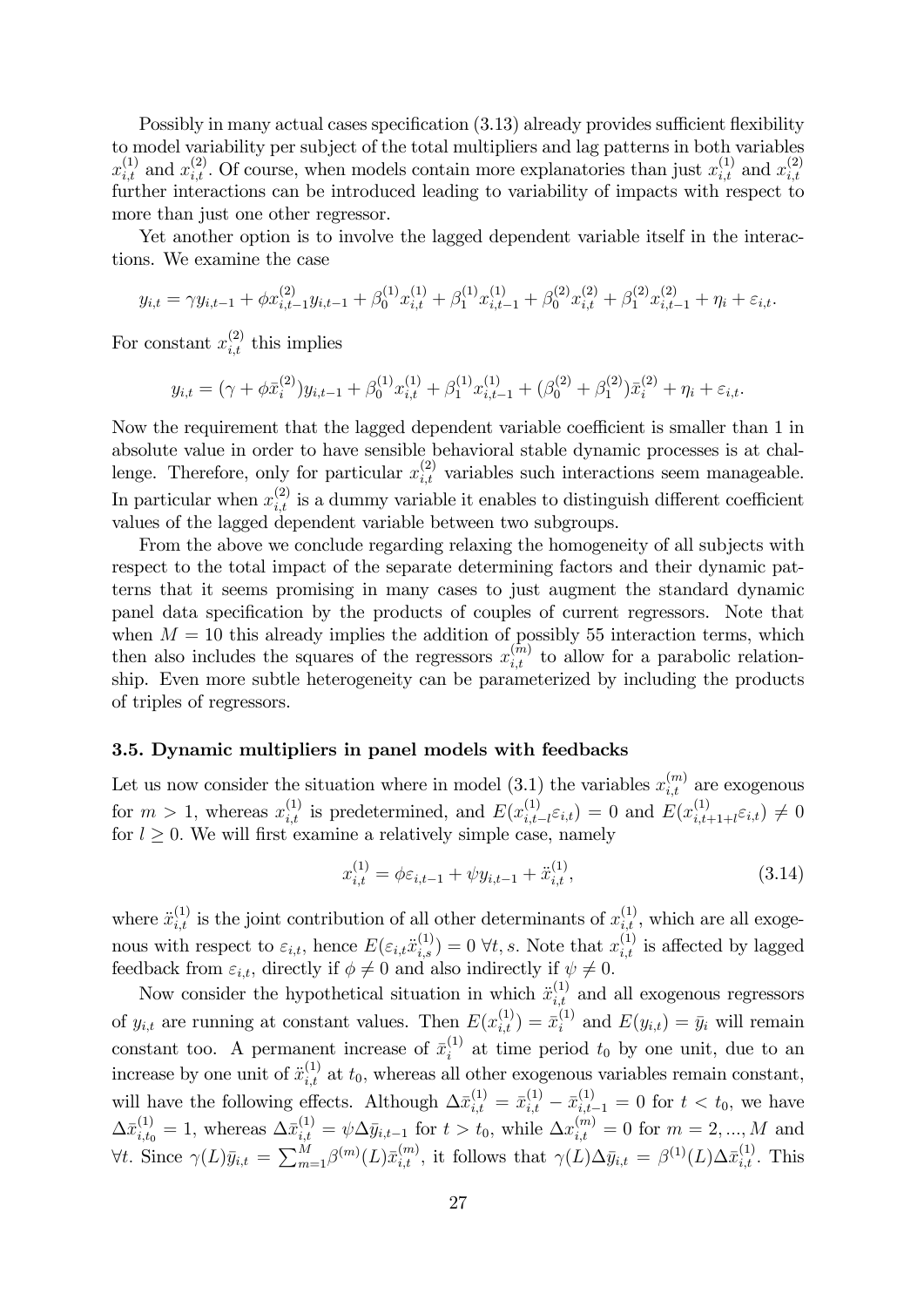yields  $\Delta \bar{y}_{i,t_0} = \beta_0^{(1)} \Delta x_{i,t_0}^{(1)} = \beta_0^{(1)}$ <sup>(1)</sup>, because  $\Delta \bar{y}_{i,t} = 0$ ,  $\Delta \bar{x}_{i,t}^{(1)} = 0$  for  $t < t_0$  and  $\Delta \bar{x}_{i,t_0}^{(1)} = 1$ . So, the immediate effect on  $y_{i,t}$  is  $\beta_0^{(1)}$  $\int_0^{(1)}$ . It also yields

$$
\Delta \bar{y}_{i,t_0+1} = \gamma_1 \Delta \bar{y}_{i,t_0} + \beta_0^{(1)} \Delta \bar{x}_{i,t_0+1}^{(1)} + \beta_1^{(1)} \Delta \bar{x}_{i,t_0}^{(1)} \n= (\gamma_1 + \beta_0^{(1)} \psi) \Delta \bar{y}_{i,t_0} + \beta_1^{(1)} = (\gamma_1 + \beta_0^{(1)} \psi) \beta_0^{(1)} + \beta_1^{(1)}.
$$
\n(3.15)

This illustrates that all the interim multipliers (apart from the impact multiplier) differ from the formulas derived earlier in case  $\psi \neq 0$ . For  $\psi = 0$  we have  $\Delta \bar{x}_{i,t}^{(1)} = 0$  for  $t > t_0$ , so  $\Delta \bar{y}_{i,t_0+1} = \gamma_1 \beta_0^{(1)} + \beta_1^{(1)}$  as in the case of exogenous  $x_{i,t}^{(1)}$ . Apparently the value of  $\phi$  is irrelevant.

More generally, we may face the situation where

$$
\pi(L)x_{i,t}^{(1)} = \phi(L)\varepsilon_{i,t} + \psi(L)y_{i,t} + \ddot{x}_{i,t}^{(1)},
$$
\n(3.16)

with  $\pi(L) = 1 - \pi_1 L - ... - \pi_{p_{\pi}} L^{p_{\pi}}, \ \phi(L) = \phi_0 + \phi_1 L + ... + \phi_{p_{\phi}} L^{p_{\phi}}$  and  $\psi(L) =$  $\psi_0 + \psi_1 L + \dots + \psi_{p_{\psi}} L^{p_{\psi}},$  with the integer orders  $p_{\pi}$ ,  $p_{\phi}$  and  $p_{\psi}$  all nonnegative. Assuming again that  $\ddot{x}_{i,t}^{(1)}$  and  $x_{i,t}^{(m)}$  for  $m>1$  are all exogenous,  $x_{i,t}^{(1)}$  is an endogenous regressor in our model of primary interest if either  $\phi_0 \neq 0$  or  $\psi_0 \neq 0$  or both, whereas regressor  $x_{i,t}^{(1)}$  $_{i,t}$ is exogenous if  $\phi(L) = 0$  and  $\psi(L) = 0$  and it is predetermined in all other cases. Taking into account that the single relationship under study may contain several endogenous and predetermined regressors, which probably are determinants of  $x_{i,t}^{(1)}$  too, it is obvious that to be able to characterize the dynamic effects of a change in a predetermined or endogenous regressor on dependent variable  $y_{i,t}$  it appears required to specify and analyze a whole system of structural equations, instead of just one single equation. Then by substitution the so-called final form equation for  $y_{i,t}$  can be obtained, in which  $y_{i,t}$ is expressed in just its lags, (lags of) all the exogenous variables of the system and all disturbances of the system. In most practical situations finding the proper specification of the final form equation seems extremely difficult, if not impossible. Therefore, a more realistic and pragmatic approach may be, to analyze dynamic multipliers as indicated in the preceding subsections, thus neglecting any possible indirect feedbacks via endogenous an predetermined regressors  $x_{i,t}^{(\overline{m})}$ , though explicitly mentioning that the obtained results concern the primary dynamic effects, upon neglecting any secondary effects. Of course, such calculations are of modest usefulness, not in the least because supplementing them with a meaningful assessment of their accuracy by confidence intervals is generally beyond reach.

#### 3.6. Primary interim multipliers in the presence of interactions

Let the finally accepted estimated dynamic model include lags of squared regressors and of interactions between couples of the M explanatories  $x_{i,t}^{(m)}$  and be given by

$$
\Delta y_{i,t} = \sum_{l=1}^{p} \hat{\gamma}_l \Delta y_{i,t-l} + \sum_{m=1}^{M} \sum_{l=0}^{p} \hat{\beta}_l^{(m)} \Delta x_{i,t-l}^{(m)} + \sum_{m=1}^{M} \sum_{j=m}^{M} \sum_{l=0}^{p} \hat{\beta}_l^{(m,j)} \Delta (x_{i,t-l}^{(m)} x_{i,t-l}^{(j)}) + \sum_{s=2}^{T} \hat{\tau}_s \Delta d_{i,t}^{(s)} + \Delta \hat{\varepsilon}_{i,t}.
$$
\n(3.17)

Here  $p$  is the maximum lag length that occurs. For the sake of simplicity we will assume  $p = 2$  below. Due to the accepted imposed restrictions many of the coefficients  $\hat{\gamma}_l$ ,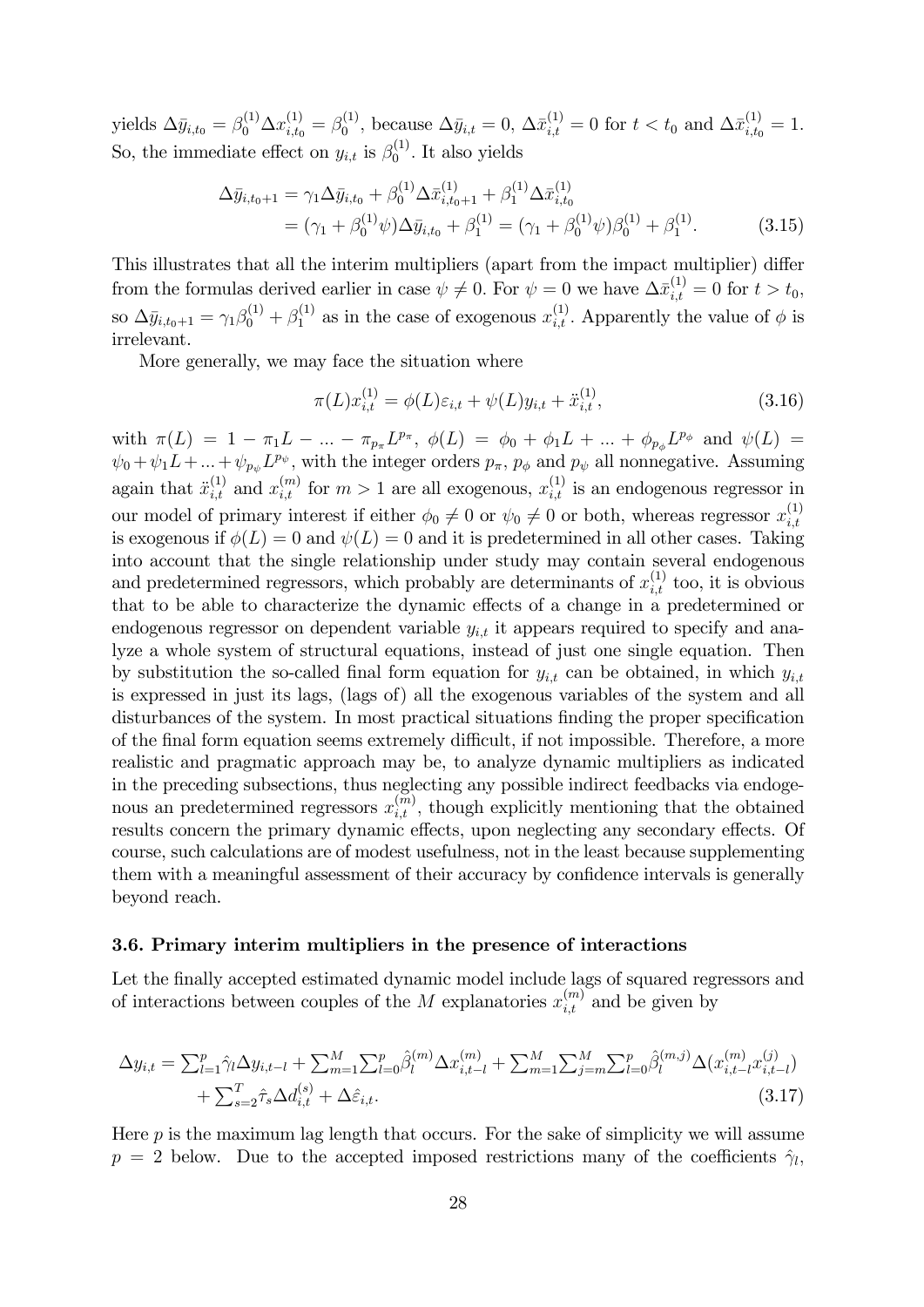$\hat{\beta}^{(m)}_l$  $\hat{\beta}_l^{(m)}$  and  $\hat{\beta}_l^{(m,j)}$  may actually be zero, or obey other types of linear restrictions. We will derive now an algorithm for calculating the primary interim multipliers (neglecting other feedbacks than the direct feedbacks via  $\hat{\gamma}_l$  for some hypothetical individual, say Q, of  $y_{Q,T^*+h}$  with respect to a small hypothetical one-off change at time period  $T^*$  in one of the M explanatory variables, say  $x_{Q,T^*}^{(F)}$ , where  $1 \leq F \leq M$ . These multipliers will be denoted as  $IM_{Q,h}^{(F)}$ , for  $h = 0, ..., H$ , where H is the time horizon. Hence,  $IM_{Q,0}^{(F)}$  is the immediate multiplier and  $IM_{Q,\infty}^{(F)}$  the total multiplier with respect to regressor F, provided dynamic process (3.17) is stable. Whereas in absence of interactions such multipliers, as presented in section 3.3, are invariant regarding the particular individual  $F$  and time period  $T^*$ considered, in presence of interactions the multipliers are individual specific and they depend on the actual state of the dynamic process for F over the period  $T^* - p$  until  $T^*$ .

To find an expression for  $IM_{Q,h}^{(F)}$  in terms of the relevant characteristics of individual Q and the coefficient estimates  $\hat{\gamma}_l$ ,  $\hat{\beta}_l^{(m)}$  $\hat{\beta}_l^{(m)}$  and  $\hat{\beta}_l^{(m,j)}$  $\prod_{l=0}^{(m,j)}$ , we will first define a baseline projection for the dependent variable, indicated by  $y_{Q,T^*+h}^{(0)}$ , and next M level shift projections, indicated by  $y_{Q,T^*+h}^{(F)}$ , for  $F = 1, ..., M$ , for which the baseline value  $x_{Q,T^*}^{(F)}$  is replaced by  $(1+q)x_{Q,T^*}^{(F)}$ , with q some small real value. From these projections the M series of interim multipliers can be obtained. They are given by

$$
IM_{Q,h}^{(F)} = (y_{Q,T^*+h}^{(F)} - y_{Q,T^*+h}^{(0)})/qx_{Q,T^*}^{(F)}, \quad h = 0, ..., H. \tag{3.18}
$$

For  $q$  not larger than, say, 0.1 in absolute value, we expect very modest dependence of  $IM_{Q,h}^{(F)}$  on q.

For the baseline projection we assume that  $\Delta x_{Q,T^*+h}^{(m)} = \Delta \hat{\varepsilon}_{Q,T^*+h} = 0$  for  $h > 0$  and all m: This implies

$$
\Delta y_{Q,T^*}^{(0)} = \Delta y_{Q,T^*},
$$
\n
$$
\Delta y_{Q,T^*+1}^{(0)} = \hat{\gamma}_1 \Delta y_{Q,T^*} + \hat{\gamma}_2 \Delta y_{Q,T^*-1} + \sum_{m=1}^M \sum_{l=0}^1 \hat{\beta}_{l+1}^{(m)} \Delta x_{i,T^*-l}^{(m)} + \sum_{m=1}^M \sum_{j=m}^M \sum_{l=0}^1 \hat{\beta}_{l+1}^{(m,j)} \Delta (x_{i,T^*-l}^{(m)} x_{i,T^*-l}^{(j)}),
$$
\n
$$
\Delta y_{Q,T^*+2}^{(0)} = \hat{\gamma}_1 \Delta y_{Q,T^*+1}^{(0)} + \hat{\gamma}_2 \Delta y_{Q,T^*} + \sum_{m=1}^M \hat{\beta}_2^{(m)} \Delta x_{i,T^*}^{(m)} + \sum_{m=1}^M \sum_{j=m}^M \hat{\beta}_2^{(m,j)} \Delta (x_{i,T^*}^{(m)} x_{i,T^*}^{(j)}),
$$
\n
$$
\Delta y_{Q,T^*+h}^{(0)} = \hat{\gamma}_1 \Delta y_{Q,T^*+h-1}^{(0)} + \hat{\gamma}_2 \Delta y_{Q,T^*+h-2}^{(0)}, \quad h = 3, ..., H.
$$
\n(3.19)

For the level shift projection with respect to the  $F<sup>th</sup>$  explanatory variable there is just one different underlying assumption, namely that  $x_{Q,T^*}^{(F)}$  is multiplied by  $1 + q$ . So,  $\Delta x_{Q,T^*-l}^{(m)}$  and  $\Delta(x_{Q,T^*-l}^{(m)}x_{Q,T^*-l}^{(j)})$ , for both m and j different from F, do not change, nor does  $\Delta x_{Q,T^*-l}^{(F)}$  for  $l>0$ , but  $\Delta x_{Q,T^*}^{(F)}$  should be replaced by  $\Delta x_{Q,T^*}^{(F)} + qx_{Q,T^*}^{(F)}$ , and for  $m \neq F$  expression  $\Delta(x_{Q,T}^{(F)}, x_{Q,T}^{(m)}) = x_{Q,T^*}^{(F)} x_{Q,T^*}^{(m)} - x_{Q,T^*-1}^{(F)} x_{Q,T^*-1}^{(m)}$  should be replaced by  $\Delta(x_{Q,T^*}^{(F)}x_{Q,T^*}^{(m)}) + qx_{Q,T^*}^{(F)}x_{Q,T^*}^{(m)}$ , whereas  $\Delta(x_{Q,T^*}^{(F)}x_{Q,T^*}^{(F)}) = x_{Q,T^*}^{(F)}x_{Q,T^*}^{(F)} - x_{Q,T^*-1}^{(F)}x_{Q,T^*-1}^{(F)}$ should be replaced by  $\Delta(x_{Q,T^*}^{(F)}x_{Q,T^*}^{(F)}) + (2q+q^2)x_{Q,T^*}^{(F)}x_{Q,T^*}^{(F)}$ . Hence, defining  $\Delta x_{Q,T^*-l}^{*(m)}$ and  $\Delta(x_{Q,T^*-l}^{*(m)}x_{Q,T^*-l}^{*(j)})$  such that they are equivalent to  $\Delta x_{Q,T^*-l}^{(m)}$  and  $\Delta(x_{Q,T^*-l}^{(m)}x_{Q,T^*-l}^{(j)})$ respectively, except for the replacements just mentioned, then the level shift projection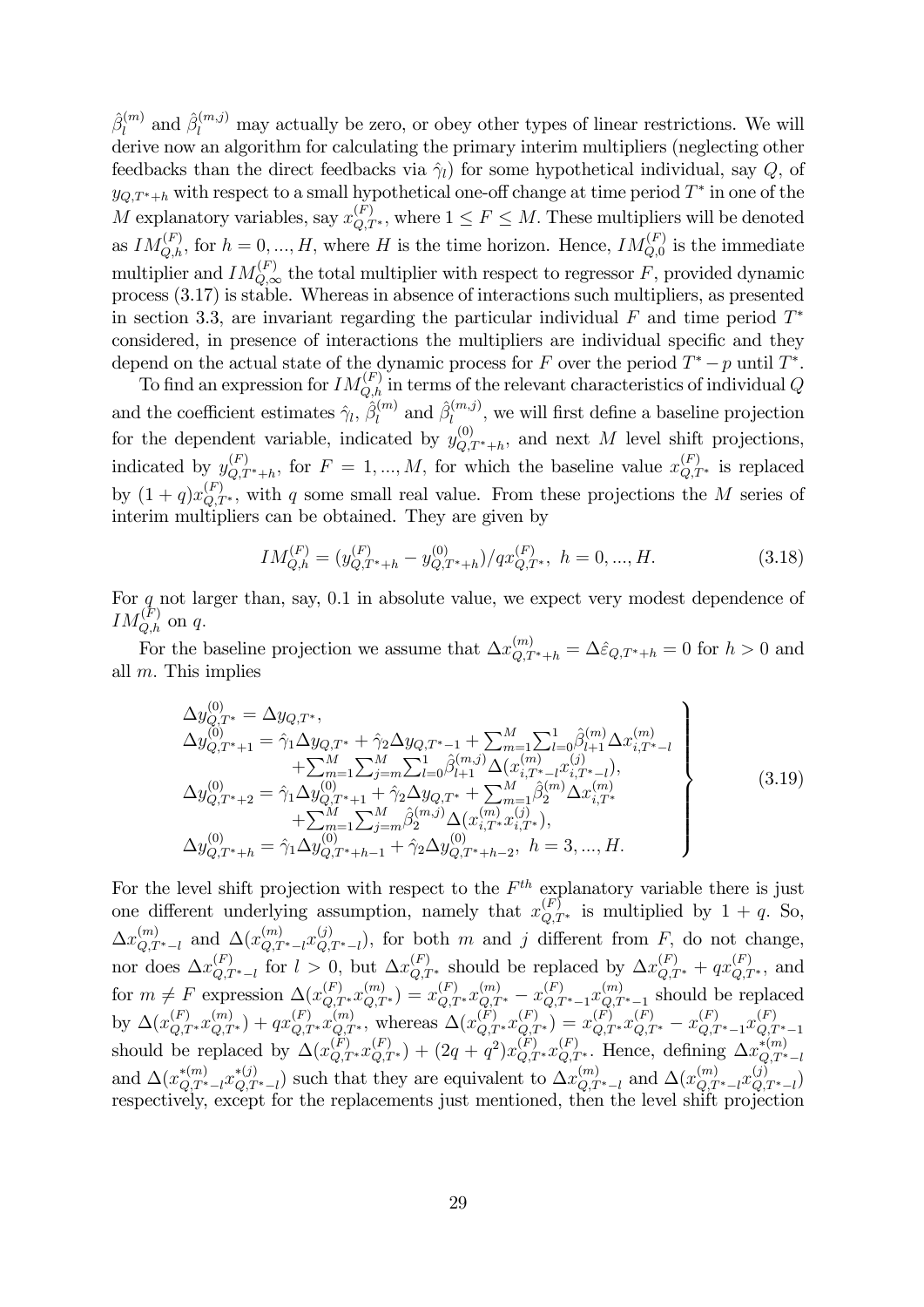can be expressed as

$$
\Delta y_{Q,T^{*}}^{(F)} = \Delta y_{Q,T^{*}} + \hat{\beta}_{0}^{(F)} q x_{i,T^{*}}^{(F)}
$$
\n
$$
+ \sum_{m=1}^{M} \hat{\beta}_{0}^{(m,F)} [\Delta (x_{Q,T^{*}}^{*(F)} x_{Q,T^{*}}^{*(m)}) - \Delta (x_{Q,T^{*}}^{(F)} x_{Q,T^{*}}^{(m)})],
$$
\n
$$
\Delta y_{Q,T^{*}+1}^{(F)} = \hat{\gamma}_{1} \Delta y_{Q,T^{*}}^{(F)} + \hat{\gamma}_{2} \Delta y_{Q,T^{*}-1} + \sum_{m=1}^{M} \sum_{l=0}^{1} \hat{\beta}_{l+1}^{(m)} \Delta x_{Q,T^{*}-l}^{*(m)}
$$
\n
$$
+ \sum_{m=1}^{M} \sum_{j=m}^{M} \sum_{l=0}^{1} \hat{\beta}_{l+1}^{(m,j)} \Delta (x_{Q,T^{*}-l}^{*(m)} x_{Q,T^{*}-l}^{*(j)}),
$$
\n
$$
\Delta y_{Q,T^{*}+2}^{(F)} = \hat{\gamma}_{1} \Delta y_{Q,T^{*}+1}^{(F)} + \hat{\gamma}_{2} \Delta y_{Q,T^{*}}^{(F)} + \sum_{m=1}^{M} \hat{\beta}_{2}^{(m)} \Delta x_{i,T^{*}}^{*(m)}
$$
\n
$$
+ \sum_{m=1}^{M} \sum_{j=m}^{M} \hat{\beta}_{2}^{(m,j)} \Delta (x_{Q,T^{*}}^{*(m)} x_{Q,T^{*}}^{*(j)})
$$
\n
$$
\Delta y_{Q,T^{*}+h}^{(F)} = \hat{\gamma}_{1} \Delta y_{Q,T^{*}+h-1}^{(F)} + \hat{\gamma}_{2} \Delta y_{Q,T^{*}+h-2}^{(F)}, \quad h = 3, ..., H.
$$
\n(3.20)

From the above we find that the effect of the level-shift on the dependent variable after  $h = 0, ..., H$  periods is given by

$$
y_{Q,T^*+h}^{(F)} - y_{Q,T^*+h}^{(0)} = \sum_{l=0}^h \Delta y_{Q,T^*+l}^{(F)} + y_{Q,T^*-1} - \sum_{l=0}^h \Delta y_{Q,T^*+l}^{(0)} - y_{Q,T^*-1}
$$
  
= 
$$
\sum_{l=0}^h (\Delta y_{Q,T^*+l}^{(F)} - \Delta y_{Q,T^*+l}^{(0)}).
$$

Substitution of  $(3.19)$  and  $(3.20)$  in this expression enables to evaluate all the M series of interim multipliers (3.18).

Different series of multipliers will be obtained for different values of  $x_{Q,T^*}^{(m)}$ ,  $\Delta x_{Q,T^*}^{(m)}$ and  $\Delta x_{Q,T^*-1}^{(m)}$  for  $m=1,...,M$ ; it can easily be shown that the multipliers are in fact invariant with respect to  $\Delta y_{Q:T^*}$  and  $\Delta y_{Q:T^*-1}$ . A straight-forward choice would be  $x_{Q,T^*-l}^{(m)} = N^{-1} \Sigma_{i=1}^N x_{i,T-l}^{(m)}$  $\sum_{i,T-l}^{(m)}$  for  $l = 0,1,2$ . But, instead of focussing on the average individual, multipliers can also be calculated for more atypical individuals  $Q$ , perhaps by adding/subtracting a multiple of the value of the sample standard deviations of  $x_{i,T}^{(m)}$ .  $i,T-l$ over the N subjects. If the model does not include interactions nor squared variables, then the interactions calculated according (3.18) will be equal to those of section 3.3 when one assumes  $\Delta x_{Q,T^*}^{(m)} = \Delta x_{Q,T^*-1}^{(m)} = 0.$ 

## 4. Further practical considerations and a tentative strategy

Let us now try to integrate all issues discussed above into a practical strategy and set of instructions that can be implemented in Stata software via the package Xtabond2. In a first subsection we will address some of the peculiarities of this software, also in relation to a few general observations on what is presently known about the qualities of the various techniques in Önite samples, for which we refer to the second half of Kiviet et al. (2017). Next we will develop a 10-stage practical modelling strategy for microeconometric single relationships.

#### 4.1. Some unpleasant peculiarities

All established theoretical qualities of the econometric tools to be used are asymptotic in nature, namely for samples containing an infinite number of subjects (individuals, firms) over a short time span (N extremely large, T finite). In empirical samples, where  $N$  is finite too, depending on peculiarities still hardly understood, the actual qualities of the tools may differ, sometimes in a counterintuitive way, from their asymptotic qualities. Examples of such counterintuitive phenomena are: (i) 2-step GMM estimation, which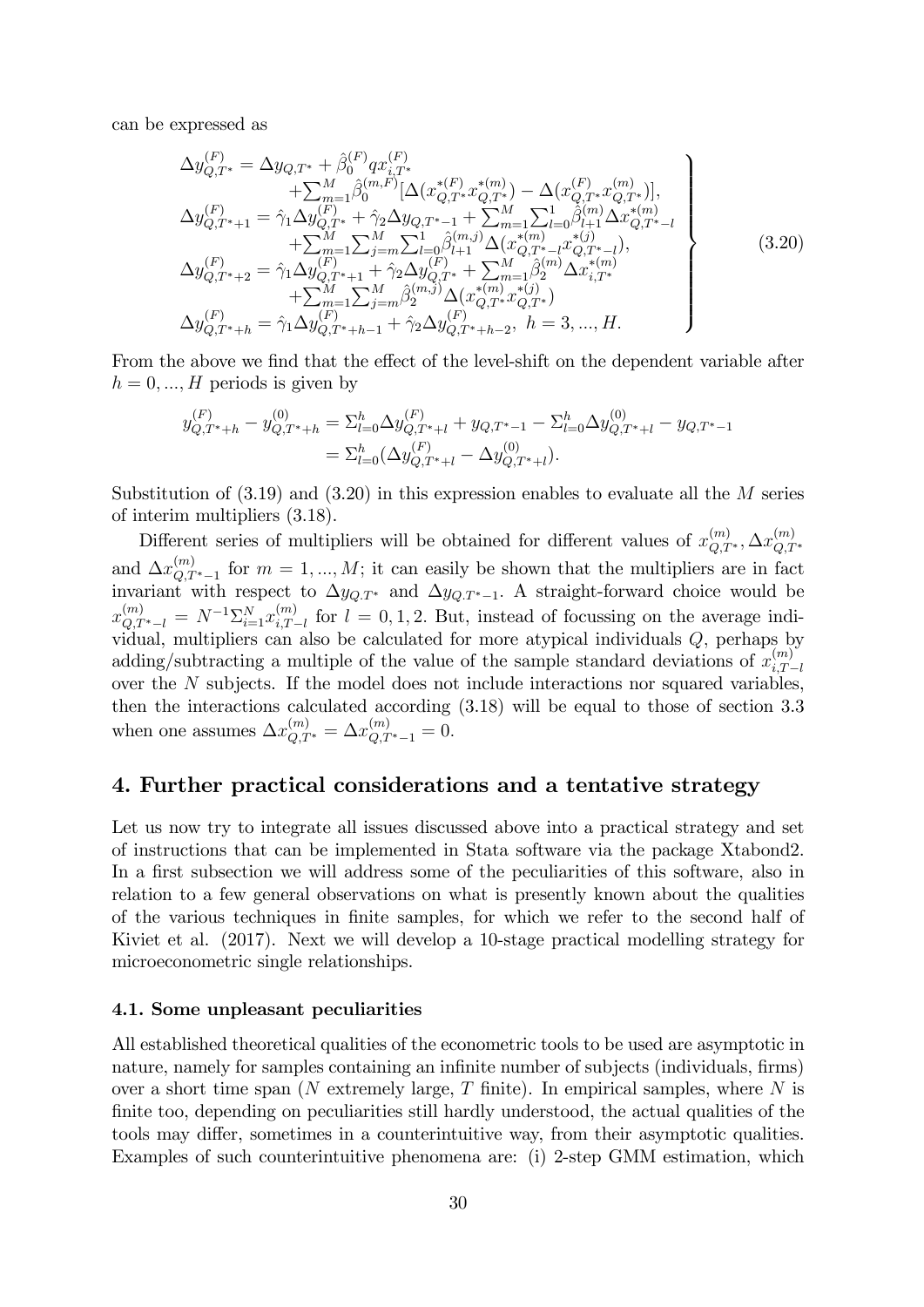employs 1-step residuals to take possible heteroskedasticity into account, although in theory more efficient than robust<sup>9</sup> 1-step GMM estimation, may actually be less accurate (produce estimates with larger mean squared errors), probably due to vulnerability regarding the estimated weighting matrix; (ii) discarding the use of some valid (though relatively weak) instruments, either by collapsing or curtailing the instrument matrix, although harmful for the efficiency of the limiting distribution of consistent GMM estimators, may actually reduce estimator bias in finite samples and thus yield improved accuracy.

As far as I know, for no serious finite sample problem in the analysis of dynamic panel data models a universally effective correction to overcome it has been developed yet. To a limited degree there is one prominent exception to this. That is the Windmeijer (2005) correction to the usually overoptimistic (negatively biased) standard errors produced by standard 2-step GMM. One should always employ this correction<sup>10</sup>, though not overestimate its effectiveness, because often the true standard deviations are still substantially larger than the corrected ones. Moreover, the 2-step GMM coefficient estimates are often seriously biased too. Hence, just correcting the bias of the variance estimate in Wald-type coefficient tests and not the bias of the coefficients themselves may still lead to poor (or even worse) test performance.

With respect to instrument validity tests the following should be mentioned. All Hansen tests produced by Xtabond2 are obtained as a quadratic form in the product of the transposed instruments and the 2-step residuals, whereas the estimated covariance matrix of this vector has been obtained by employing 1-step instead of 2-step residuals. Therefore we will address it as  $J^{(2,1)}$  like in Kiviet et al. (2017, p.18), where it has been compared with the variant suggested in Arellano and Bond (1991), which uses 2-step residuals for the covariance as well.

As suggested by Hayashi (2000, p.222), sub-optimal weighting is being used in Xtabond2 for incremental Hansen tests. This avoids negative outcomes of the test statistic. These may occur when one simply takes the difference of two standard Hansen tests. However, negative test outcomes as an approximation to an asymptotically nonnegative statistic do not seem a major problem, as they simply suggest an extremely high  $p$ -value. Using sub-optimal weights, though, may sacrifice test power and possibly disturb size control. By calculating in an incremental Hansen test the overall Hansen test based on the restrained set of instruments while weighting is based on using the unrestrained set its distribution is shifted to the right. Apart from preventing negative outcomes, this may also affect the distribution in the right-hand tail. This could offset possible underrejection by a standard difference Hansen test<sup>11</sup>, but could also lead to more serious overrejection. This is one of the many finite sample issues that has not

 $9$ The robustification here is with respect to estimating the variance matrix of the 1-step GMM coefficient estimates such that it is consistent under unknown forms of possible heteroskedasticity of the disturbances (either over individuals or over time or both). Robustness of variance estimates with respect to unknown forms of serial correlation is unachievable when some regressors are not exogenous, because serial correlation would render instruments invalid and GMM coefficient estimates inconsistent.

 $10 \text{ In } X$ tabond 2 this correction is wrongly addressed as "robustifying" 2-step estimation. The correction produces a better approximation to the true standard errors than the standard asymptotic one, by employing higher-order asymptotic methods. Both the uncorrected and the corrected version are robust with respect to unknown forms of heteroskedasticity.

<sup>&</sup>lt;sup>11</sup>This can easily be obtained from Xtabond2 by subtracting manually two optimally weighted standard Hansen tests.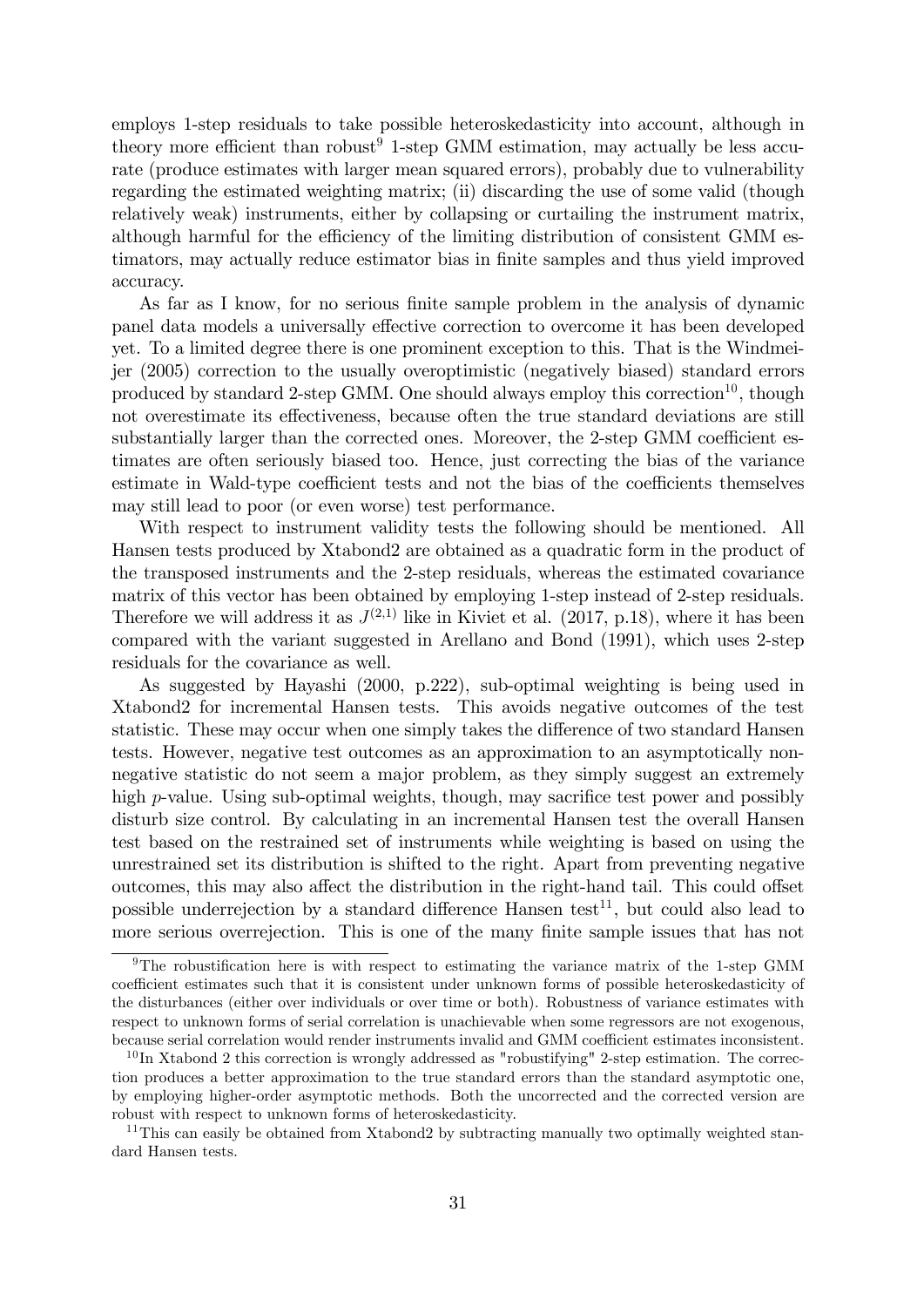been thoroughly examined yet.

In summary, for producing inference on dynamic panel data models it is in general not clear yet which of the many alternative implementation options one should prefer in practice for test procedures and for estimators of coefficients and of their variance. The particular options provided by Xtabond2 are not always the only ones possible and probably not always the ones one should prefer.<sup>12</sup>

#### 4.2. A sequential strategy for implementing GMM for micro panels

As a consequence of all the above mentioned obstacles, finding an initial candidate MSM will be far from easy, if not sheer impossible. This MSM should ideally be such that the true underlying data generating process of the structural relationship can ultimately be represented and accurately estimated after imposing the right coefficient restrictions and finding and exploiting any additional valid and effective moment conditions. Before we can get to this deductive specialization phase of imposing extra coefficient restrictions and exploiting extra moment conditions, we first need to design an inductive discovery phase to search for and lastly Önd an acceptable MSM. The latter phase is mainly conducted on the basis of the interpretation of p-values of a well-designed series of misspecification tests. These should reveal impermissible patterns of serial correlation in the disturbances, any omitted relevant regressors and invalidity of subsets of the exploited instruments. Next, after an acceptable MSM has been discovered, in the deductive phase the p-values of series of mostly very similar test procedures are being used. But now these tests are designed to reveal any redundant regressors or additional valid instruments to enable to achieve higher levels of efficiency.

Against the background provided above, and given the currently available still limited understanding of the performance in finite samples of the various statistical tools, the methodology that we want to recommend here embarks on a strategy consisting of the following ten sequential stages. All mentioned thresholds for  $p$ -values should be taken with substantial pinches of salt and be adapted to the actual situation regarding size of the available panel data set and any trustworthy expert knowledge regarding the relationship under study. Examples of the precise formulation of the required Xtabond2 code can be found in Appendix B. The 10 stages are:

1. Start with a specification of the model and instrument set which seems a reasonable compromise between generality in order to aim for consistency and specificity in order to acquire some precision as well. So, avoid to impose patently false restrictions on the model by omitting possibly relevant direct determinants of the dependent variable. Nor exploit any instruments that could well be invalid. Hence, include sufficient lags of all variables  $x_{i,t}^{(m)}$  that seem relevant and some lags of  $y_{i,t}$ too, not only to allow for a sufficiently rich pattern of the dynamic adjustments, but also to avoid serial correlation of the disturbances.<sup>13</sup> Treat all contemporaneous variables as endogenous with respect to  $\varepsilon_{i,t}$ , except when their exogeneity is

 $12$ In addition, in the current version the figure used for the number of regressors does not correct for any regressors omitted by the program (to avoid extreme multicollinearity, which will occur when too many time dummies are being included). As a consequence, the number of degrees of freedom of Sargan and Hansen tests may be deflated, and so will then be the associated asymptotic  $p$ -values.

<sup>&</sup>lt;sup>13</sup>In many applied studies it seems to be believed wrongly that by adopting a partial adjustment framework, thus just including  $y_{i,t-1}$  as the one and only lagged regressor, by its single extra coefficient,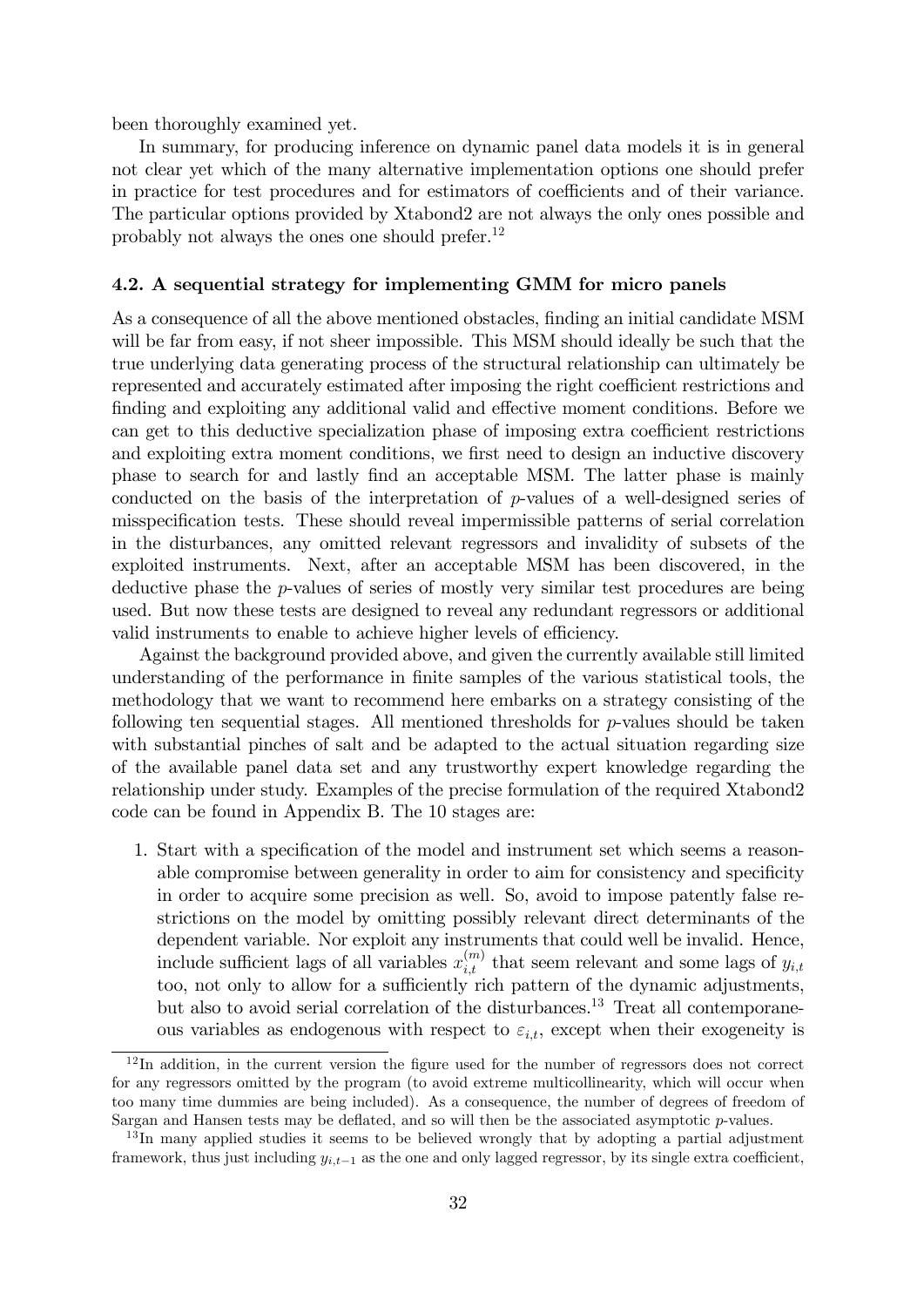beyond doubt. Though, at the same time, avoid to include regressors that most probably will actually be redundant or may jeopardize identification of the structural equation of interest for variable  $y_{i,t}$ , because their effect is not direct but just indirect via other possibly endogenous explanatories. Right from the beginning exploit a fair number of instruments which seem reasonably strong and should be valid if the chosen dynamic specification is general enough to avoid serial correlation. Because we will estimate the model after taking first-differences in order to remove time-constant unobserved individual effects, it is useless to include in the model any variables which are systematically time-constant for each unit over the whole time period covered by the sample, such as the intercept, etnicity, country of birth of individuals, or as may occur for gender, domicile, highest level of education, etc. Effects of such variables are absorbed by the individual effects. Include time dummies and use them as instruments too. To avoid the dummy-trap in (2.1) it should contain next to the individual effects just  $T-1$  time-dummies, for instance for  $t = 2, ..., T$ . Their inclusion implies that explanatories which are a function of these should not be included too. This regards a linear (or quadratic, hence any systematic) trend, or the age of unit  $i$  (if the data have been collected on the same date each year) or inflation as experienced by all units, etc. Make sure that any scaling or other transformations used for the variables  $y_{i,t}$  and  $x_{i,t}^{(m)}$  $_{i,t}$ for  $m = 1, ..., M$  do make sense, so make a deliberate choice between including variables in real or in nominal terms, taking them as fractions or not, including them directly as observed or taking their logarithm, etc. The crucial issue is here: what transformation of the variables realizes that the coefficient of each regressor in the estimated model will really be constant in the sample and over the whole population. Hence, at stake is the constancy of the partial derivatives, or perhaps of the elasticities (which would require taking logs) or yet another characteristic, of the explanatory variables with respect to the dependent variable as observed in the sample. If these partial derivatives should vary with one or more other variables, this may require to include interaction terms.

2. Estimate this initial candidate MSM, taken in first-difference form, both by 1-step Arellano-Bond GMM, requesting heteroskedasticity robust standard errors, and by 2-step Arellano-Bond GMM with Windmeijer correction of its standard errors. For both 1-step and 2-step use the same set of instruments and formulate these such that separate incremental Hansen tests will be calculated for all the instruments obtained from each separate variable  $x_{i,t}^{(m)}$  and from  $y_{i,t}$ . If the size of the sample permits, employ all the available internal instruments. Hence, use to construct the instruments for all endogenous (with respect to  $\varepsilon_{i,t}$ ) regressors  $x_{i,t}^{(m)}$ , as well as for  $y_{i,t}$ , the option gmm(2). For all current predetermined regressors  $x_{i,t}^{(m)}$  use the option gmm(1) and for all current exogenous regressors gmm(0), except for variables like the first difference of time dummies which each just yield one instrument namely the regressor itself. If this leads to too many instruments in relation to  $N(T-1) - K$ , where K is the total number of estimated coefficients, including the  $T-1$  time effects, then use the collapse option for all variables, or

provided it is nonzero, any possible form of dynamics in a relationship can adequately been taken care of. That this is seriously short-sighted follows from Section 3.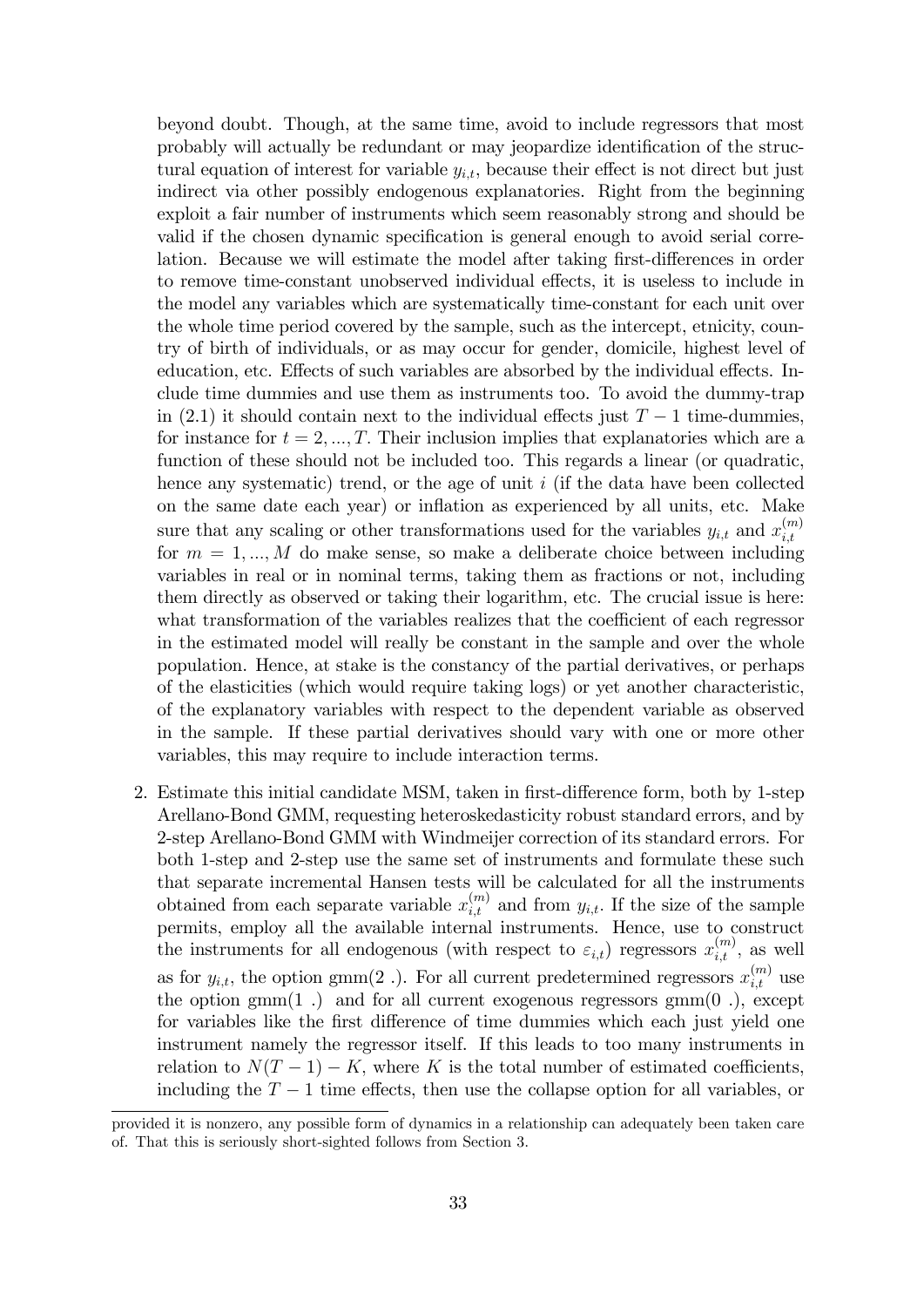curtail, by replacing for all gmm-statements the dot by 4, 3 or 2. Do this possibly jointly with collapsing. So, in principle, do not use fewer internal instruments obtained from exogenous<sup>14</sup> than from predetermined regressors, and not fewer from predetermined than from endogenous regressors. Well substantiated rules of thumb on reasonable boundaries on the number of instruments are not available, apart from the obvious restrictions that it should be somewhere between the number of estimated regression coefficients and the number of available observations  $N(T-1)$ . Denoting the total number of employed instruments by  $L$ , for the current candidate MSM L should (to my current subjective taste) obey (very roughly) inequalities like

$$
K + 4 \le L < q_K K \quad \text{and} \quad q_L L < NT - T - K,\tag{4.1}
$$

where  $q_K$  and  $q_L$  may be in a wide range<sup>15</sup>, possibly  $4 < q_K < q_L < 10$ . After estimation, do not yet verify and interpret the coefficient estimates seriously before stage 3 has been reached and an acceptable MSM may have been found. First, just verify for both 1-step and 2-step results whether they pass the requirements regarding the two tests on serial correlation and for the standard and all incremental Hansen<sup>16</sup> overidentification restrictions tests. As long as no evidence has been produced on homoskedasticity of the disturbances completely neglect the outcome of the Sargan test. The overall Hansen test, which has  $L - K$  degrees of freedom, and the 1-step and 2-step based tests on the second-order serial correlation coefficient of the disturbances, should all have a  $p$ -value (well) above 0.20, say, and the 1-step and 2-step tests for the first-order serial correlation coefficient should have a *p*-value below, say, 0.05. Otherwise, reformulate the model and/or instrument set. Especially if any of the incremental Hansen tests has a  $p$ -value below 0.10, say, this may give a clue on how to reformulate the model by including extra lags of that variable as regressor in the model. Also consider changing the functional form of the relationship by employing variable transformations or include variables that had not been tried yet, or allow for nonconstancy of the impacts by including either dummy variables that define categories of individuals per time period or include squared regressors or interaction terms. This requires employing instruments from these dummies, squared variables and interactions from lag 2 onwards, or from lag 0 onwards if their exogeneity is self-evident. So, go back to stage 1, and reconsider how to obtain an improved candidate MSM which passes all the above criteria reasonably well. Especially because all our inference techniques are asymptotic in nature one should prefer the sample to be as large as possible. However, it could turn out to be easier to find a satisfactory model with constant coefficients by seeking a more homogeneous subsample, either by focussing just on a subgroup (for instance, only families with children, or just firms with more

<sup>&</sup>lt;sup>14</sup>Many practitioners do just use one instrument per exogenous regressor, namely te regressor itself, whereas lags of these often constitute relatively strong instruments for other regressors.

<sup>&</sup>lt;sup>15</sup>Underlying motivations for these inequalities are that L should be strictly larger than K to assure the existence of at least the first four moments of the GMM coefficient estimates. This may help to avoid the occurrence of huge outliers. Also, one may decide to use a relatively very large number of instruments, say 10K, but only in situations where the number of degrees of freedom  $N(T-1) - K$  is at least 10 times as large as L too.

<sup>&</sup>lt;sup>16</sup>In Xtabond2 the Hansen (incremental) tests presented for robust 1-step GMM are in fact those calculated for 2-step GMM.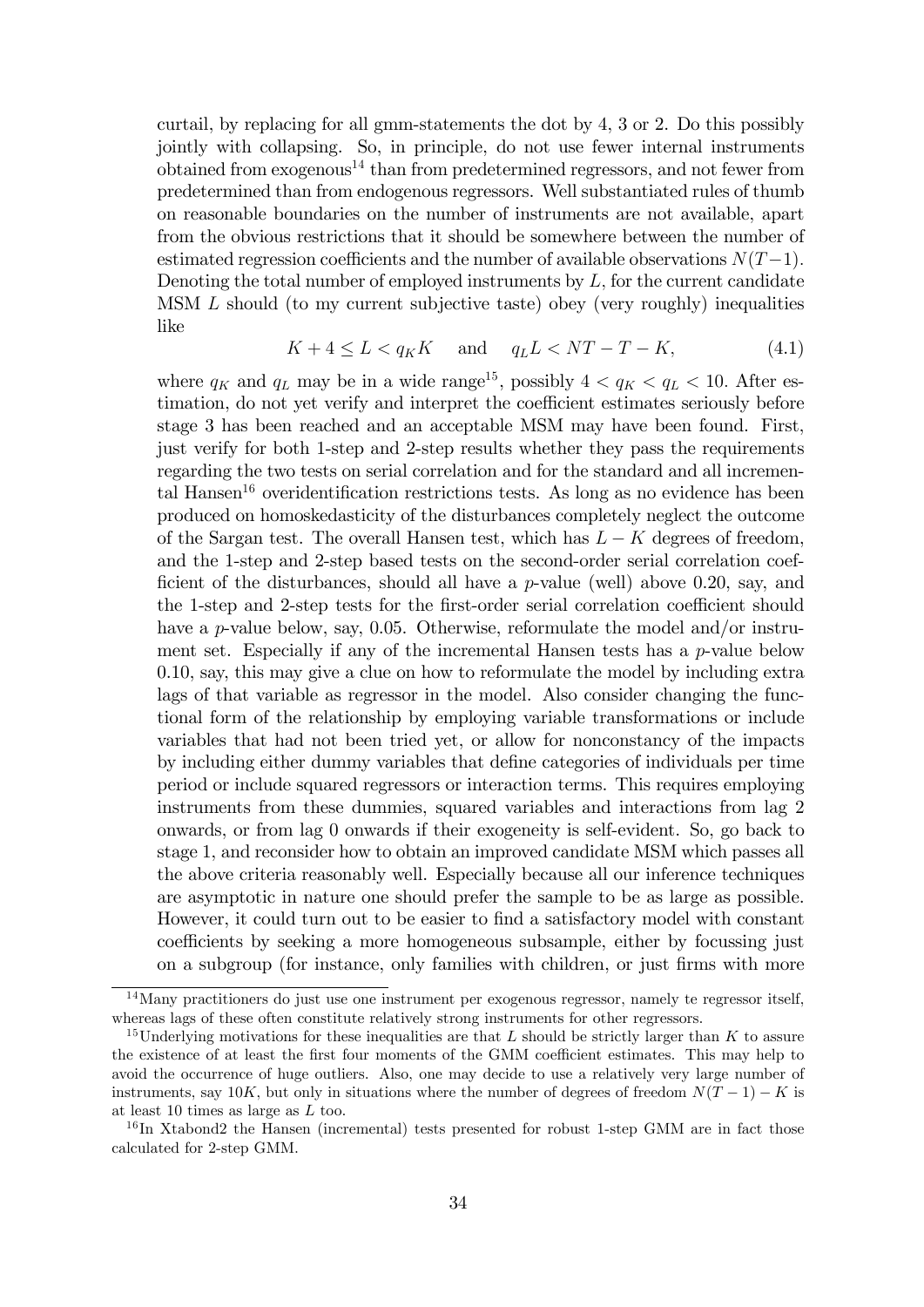than 100 employees), so decreasing  $N$ . Or by focussing on a particular era (only the years after the financial crisis), so decreasing  $T$ . It might be the case that analyzing the complete available sample requires so many extra parameters that separate analysis of subpopulations proves beneficial.

- 3. If the above criteria have been fulfilled, and especially if none or very few of the incremental Hansen tests has a p-value below 0.1, say, whereas increasing  $p_0, ..., p_M$ by one, or adding squares or interactions of variables, does not yield corresponding coefficients with  $p$ -values below 0.2, say, it could be that a reasonably adequate and acceptable MSM has been found. Next, one could move on to stage 4, or first verify whether any of the coefficients for the longest lag of a variable  $x_{i,t}^{(m)}$  or of  $y_{i,t}$  has a t-value below 0.5, say, or a p-value above 0.6 or 0.7, say. If so, impose the least significant one of them to be zero, re-estimate the model, and repeat the same procedure until the coefficients of all longest lags have absolute  $t$ -values (well) above 0.5, and the overall and incremental Hansen tests and the serial correlation tests still produce satisfactory results.
- 4. Optional: Obtain for both 1-step and 2-step results the level residuals and run regressions by LSDV (fixed effects or within least-squares estimation) for their squares on all levels of the regressors that remained after stage 3, except the unlagged ones that were treated as endogenous. If none of their coefficients has an absolute t-value above 1, say, this could mean that the disturbances are (almost) homoskedastic and that 1-step estimation without asking for robust standard errors for the model at the end of stage 3 may be taken serious too, provided the overall Sargan test has a  $p$ -value above 0.20, say, and also the incremental Hansen and serial correlation tests remain satisfactory. If accepting homoskedasticity seems reasonable then from now on just standard 1-step GMM could be employed.
- 5. Now examine sequentially (in case of homoskedasticity just for 1-step, otherwise just for corrected 2-step) one by one, for all unlagged explanatory variables yet classified as endogenous with respect to  $\varepsilon_{i,t}$  what the p-value is of the incremental Hansen test for the instruments that would be valid too if that regressor were actually predetermined; this involves employing one by one the extra option gmm(1 1) for the instruments constructed from each variable initially treated as endogenous. For the variable with the highest such  $p$ -value, provided this value is above 0.5, say, one may contemplate treating it from now on as predetermined, hence adopting the extra instruments  $gmm(1\ 1)$ . Next, repeat the same procedure until no such incremental  $p$ -values can be obtained with values above 0.5, say. During this process check whether the overall and other incremental Hansen tests and the serial correlation tests (which use coefficient standard errors, so it is essential that the Windmeijer correction has been applied) are still satisfactory.
- 6. Next, repeat stage 5, but now checking sequentially for all unlagged variables  $x_{i,t}^{(m)}$  yet treated as predetermined with respect to  $\varepsilon_{i,t}$  whether they actually seem exogenous; this involves employing the extra option gmm(0 0). After stages 5 and 6 due to now using possibly some extra valid and relatively strong instruments, ideally the standard errors of the coefficient estimates should be smaller now. If homoskedasticity has not been accepted then estimate the present specification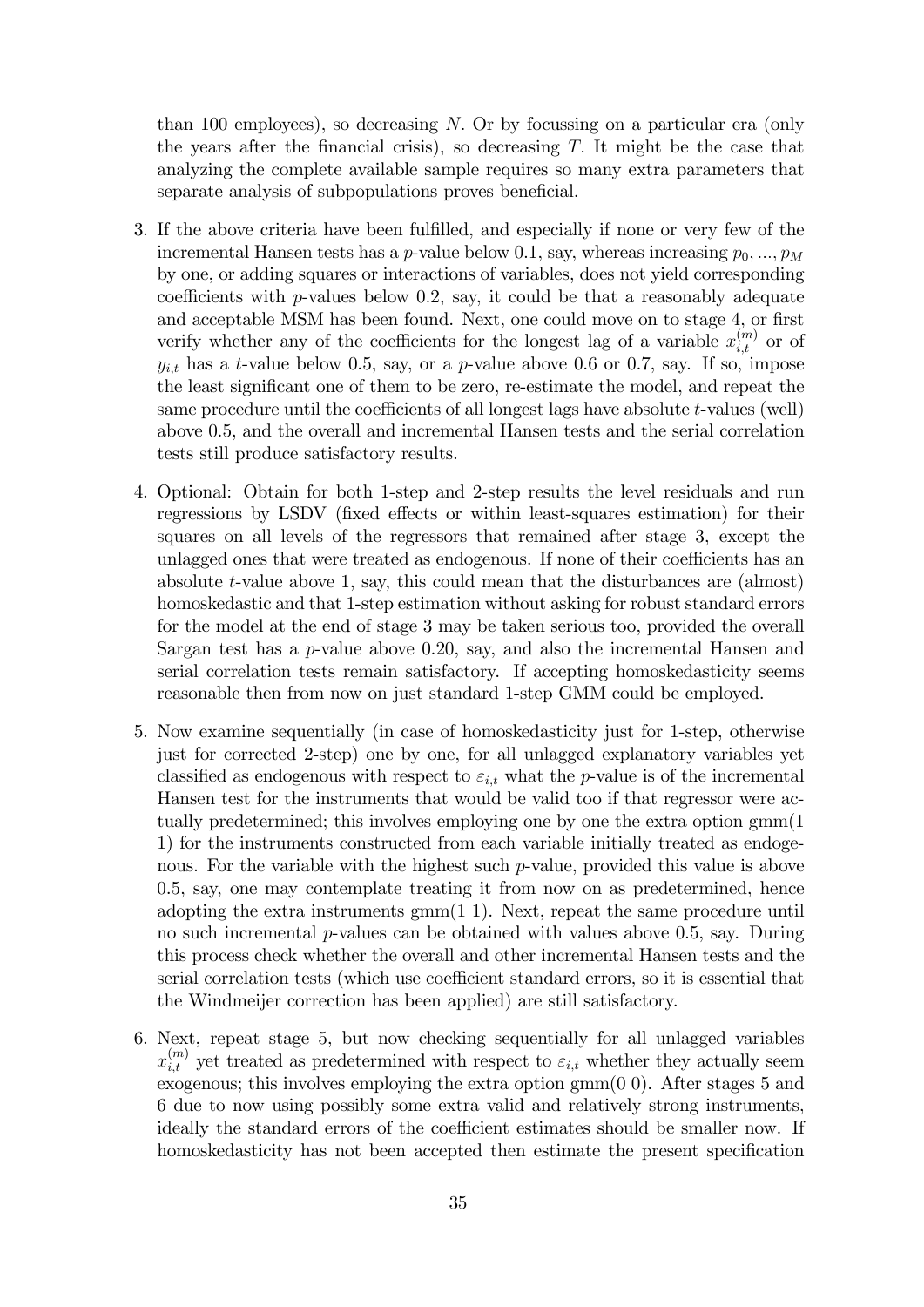of model and instrument set not just by corrected 2-step but also by robust 1 step GMM. Hopefully the results are reasonably similar. If not, examine where in the process the results started to diverge. If a discrepancy cannot be resolved my subjective preference would be to continue on the basis of the robust 1-step results.

- 7. Now, again preferably sequentially, and as long as no problems emerge regarding the serial correlation and instrument validity tests, impose restrictions on the model by removing regressors with absolute  $t$ -ratio's below 0.5, say, starting with those with the highest  $p$ -values (smallest absolute t-values). Probably the effectivity of stages 5 and 6 would benefit when preceded by stage 7, but undoubtedly the power of the tests used in 7 will benefit after stages 5 and 6 yielded some extra strong and valid instruments. Anyhow, it could be beneficial to start stages 5 and 6 only after the most insigniÖcant regressors have already been removed. Possibly it is worthwhile to examine any differences that occur when the examination of the acceptability of imposing zero coefficient restrictions and imposing extra orthogonality conditions is performed in different orders.
- 8. At this stage, but also depending on what seemed required already in stage 2, one should (aiming to reduce estimator bias) investigate the effects of restricting the number of employed instruments either by removing long lags (curtailing) or taking linear combinations of instruments (collapsing), or by both. In this process, keep an eye on the inequalities mentioned in stage 2, taking into account that  $K$ . L and T will/may be different since adopting the MSM in stage 3. Note that T here denotes the time-series sample size, being the number of available timeseries observations for the left-hand side variable in the equation before taking first differences. This number may have increased since stage 3, due to imposing zero restrictions on the coefficients of the longest lags. And  $K$  will usually be smaller now and L larger.
- 9. Keep in mind that valid relevant coefficient restrictions are not necessarily just of the zero restriction type. Possibly, two coefficients may for good reasons have opposite sign, so sum to zero, or sum to unity, etc. Testing whether a total multiplier is zero may require to test the significance of the sum of a series of coefficients.<sup>17</sup> Compulsively removing regressors when their p-value exceeds 5% is condemnable. Demonstrating the insignificance of an effect can be very informative as such. Removing regressors with t-values (well) below 1 may make sense if there is no strong theory to leave them in. Useful additional evidence can be produced by also testing the joint significance of groups of single coefficient restrictions already imposed on the MSM and verifying whether the p-value is high indeed. Such joint significance tests can be obtained by using the "test" option.
- 10. Finally, or immediately after stage 7, a similar sequential procedure as in stages 6 and 7 can be performed regarding additional first-differenced instruments that under effect stationarity of an individual regressor  $x_{i,t}^{(m)}$ , which requires  $E(\eta_i \Delta x_{i,t}^{(m)}) =$

<sup>&</sup>lt;sup>17</sup>For instance, testing whether  $\beta_0 + \beta_1 + \beta_2 = 0$  in the model  $y_{it} = \gamma y_{i,t-1} + \beta_0 x_{it} + \beta_1 x_{i,t-1} + \beta_2 x_{i,t-1}$  $\beta_2 x_{i,t-2} + ...$  can be done by estimating  $y_{it} = \gamma y_{i,t-1} + \beta_0^* \Delta x_{it} + \beta_1^* \Delta x_{i,t-1} + \beta_2^* x_{i,t-2} + ...$  and then testing the significance of  $\beta_2^*$ , because  $\beta_0^* = \beta_0$ ,  $\beta_1^* = \beta_1 + \beta_0$  and  $\beta_2^* = \beta_2 + \beta_1 + \beta_0$ .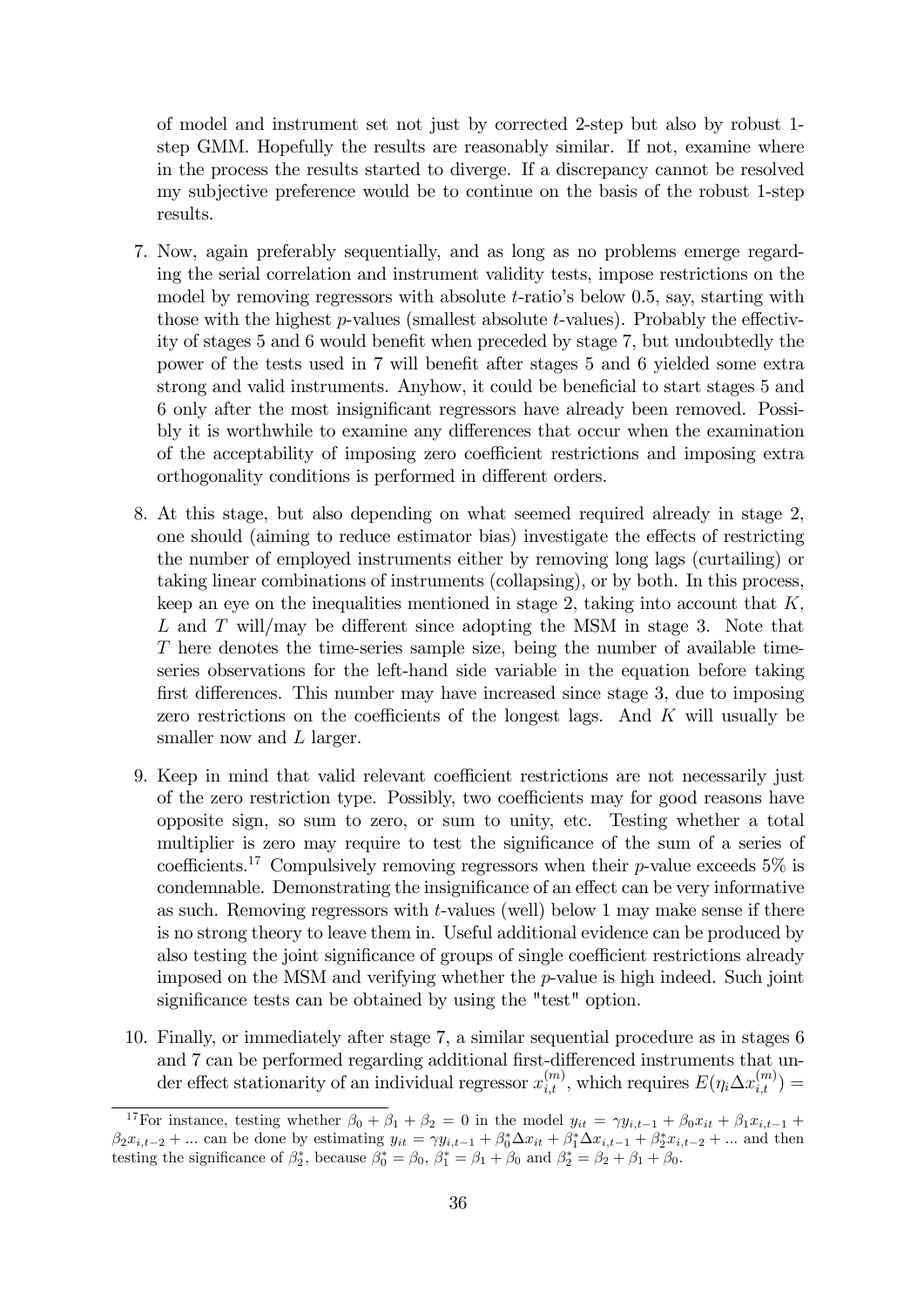0; would be valid for the model in levels. In the level equation Xtabond2 automatically includes an intercept term, both in the equation and in the set of instruments. Note that the (lagged) dependent variable  $y_{i,t}$  can only be effect stationary if all the other regressors are effect stationary too while  $y_{i0}$  obeys the required initial conditions. Hence, instead of immediately testing the effect stationarity of all variables, one better starts by investigating the regressors  $x_{i,t}^{(m)}$  one by one.<sup>18</sup> Only if all the associated  $p$ -values are, say,  $0.3$  or larger, it seems not unlikely that standard 2-step Blundell-Bond GMM (Windmeijer-corrected) should be preferred to an Arellano-Bond implementation. Mostly, Blundell-Bond estimates have smaller estimated standard errors than Arellano-Bond estimates anyhow, but this should not automatically be taken as evidence of their superiority; it could also be a side-effect of their inconsistency.<sup>19</sup> If not all regressors are found to be effect stationary it can nevertheless make sense to do system estimation (jointly estimating the equation in first-differences and the equation in levels), just exploiting the instruments in first-differenced form for the level equation obtained from those regressors  $x_{i,t}^{(m)}$  $_{i,t}$ which seem effect-stationary.

Of course, the above 10 stages should not be followed in a too mechanical way. Every particular data set and relationship goes with specific peculiarities that require special attention. Especially the p-value thresholds suggested in the above should be taken with wide margins. Choosing a really sensible value would require to first quantify the risks and costs of taking wrong decisions, and knowing the finite sample distribution of the test statistics (instead of just their asymptotic chi-squared null-distribution), which is practically impossible.

The model specification strategy formulated in the above 10 stages starts with finding after some trial and error an MSM for which no obvious evidence is found that its underlying statistical assumptions should be rejected, and next in a sequential search a restrained version of it is established in which coefficient restrictions have been imposed and extra moment conditions are employed to estimate it hopefully more accurately. From that final specification series of interim multipliers and any other substantive inferences regarding the established relationship should be obtained. One should realize, though, that it would be naive to interpret the ultimate findings on this restrained MSM in the usual standard way. Estimated standard errors will carry only little information now on the actual statistical variability of the estimated coefficients and a solid standard for the actual significance of the final results can not be provided. The final result is the product of data reduction instigated by reasonably sophisticated but at the same time rather cosmetic, say cosmetric, methods. They cannot simply lead to the construction of trustworthy 95% confidence intervals on the values of the unknown structural parameters. As discussed in Section 3, from the estimates of the restrained MSM short-run and long-run multipliers can be obtained, but a serious assessment of their standard errors seems an unattainable endeavour.

To conclude this section: Always keep in mind, that larger/smaller estimated standard errors between different implementations of an estimation technique do not provide

 $18$  How this is done is illustrated in de do-file given in Appendix B.

<sup>&</sup>lt;sup>19</sup>For similar reasons OLS estimates usually have smaller estimated standard errors than IV estimates. This occurs irrespective whether OLS is consistent or not. To choose between them one should test the validity of the extra orthogonality conditions used by Blundell-Bond.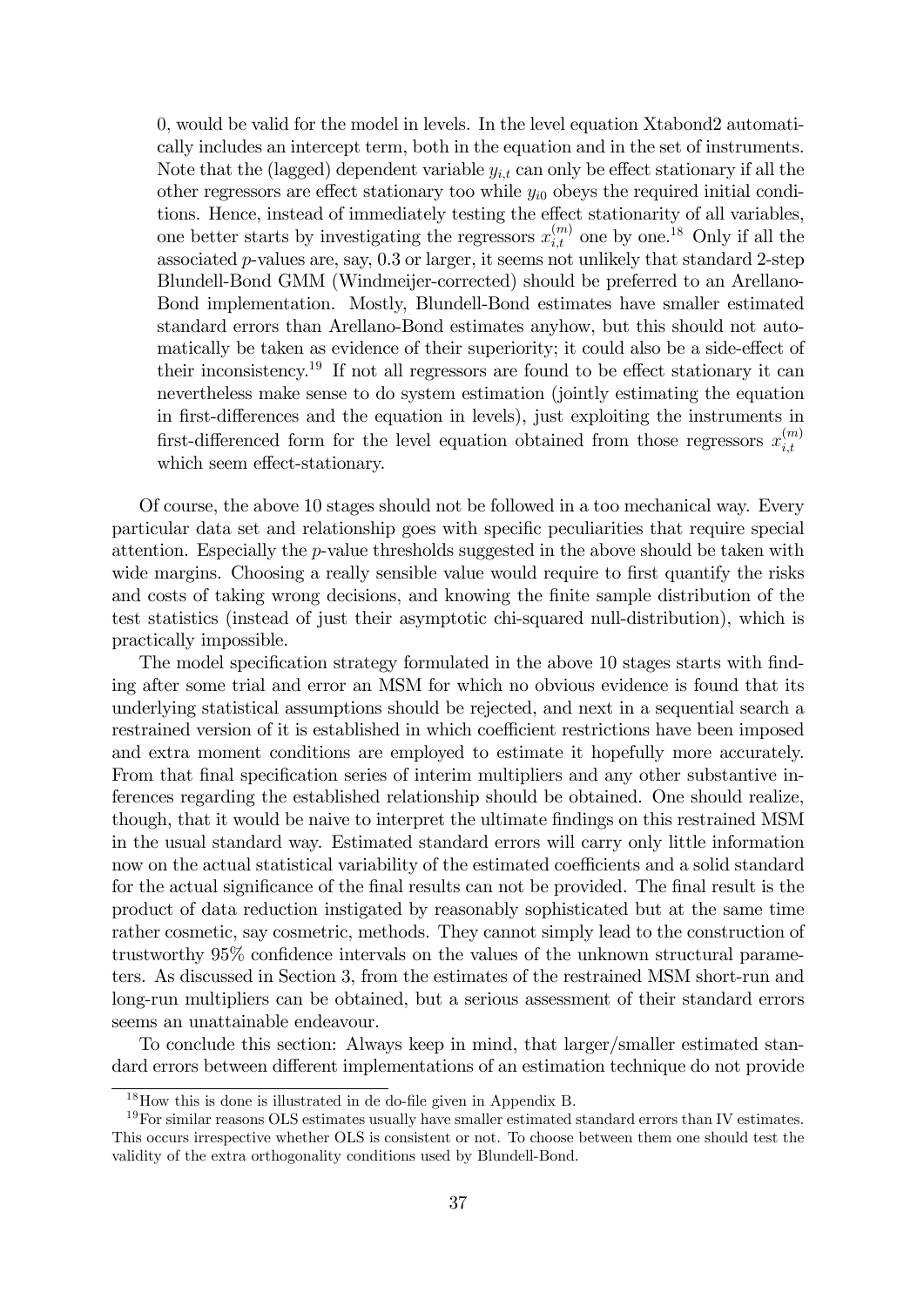evidence on similar differences in actual accuracy. The difference in true standard deviation may be opposite and there may be a substantial difference in actual bias too. It usually occurs that when extra information is being exploited (coefficient restrictions imposed, moment conditions employed) this yields estimates with smaller estimated standard errors, irrespective whether the extra information is actually valid or not.

## 5. An empirical example

Following the principles and strategy outlined above we will illustrate these by reanalyzing the same sample of only  $N = 140$  UK companies observed annually over a period not exceeding 1976-1984 that has earlier been examined in the classic studies by Arellano and Bond (1991) and Blundell and Bond (1998).<sup>20</sup> They considered a dynamic employment equation for the logarithm of employment  $(n_{i,t})$  in company i at the end of year t. For its explanation the data set contains three variables  $(M = 3)$ , namely the log of real product wage  $(w_{i,t})$ , the log of gross capital  $(k_{i,t})$ , and the log of industry output  $(ys_{i,t})$ , next to the linear trend  $(year)$ .

Table 1 reports in its columns for particular model specifications the GMM coefficient estimates, with their standard errors between parentheses. The table does not present the time effects which were always included. The coefficient values have three stars when the absolute t-ratio is larger than 3, otherwise two stars when larger than 2, and otherwise one star when larger than 1. In the heading of each column codes are given indicating which particular implementation of GMM has been used, which classification of the three separate current regressors has been adopted, and whether any particular form of reduction regarding the available instruments has been used. Also the total number of regressors  $(K)$ , the total number of instruments  $(L)$  and the asymptotic p-values of the major misspecification test statistics as calculated by Stata package Xtabond2 are given. If the data set would have been balanced over the period 1976-1984 there would have been  $N(T-1) = 140*6 = 840$  observations for all columns in Table 1, which all concern specifications with second order dynamics. Because the actual data set is unbalanced only 611 observations of  $\Delta n_{i,t}$  participate as left-hand side variable in estimation. For the code to obtain all presented and some extra supporting results see Appendix B.

Column (A) replicates the results from column (a1) of Table 4 in Arellano and Bond (1991, p.290). So, it gives 1-step Arellano-Bond estimates with heteroskedasticity robust standard errors (indicated as AB1R). The standard errors are slightly larger here due to applying a degrees of freedom correction. From the predetermined lagged dependent variable all 27 available instruments have been employed (indicated as Pa), whereas all three current regressors have been treated as exogenous, while these first differenced regressors and their lags have all directly been used as instruments, and thus have not been used to generate any extra instruments (XXXn, where the n indicates no overidentification). Due to the many instruments constructed from lags of the dependent variable the degree of over-identification is nevertheless  $25=27+14-16$ .

<sup>&</sup>lt;sup>20</sup>Other empirical examples inspired by the strategy outlined in the foregoing section can be found in Kiviet, Pleus and Poldermans (2017, p.43) and Kiviet, Pindado and Requejo (2019).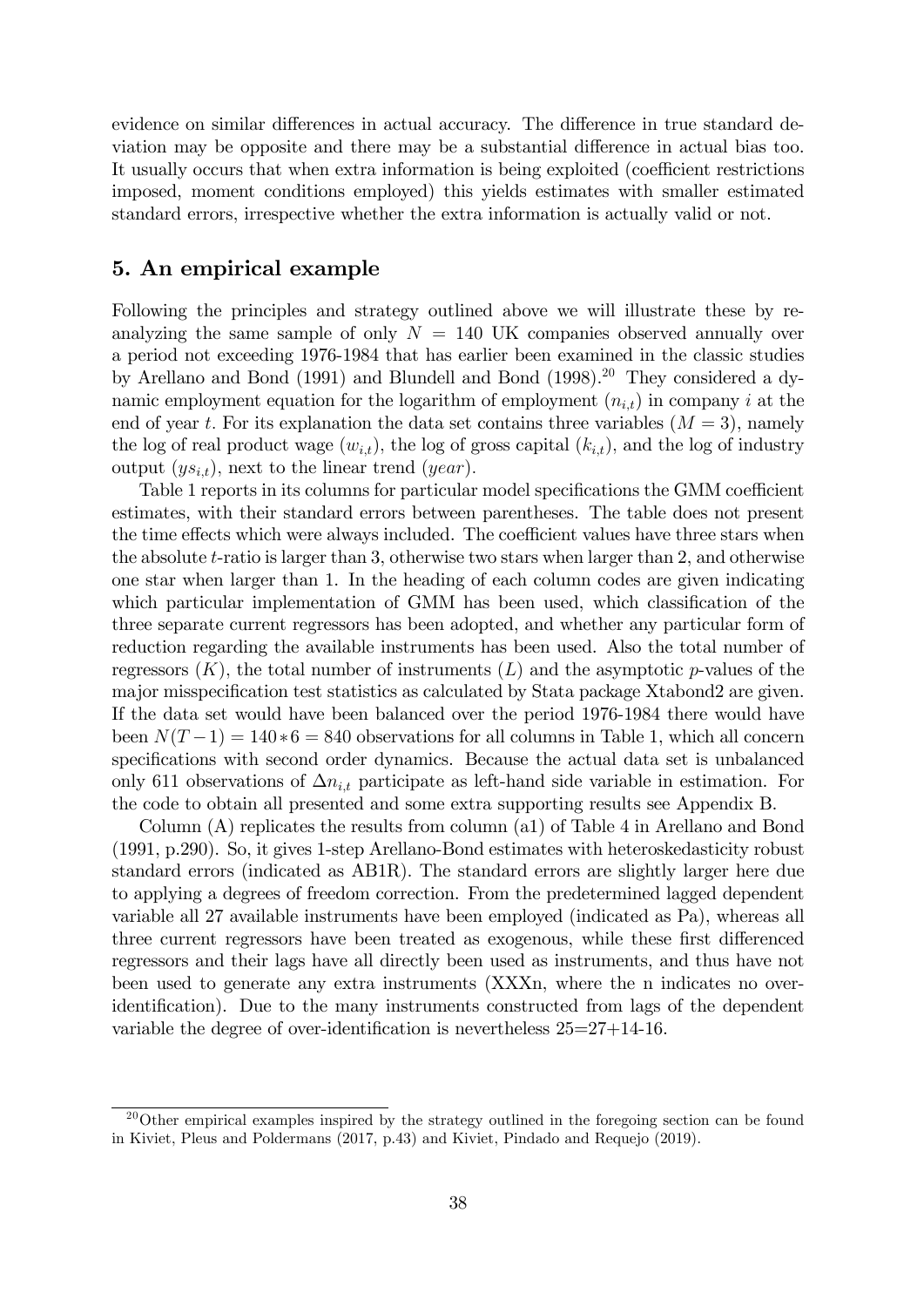|                          | (A)        | $\overline{(B)}$ | $\overline{(\mathrm{C})}$ | $\overline{(\mathrm{D})}$ | $\overline{(\text{E})}$ | (I)                | $\overline{J}$       |
|--------------------------|------------|------------------|---------------------------|---------------------------|-------------------------|--------------------|----------------------|
|                          | AB1R       | AB2              | AB2W                      | AB1R                      | AB1R                    | AB1R               | BB2W                 |
|                          | PaXXXn     | PaXXXn           | PaXXXn                    | PEEEa                     | PEEE4                   | PEEX32             | PEEX32               |
| $n_{i,t-1}$              | $.686***$  | $.629***$        | $.629***$                 | $.759***$                 | $.913***$               | $.966***$          | $1.\overline{07***}$ |
|                          | (.147)     | (.092)           | (.197)                    | (.082)                    | (.105)                  | (.098)             | (.044)               |
| $n_{i,t-2}$              | $-.085*$   | $-.065**$        | $-.065*$                  | $-.132**$                 | $-.127**$               | $-.159***$         | $-.104**$            |
|                          | (.057)     | (.027)           | (.046)                    | (.046)                    | (.043)                  | (.049)             | (.035)               |
| $w_{i,t}$                | $-.608***$ | $-.526***$       | $-.526***$                | $-.538***$                | $-.582***$              | $-.615***$         | $-.490***$           |
|                          | (.181)     | (.055)           | (.157)                    | (.158)                    | (.159)                  | (.114)             | (.088)               |
| $\boldsymbol{w}_{i,t-1}$ | $.393**$   | $.311***$        | $.311^{\ast}$             | $.579***$                 | $.721***$               | $.565***$          | $.519***$            |
|                          | (.171)     | (.096)           | (.206)                    | (.184)                    | (.226)                  | (.184)             | (.107)               |
| $\boldsymbol{w}_{i,t-2}$ |            |                  |                           | $-.100*$                  | $-.161**$               | $-9.52**$          | $-1.97*$             |
|                          |            |                  |                           | (.065)                    | (.070)                  | (3.43)             | (1.60)               |
| $k_{i,t}$                | $.357***$  | $.278***$        | $.278***$                 | $.334***$                 | $.239^{\ast}$           | $.903*$            | $0.993*$             |
|                          | (.060)     | (.046)           | (.074)                    | (.100)                    | (.133)                  | (.692)             | (.554)               |
| $k_{i,t-1}$              | $-.058$    | .014             | .014                      | $-.104*$                  | $-.261**$               | $-2.53**$          | $-1.87**$            |
|                          | (.074)     | (.054)           | (.094)                    | (.081)                    | (.095)                  | (.866)             | (.676)               |
| $k_{i,t-2}$              | $-.020$    | $-.040^{\ast}$   | $-.040$                   | $-.019$                   | $-.030$                 | $1.46**$           | $.718^{\ast}$        |
|                          | (.033)     | (.026)           | (.044)                    | (.033)                    | (.037)                  | (.715)             | (.428)               |
| $ys_{i,t}$               | $.609***$  | $.592***$        | $.592***$                 | $.536**$                  | $.895***$               | $.575^{\ast\ast}$  | $.383^{\ast}$        |
|                          | (.175)     | (.118)           | (.176)                    | (.219)                    | (.277)                  | (.195)             | (.201)               |
| $y s_{i,t-1}$            | $-.711***$ | $-.566***$       | $-.566**$                 | $-.641**$                 | $-.954***$              | $-.722***$         | $-.652**$            |
|                          | (.235)     | (.142)           | (.265)                    | (.223)                    | (.307)                  | (.238)             | (.243)               |
| $ys_{i,t-2}$             | .106       | .101             | $.101\,$                  | $.230*$                   | $.371*$                 | $\textbf{-25.8}^*$ | $-17.2*$             |
|                          | (.143)     | (.114)           | (.164)                    | (.180)                    | (.198)                  | (13.7)             | (10.1)               |
| year                     | .010       | $.011*$          | .011                      |                           |                         |                    |                      |
|                          | (.010)     | (.008)           | (.012)                    |                           |                         |                    |                      |
| K                        | 16         | 16               | 16                        | $\overline{17}$           | 17                      | 25                 | 26                   |
| L                        | 41         | 41               | 41                        | 114                       | 74                      | 100                | 173                  |
| m1                       | .000       | .003             | .034                      | .000                      | .000                    | .000               | .000                 |
| m2                       | .606       | .678             | .725                      | .934                      | .531                    | .842               | .799                 |
| $J^{(2,1)}$              | .177       | .177             | .177                      | .532                      | .939                    | .927               | .962                 |

**Table 1.** Empirical findings for the Arellano-Bond (1991) data

At least four aspects of (A) are surprising: (i) leaving out the  $w_{i,t-2}$  regressor; (ii) adopting exogeneity for all three explanatories; (iii) using all possible instruments from  $n_{i,t}$  and the absolute minimum from the other explanatories; (iv) including, next to the time dummies, a linear trend (which gives an intercept in the first-differenced model). Regarding (iv) the explanation is simple: if time-dummies had been included for all  $T-1=6$  time-series observations in the estimation equation<sup>21</sup> then estimating the linear trend as well would have been problematic, but not when just 5 time dummies are included, as occurred. Regarding (iii) we would suggest using some further lags of the

<sup>&</sup>lt;sup>21</sup> From the 9 observations during the  $1976/1984$  period one is lost due to taking first differences and another 2 are lost due to having twice lagged variables in the regression, so at most 6 remain. In this dataset missing observations do not occur halfway the sample period, but just at the beginning or the end.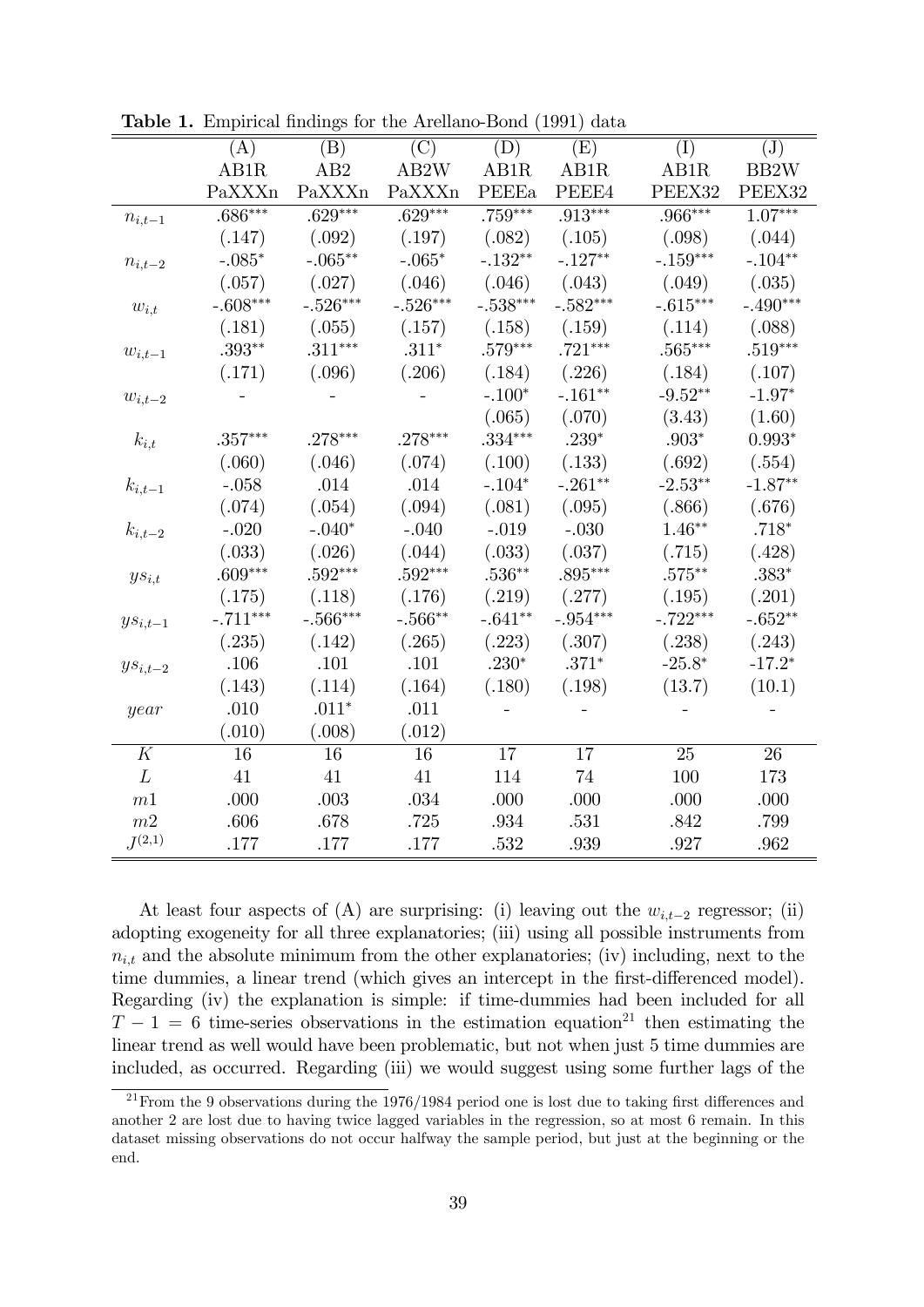three exogenous regressors as instruments too, because these will be useful explanatories of  $\Delta n_{i,t-1}$  and  $\Delta n_{i,t-2}$  in the implicit first-stage regressions. With respect to (ii), it seems that one better should not take the exogeneity of the three regressors for granted at this stage. Regarding (i), simply adding regressor  $\Delta w_{i,t-2}$  to the first differenced model and employing it as extra instrument as well yields  $-.146*$  (.087) for its coefficient and standard error (this regression is not reported in the table, but is available via Appendix B), which makes one wonder why this regressor has been left out, and not the other three second order lags, which all have smaller absolute  $t$ -ratio's. The  $p$ -values for the autocorrelation tests  $m_1$  and  $m_2$  are satisfying, but the Hansen J test does not inspire great confidence.

In column (B) we replicate column (a2) from Table 4, which applies 2-step GMM  $(AB2)$ . The results regarding the coefficients are again equivalent with those published earlier. In column (C) we estimate the same equation, but calculated the Windmeijercorrected standard errors (AB2W), which were not yet developed in 1991. These are found to be often almost twice as large as the uncorrected ones. The robust 1-step and corrected 2-step results of columns  $(A)$  and  $(C)$  do not differ much. Extending the model of column (C) with regressor  $w_{i,t-2}$  yields now  $-.133$ <sup>\*</sup> (.086), so leaves the same doubts about its exclusion. The Hansen test, as calculated by Xtabond2, is exactly the same statistic in columns  $(A)$ ,  $(B)$  and  $(C)$ . The serial correlation tests differ, because they depend on coefficient standard errors and residuals, but they are again satisfactory.

In columns (b), (c) and (d) of Table 4 in Arellano and Bond (1991, p.290) models with further restricted dynamics have been estimated by 2-step GMM upon treating in (c) and (d) w and k as endogenous now, whereas as instruments, next to their second lags, also some external instruments have been employed. Due to lack of detailed information these results are hard to replicate. From now on we will switch to the 10-stage strategy developed in Section 4.2 and examine the single relationship for  $n_{i,t}$ , just using internal instruments.

Column  $(D)$  of Table 1 contains 1-step robust estimates  $(AB1R)$  for the  $ADL(2,2,2,2)$ model, where all three explanatories have been treated as endogenous and all available internal instruments have been used (PEEEa). We removed the trend, which does not affect the slope coefficient estimates, because we always included  $T - 1 = 6$  timedummies. Probably, employing 114 instruments for a total of only 611 observations, as in  $(D)$ , may lead to detrimental finite sample problems due to overfitting the 11 non-exogenous regressors. Therefore we reestimate this model in column (E) using curtailing. We left out instruments beyond lag 4, which reduces their number by 40. Most standard errors in (E) are larger than in (D), as is to be expected, but also quite a few of the estimated coefficients differ between  $(D)$  and  $(E)$ , those from  $(E)$  often about one standard error further away from zero. This might be due to (D) being more vulnerable to finite sample bias. In  $(E)$  the coefficient for the earlier omitted variable  $w_{i,t-2}$  seems significant. The serial correlation tests are still satisfactory, whilst the Hansen test is much more comforting than before. In the model of column  $(E)$  we find for the incremental Hansen tests for the 17 instruments constructed from each of the variables n, w, k and ys the p-values 0.71, 0.72, 0.75 and 0.66 respectively. Hence, at first sight, it seems that we may have obtained here an adequate MSM.

Testing the restrictions which would simplify (E) to a simple partial adjustment model (removing all lags, apart from  $n_{i,t-1}$ ) yields a p-value of 0.00. Despite the fact that partial adjustment is strongly rejected, estimating the partial adjustment model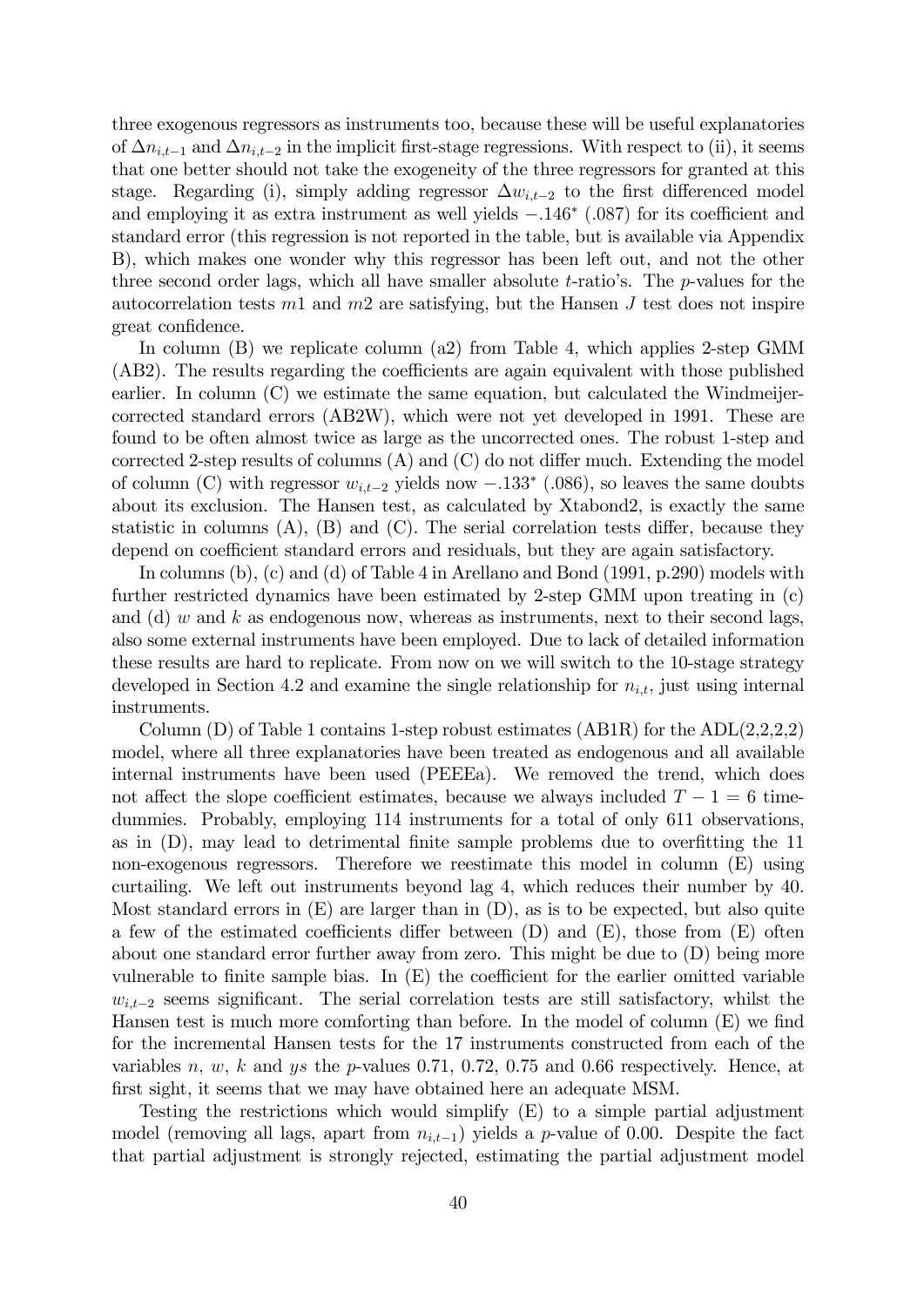yields seemingly highly significant coefficients, whereas the p-values of  $m_1$  and  $m_2$  are 0.00 and 0.62, and 0.15 for the Hansen test. Hence, these three diagnostics do not appear very powerful to detect dynamic misspecification in comparison to the test for omitted regressors.

Comparing the implications of  $(A)$  and  $(E)$  on the basis of their multipliers we find that the impact multipliers (the coefficient estimates of  $w_{i,t}$ ,  $k_{i,t}$  and  $ys_{i,t}$ ) do not differ very much. However, their total multipliers (3.2) vary a lot. For (A)  $TM_w^n$ ,  $TM_k^n$ and  $TM_{ys}^n$  are -0.54, 0.25 and 0.01 respectively, whereas for (E) these are -0.10, -0.24 and 1.46. Note, though, that it is well-known that such ratio estimators do not have finite moments and may therefore vary widely, especially in relatively small samples. By testing hypotheses like  $\Sigma_{l=0}^{p_m}\beta_l^{(m)}=0$  we find that all three total multipliers for specification  $(E)$  are strongly significantly different from zero. Testing for ys the hypothesis  $\sum_{l=0}^{p_m} \beta_l^{(m)} + \sum_{l=1}^{p_0} \beta_l^{(0)} = 1$  yields p-value 0.63, so its total multiplier is not significantly different from 1.

To collect more evidence on the putative adequacy of model (E) we examine the pvalues of tests for the significance of particular additional regressors. Adding to  $(E)$  four extra regressors, namely the four variables each lagged three times, reduces the number of observations from 611 to 471 and yields, when testing their joint significance, a  $p$ -value of 0.84. From this, and the satisfactory serial correlation tests in  $(E)$ , we deduce that higher order lags than two do not seem required to model the dynamics.

But what about the functional form? We constructed the squares of the three variables w, k and ys, added them and their first and second lags to the specification of model (E) and also used them to construct instruments, treating them as endogenous. This increases the number of regressors to 17+9=26 and would increase the number of instruments to  $74+3x17=125$  which we suppose is too large. Therefore we take just second and third lagged variables as instruments (interacted with the time-dummies, as usual), which yields  $L = 86$ . Now the joint test of the extra 9 regressors has p-value 0.05, which falsifies  $(E)$  as representing a statistically adequate MSM, unless we decide to neglect this result because we suspect that it is due to unsatisfactory finite sample behavior.

We choose to accept that it seems well possible that no simple homogeneity assumptions on the dynamic effects of the three variables w, k and ys should be imposed. So, despite the fact that  $N$  is rather small here, we will embark on a more general analysis of the possible significance of interaction effects in this relationship. Therefore, also the variables  $w * k$ ,  $w * ys$  and  $k * ys$ , have been constructed. They will be treated, at least initially, as endogenous. In Table 2 we just present the coefficient estimates and standard errors of the (lagged) squared and interacted regressors. Including them with the same lags as the other explanatories leads to 26+9=35 regressors. If we just use second and third lags as instruments this leads to the pretty large total of 122 instruments. Using only the second order lags as instruments leads to just 64 instruments and much larger standard errors. When we collapse all the instruments in the standard way 76 instruments remain with results that differ substantially from those that simply skip higher-order lags from the full set of available instruments. Collapsing yields more insignificant regressors too. We also estimated the model with 35 coefficients where we used as instruments just lag two of the four original variables and both lags two and three for the squares and interactions. This leads to 100 instruments.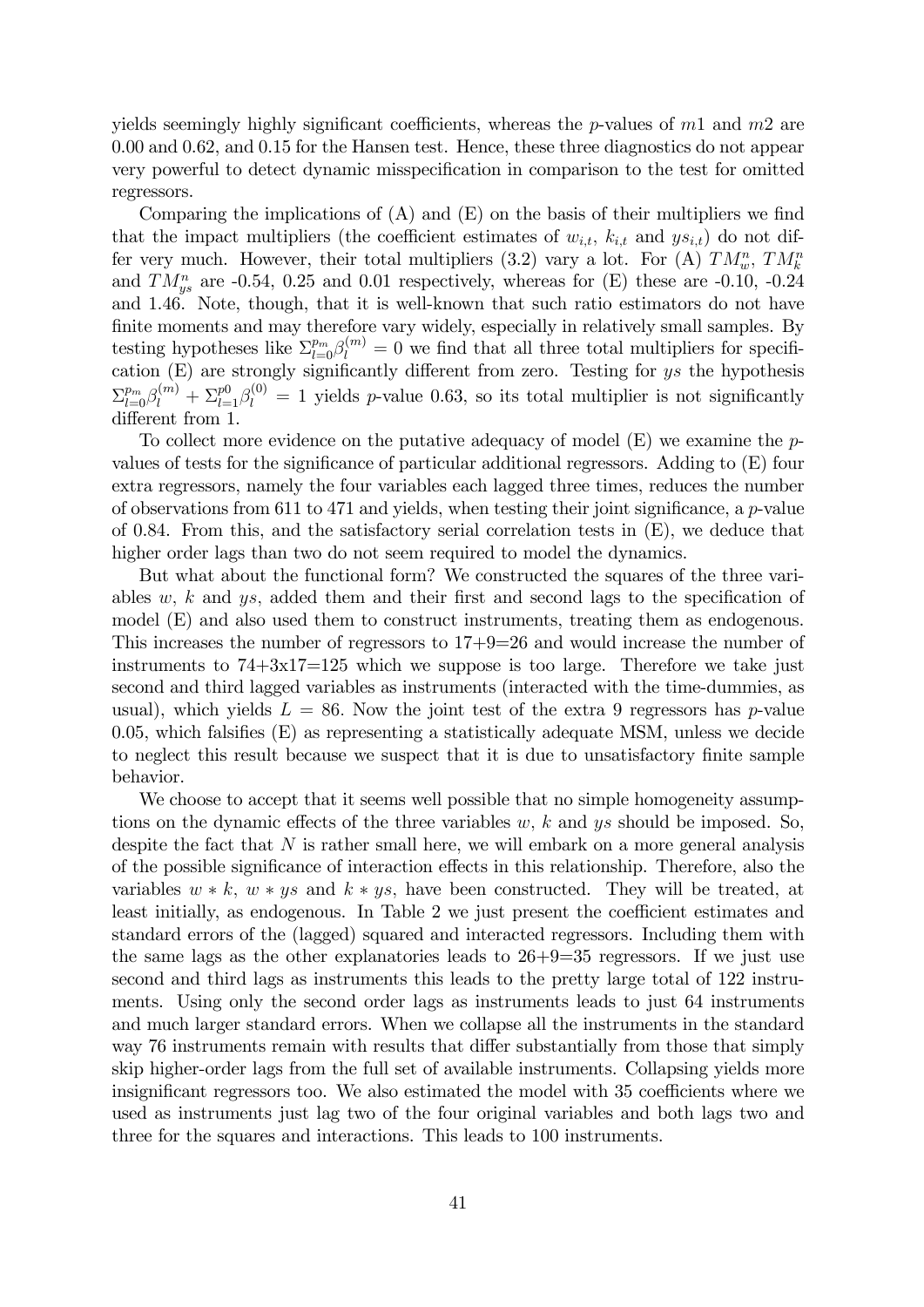|                                | $(\mathrm{F})$ | (G)       | (H)       | (I)       | $(\mathrm{J})$ |
|--------------------------------|----------------|-----------|-----------|-----------|----------------|
|                                | AB1R           | AB1R      | AB1R      | AB1R      | BB2W           |
|                                | PEEE32         | PEEE32    | PEEX32    | PEEX32    | PEEX32         |
| $w_{i,t} \times w_{i,t}$       | $-.170$        | ÷,        |           |           |                |
|                                | (.327)         |           |           |           |                |
| $w_{i,t-1} \times w_{i,t-1}$   | .151           |           |           |           |                |
|                                | (.298)         |           |           |           |                |
| $w_{i,t-2} \times w_{i,t-2}$   | $.372*$        | .156      | $.208*$   | $.225*$   | $-.199*$       |
|                                | (.289)         | (.199)    | (.176)    | (.175)    | (.100)         |
| $w_{i,t} \times k_{i,t}$       | $.273***$      | $.210**$  | $.213***$ | $.205***$ | $.157***$      |
|                                | (.079)         | (.073)    | (.068)    | (.068)    | (.044)         |
| $w_{i,t-1} \times k_{i,t-1}$   | $-.150**$      | $-.074*$  | $-.085*$  | $-.080*$  | $-.151***$     |
|                                | (.064)         | (.064)    | (.065)    | (.064)    | (.038)         |
| $w_{i,t-2} \times k_{i,t-2}$   | $-.039$        |           |           |           |                |
|                                | (.086)         |           |           |           |                |
| $w_{i,t} \times ys_{i,t}$      | $-1.01*$       | $-.265$   | $-.061$   |           |                |
|                                | (.990)         | (.521)    | (.394)    |           |                |
| $w_{i,t-1} \times ys_{i,t-1}$  | $.953\,$       |           |           |           |                |
|                                | (1.01)         |           |           |           |                |
| $w_{i,t-2} \times ys_{i,t-2}$  | $1.21*$        | $1.64**$  | $1.73**$  | $1.70**$  | $.667*$        |
|                                | (.919)         | (.676)    | (.675)    | (.660)    | (.380)         |
| $k_{i,t} \times k_{i,t}$       | $-.017$        |           |           |           |                |
|                                | (.022)         |           |           |           |                |
| $k_{i,t-1} \times k_{i,t-1}$   | $-.006$        |           |           |           |                |
|                                | (.023)         |           |           |           |                |
| $k_{i,t-2} \times k_{i,t-2}$   | $.016*$        | .010      | .013      |           |                |
|                                | (.014)         | (.015)    | (.015)    |           |                |
| $k_{i,t} \times ys_{i,t}$      | $-.185*$       | $-.254**$ | $-.227*$  | $-.241*$  | $-.238**$      |
|                                | (.145)         | (.123)    | (.120)    | (.122)    | (.104)         |
| $k_{i,t-1} \times ys_{i,t-1}$  | $.574***$      | $588***$  | $.572***$ | $562***$  | $.450***$      |
|                                | (.179)         | (.173)    | (.173)    | (.163)    | (.133)         |
| $k_{i,t-2} \times ys_{i,t-2}$  | $-.349*$       | $-.378**$ | $-.348**$ | $-.321**$ | $-.175*$       |
|                                | (.199)         | (.178)    | (.168)    | (.153)    | (.090)         |
| $ys_{i,t} \times ys_{i,t}$     | .295           |           |           |           |                |
|                                | (1.30)         |           |           |           |                |
| $ys_{i,t-1} \times ys_{i,t-1}$ | $-2.21*$       | $-1.96*$  | $-0.023$  |           |                |
|                                | (1.72)         | (1.41)    | (.833)    |           |                |
| $ys_{i,t-2} \times ys_{i,t-2}$ | $3.90*$        | $3.67*$   | $2.36*$   | $2.20*$   | $1.64*$        |
|                                | (2.10)         | (1.88)    | (1.69)    | (1.36)    | (1.16)         |
| K                              | 35             | 28        | 28        | 25        | 26             |
| L                              | 88             | 88        | 100       | 100       | 173            |
| m1                             | .000           | .000      | .000      | .000      | .000           |
| m2                             | .678           | .780      | .789      | .842      | .799           |
| $J^{(2,1)}$                    | .687           | .599      | .927      | .927      | .962           |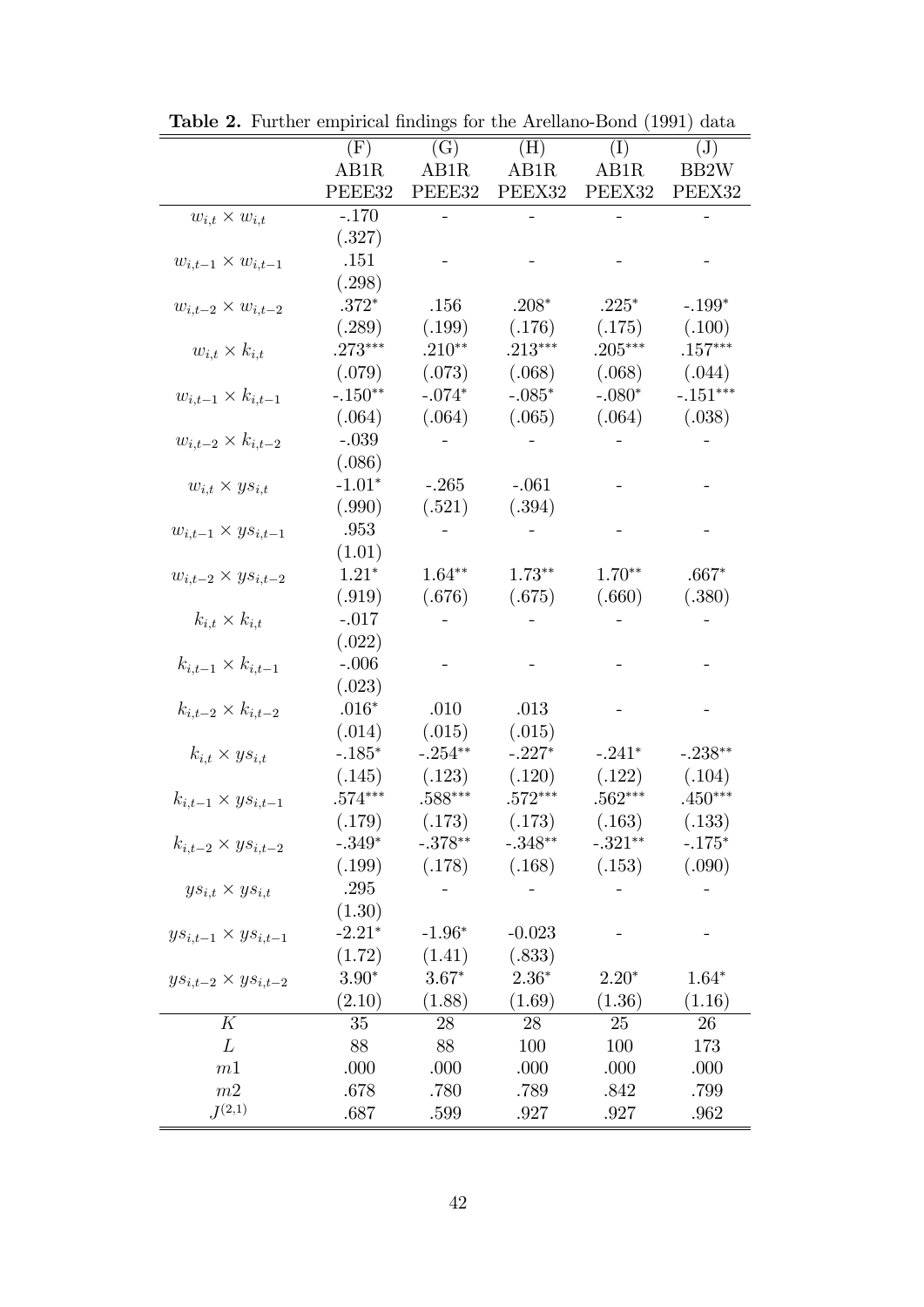In column (F) we present the results for using both lags two and three for the four original variables and just lag two for the squares and interactions. This leads to 88 instruments and yields satisfactory  $p$ -values of the misspecification tests. Not without hesitation, we are inclined to accept this as our general adequate MSM. For seven of the squares and interactions in  $(F)$  we find an absolute t-ratio below 1. Testing the significance of these 7 regressors jointly yields  $p$ -value 0.91. In column (G) we present the results after imposing these restrictions. Specification  $(G)$  has three coefficients of squares and interactions with absolute t-value below 1. Testing them jointly yields  $p$ value 0.63. Thus, we could decide to impose them, but we do not (yet) and first examine the classification of the three explanatories  $w, k$  and  $ys.$ 

In their specifications (c) and (d) Arellano and Bond treated  $ys$  as exogenous, without testing. Exogeneity of ys in G would imply 12 extra instruments (not taking any consequences for the square of ys into account). Testing their validity yields a p-value of 0.999, so we accept, which yields the results in column H. Testing in separate stages now validity of the 6 extra instruments associated with possible predeterminedness of w and k yields p-values of 0.02 and 0.04 respectively. So, the endogeneity of w and k is endorsed.

Three of the coefficients of  $(H)$  associated with squares and interactions have absolute t-values below 1; two of them correspond with those having small absolute t-values in (G). Testing them jointly yields p-value 0.84, so we impose them. Now  $k^2$  and its lags have been removed from (F), so we could decide to remove its instruments too, or keep them as external instruments. We chose the latter, which yields column (I). None of its coefficients has absolute  $t$ -value below 1. We performed an informal test for heteroskedasticity by running a fixed effects regression of the squared level residuals of (I) on first and second lags of n, w, k, ys and the time dummies and obtained several significant coefficients, so will not use 1-step AB without robustifying the standard errors. We also estimated the specification of  $(I)$  by 2-step Windmeijer-corrected GMM. This does not differ much from robust 1-step estimation. Hence, just following the guidance by statistical criteria, we could accept  $(I)$  as our final AB result.

The coefficient estimates for specification I of the (lags of) the variables n, w, k and ys are presented in Table 1. We note that some of these estimates, in particular for  $w_{i,t-2}$ and  $ys_{i,t-2}$ , have rather exorbitant values. This already occurred from specification (F) onwards. This could of course just be an effect of the inclusion of the squared and interacted variables. We calculated the interim multipliers, adopting for each of the three explanatories time invariance at a level equal to the average over all available data points. This yields impact multipliers for (I), giving those for (F) between parentheses, of  $-0.73$   $(-0.82)$ ,  $-0.19$   $(-0.47)$  and  $0.58$   $(4.11)$  for w, k and ys respectively and total multipliers equal to  $-2.48$  ( $-2.54$ ),  $-0.87$  ( $-0.88$ ) and  $-30.4$  ( $-21.9$ ). Whether these figures throw a new light on genuine economic phenomena, or are simply the result of estimators that may be consistent but just behave awkwardly in small samples, or that the available data and model selection procedure used are in fact incompatible, is difficult to say at this stage. Van den Doel and Kiviet (1994) provide evidence that estimates of long-run multipliers tend to converge to the same probability limit irrespective of the adequacy of the specification of the short-run dynamics by the model. This result, though, provides no comfort for interpreting the just mentioned estimates from a rather small sample.

Finally we examined whether system estimation and using differenced variables as instruments for the equation in levels seems appropriate here. In column (J) of Tables 1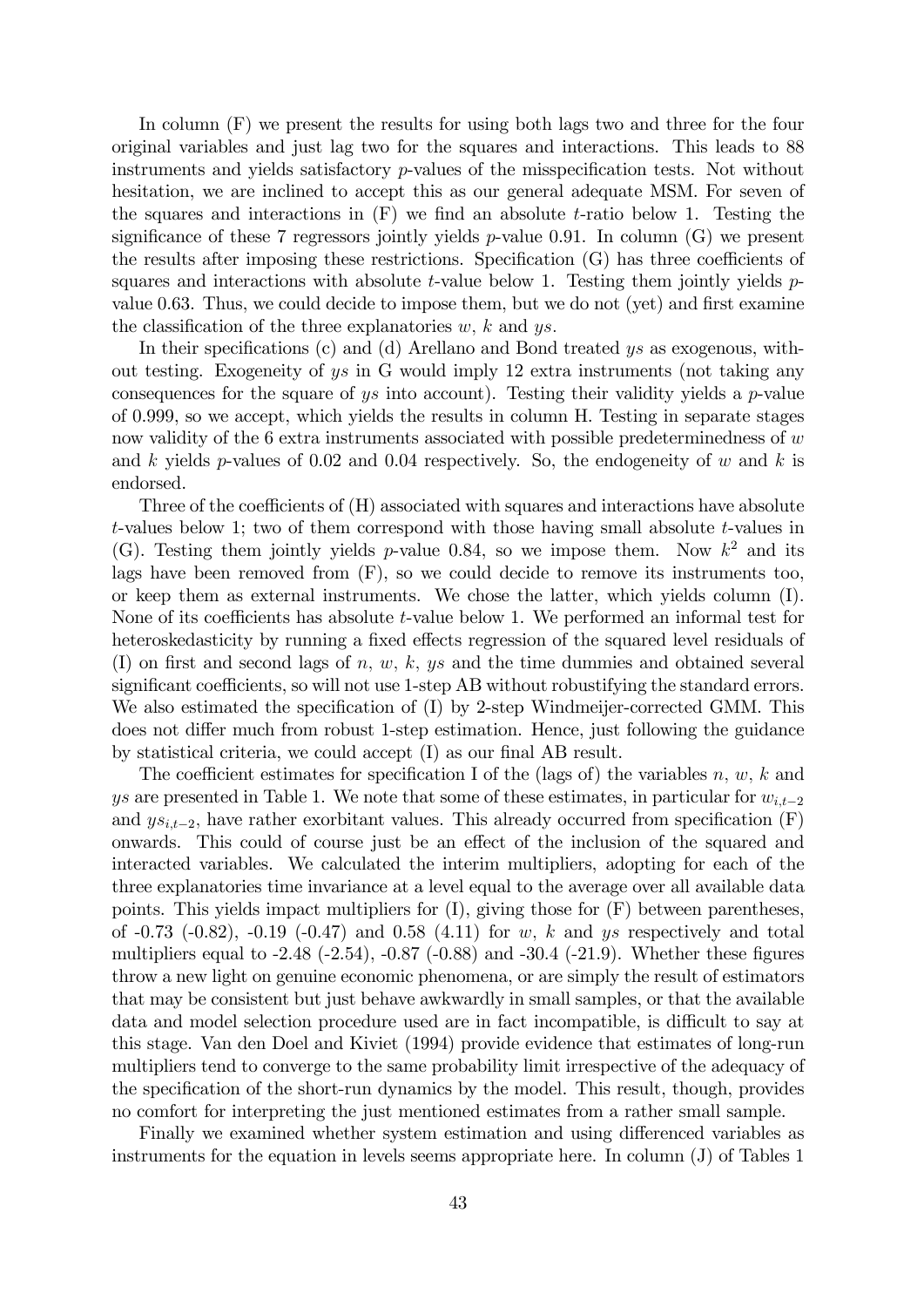and 2 the results are presented of applying standard Windmeijer-corrected 2-step estimation according to Blundell-Bond (BB2W) to the specification of  $(I)$ , supplemented in the level equation with an intercept. As is usually the case, Blundell-Bond estimation yields smaller, often substantially smaller, standard errors. So, should we prefer result (J) over result  $(I)$ ? Result  $(J)$  assumes all regressors to be effect stationary. The difference test for validity of the 70 associated instruments presented by Xtabond2 yields p-value 0.965. Should this induce acceptance of  $(J)$ ? At first sight that seems legitimate. Nevertheless, we suppose that  $(J)$  should be rejected for the following reason. Variable n can only be effect stationary if all other regressors are effect stationary. However, if  $w, k$ or ys are effect-stationary (which requires that their correlation with  $\eta_i$  is time-invariant) then it seems highly unlikely that their squares and interactions will be too. Therefore we tested whether w, k and ys are individually effect-stationary. This yields p-values of 0.235, 0.003 and 0.180 respectively. From this we conclude that the standard form of Blundell-Bond estimation should better be avoided here.

In the last two columns of Table 4 in Blundell and Bond (1998) the very same data set has been examined. However, their specifications omit various of the regressors we have found to have low  $p$ -values in less restrained specifications. They completely leave out regressor ys; and also any second-order lags, squared variables and interactions have been omitted. However, they treat variables  $w_{i,t}$  and  $k_{i,t}$  both as endogenous, like we do. Due to the restrictions they impose, which are strongly rejected, our results falsify their simple specification. We can exactly replicate the AB1R estimates presented in their last but one column, but our BB2W findings differ substantially from those in their last column, despite using the same regressors and number of instruments (these results can be obtained via Appendix B too). By system estimation we find a long-run elasticity of employment with respect to capital in the restrained specification of  $(.49 \cdot$ .42)/(1 - .93) = 1 which is substantially larger than the 0.79 reported by Blundell and Bond (1998, p.138), who also focus on primary multipliers (neglecting the endogeneity). They ratify their findings on the basis of satisfying values for the  $m1$  and  $m2$  tests and the overall Hansen overidentification test. For the latter test AB estimation yields a  $p$ value of 0.21. However, for BB estimation they report results implying a Hansen p-value of just 0.13. This implies a p-value of 0.16 for the incremental Hansen test of validity of all the effect stationarity assumptions. These values seem rather weak supporting evidence for these very simple first-order dynamic models, certainly for BB estimation. Our calculations for the strongly restrained model yield  $0.20$  and  $0.24$  for these p-values, but testing validity of the 7 instruments implied by effect-stationarity of variable  $w$  only produces a p-value of 0.05. So, also for the strongly restrained model, we conclude that these data provide no support for applying standard Blundell-Bond estimation. Thus, at long last, our specification search process selects result (I) to represent our preferred characterization of the structural relationship for variable  $n_{i,t}$ , although it yields interim multipliers with rather awkward values.

#### 6. Major conclusions

This paper aims to provide practitioners with a detailed structured framework for a great many issues that require attention when searching for an adequate model specification and GMM implementation for a single structural dynamic relationship on the basis of a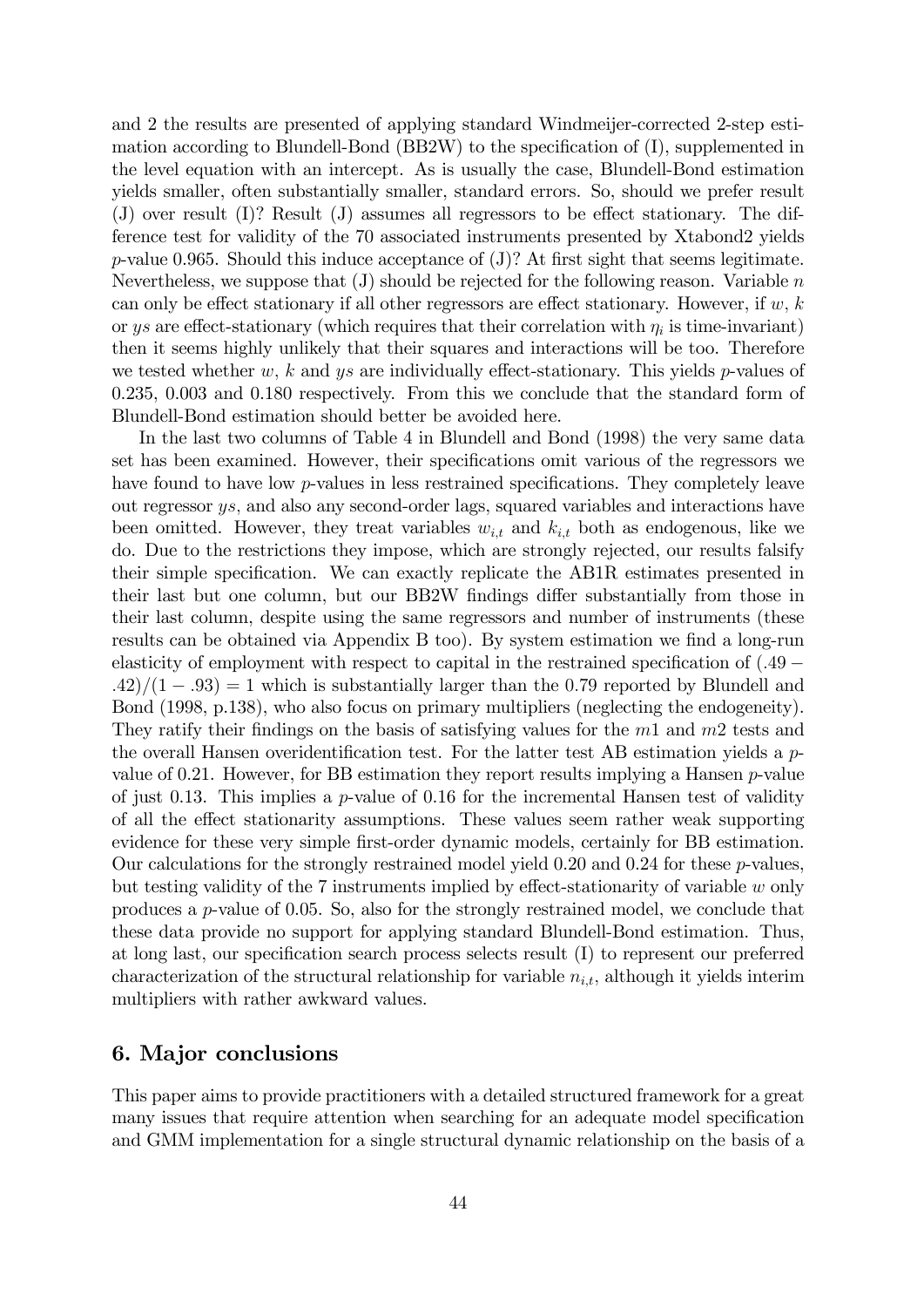microeconometric panel data set. It pays attention in particular to selecting the relevant regressors and any interactions between them, jointly with determining whether these regressors and their lags are correlated with the disturbances and possibly equicorrelated with the individual effects. From this it follows which instrumental variables obey credible orthogonality conditions, and can be exploited when producing statistical inference on the parameters that determine the dynamic multipliers of the relationship. For practitioners assessment of these multipliers is often the major research objective.

In the available panel data literature, both theoretical and empirical, it has usually been taken for granted that relationships are homogeneous in the slope coefficients, at least over subsamples, whereas very little attention has been paid to the relatively simple possibilities offered by interaction terms to detect and eventually model slope heterogeneity. Recently attention has been given by theorists in particular to attempts to repair poorly specified panel models, not by adding constructive actually observed explanatories like interactions, but by supplementing the unobserved individual and time effects by further unobserved stochastic factors. Of course, only when these constructed factors sufficiently represent the wrongly omitted explanatories, including their relationship with the included regressors, this may yield a satisfying cure for misspecified models.

The extensive literature on variable selection strategies for regression analysis is of little help in the present dynamic panel data context, because this literature is mainly about situations where all candidate regressors are assumed to be exogenous so that application of GMM and selecting appropriate instrumental variables at the same time is not incorporated in those strategies. For the very same reasons we do not believe that automated search machines can easily be designed for the present multilayered problem.

A striking result from the empirical illustration is that in all the different formulations for the relationship estimated, also those which patently suffer from the omission of strongly significant regressors, the serial correlation tests  $m1$  and  $m2$  always gave satisfactory results. And also the overall  $J$  test of the over-identification restrictions demonstrates its meagre power to detect misspecified models when the number of instruments is substantially larger than the number of estimated coefficients. Only when difference Hansen tests are being used to test the validity of a limited subset of the instruments rejections have been obtained. Such rejections, assuming that they do not establish type I errors, are indispensable for steering the model selection process away from improper models, which either omit important explanatories or adopt invalid orthogonality conditions.

Both the empirical results for the classical data set examined in this paper and the experimental results obtained from the extensive simulation study in Kiviet et al. (2017) suggest that the present understanding of the actual properties of the current techniques for statistical inference on microeconomic panel data sets require an actual sample size in the cross-section dimension which is much larger than often available and used in practice. To uplift the accuracy of panel data inference it seems required that either much larger samples are being analyzed or that more sophisticated techniques are being developed. Any model selection strategy will fail when the null distribution of test statistics deviates substantially from their asymptotic approximations and coefficient estimates and the estimates of their standard deviation are seriously biased.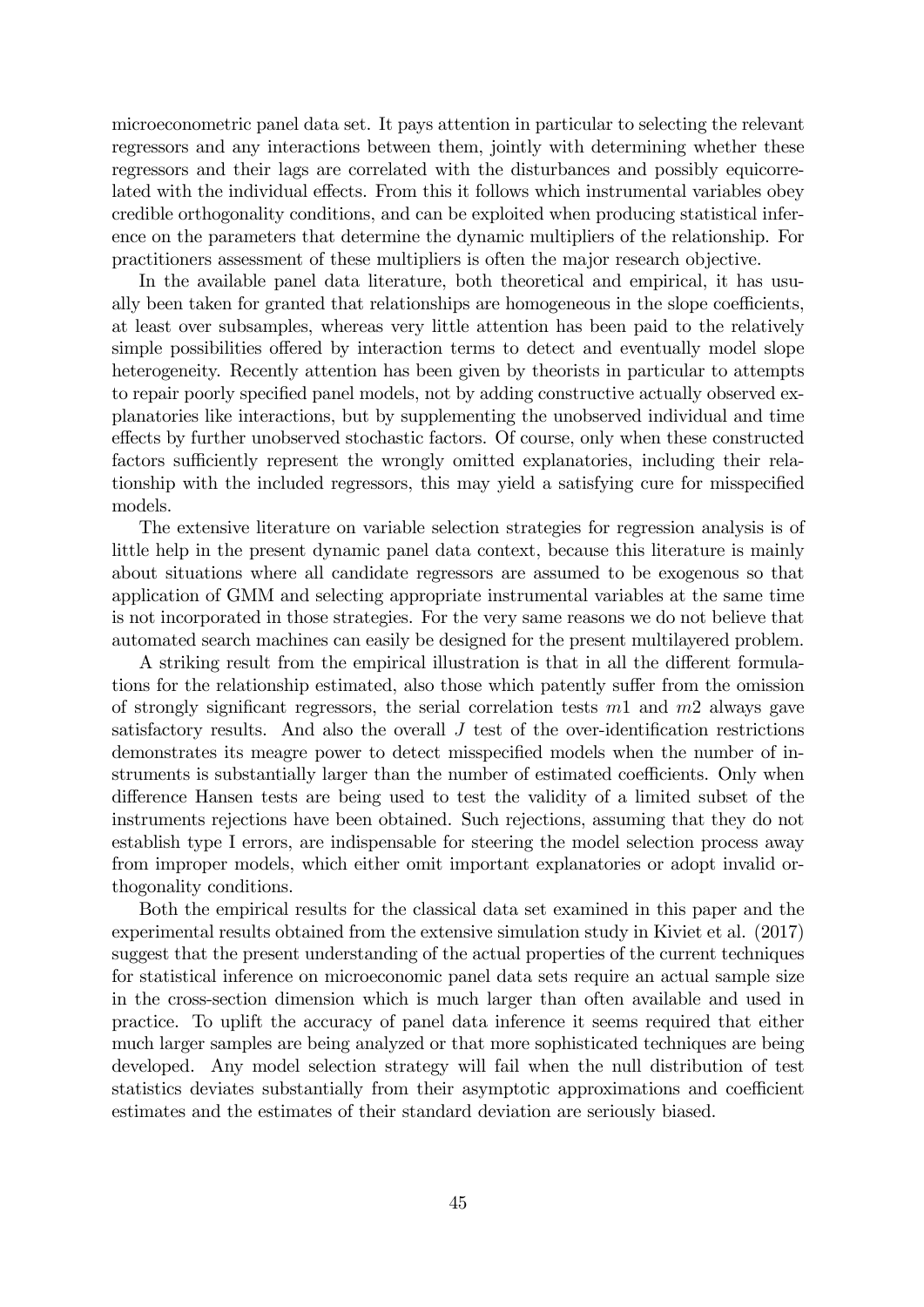## Acknowledgements

This paper benefitted greatly by having had the privilege to teach for many years Ph.D. courses in micro panel data analysis for graduate students at various places (Amsterdam, Innsbrück, Lisbon, Salamanca, Singapore, Stellenbosch, Zürich) and is also the result of many much appreciated discussions and interactions with a great number of colleagues and former students. In alphabetical order I would like to thank in particular: Maurice Bun, Julio Pindado, Milan Pleus, Rutger Poldermans, Ignacio Puerto and Frank Windmeijer. Of course, I bear sole responsibility for the contents of this study.

## References

Arellano, M., Bond, S.R., 1991. Some tests of specification for panel data: Monte Carlo evidence and an application to employment equations. The Review of Economic Studies 58, 277-297.

Blundell, R., Bond, S., 1998. Initial conditions and moment restrictions in dynamic panel data models. Journal of Econometrics 87, 115-143.

Bond, S.R., 2002. Dynamic panel data models: A guide to micro data methods and practice. Portuguese Economic Journal 1, 141-162.

Bun, M.J.G, Kiviet, J.F., 2006. The effects of dynamic feedbacks on LS and MM estimator accuracy in panel data models. Journal of Econometrics 132, 409-444.

Greenland, S., Senn, S.J., Rothman, K.J., Carlin, J.B., Poole, C., Goodman, S.N., Altman, D.G., 2016. Statistical tests, P values, confidence intervals, and power: a guide to misinterpretations. European Journal of Epidemiology 31, 337-350.

Harvey, A.C., 1990. The Econometric Analysis of Time Series, second edition. Philip Allan, New York.

Hayashi, Fumio, 2000. Econometrics. Princeton, Princeton University Press.

Hendry, D.F., 1995. Dynamic Econometrics. Oxford University Press, Oxford, UK.

Kiviet, J.F., 2017. Discriminating between (in)valid external instruments and (in)valid exclusion restrictions. Journal of Econometric Methods 6(1), 1-9.

Kiviet, J.F., 2019. Testing the impossible: identifying exclusion restrictions. Forthcoming in The Journal of Econometrics.

Kiviet, J.F., Phillips, G.D.A., 1986. Testing strategies for model specification.  $Ap$ plied Mathematics and Computation 20, 237-269.

Kiviet, J.F., Pindado, J., Requejo, I., 2019. Specification of dynamic panel data models: An empirical application to corporate finance. Draft mimeo.

Kiviet, J.F., Pleus, M., Poldermans, R.W., 2017. Accuracy and efficiency of various GMM inference techniques in dynamic micro panel data models. *Econometrics* 5(1), 14.

Roodman, D., 2009a. How to do xtabond2: An introduction to difference and system GMM in Stata. The Stata Journal 9, 86-136.

Roodman, D., 2009b. A note on the theme of too many instruments. Oxford Bulletin of Economics and Statistics 71, 135-158.

Spanos, A., 2018. Mis-specification testing in retrospect. *Journal of Economic Sur*veys 32, 541-577.

Van den Doel, I.T., Kiviet, J.F., 1994. Asymptotic consequences of neglected dynamics in individual effects models. Statistica Neerlandica 48, 71-85.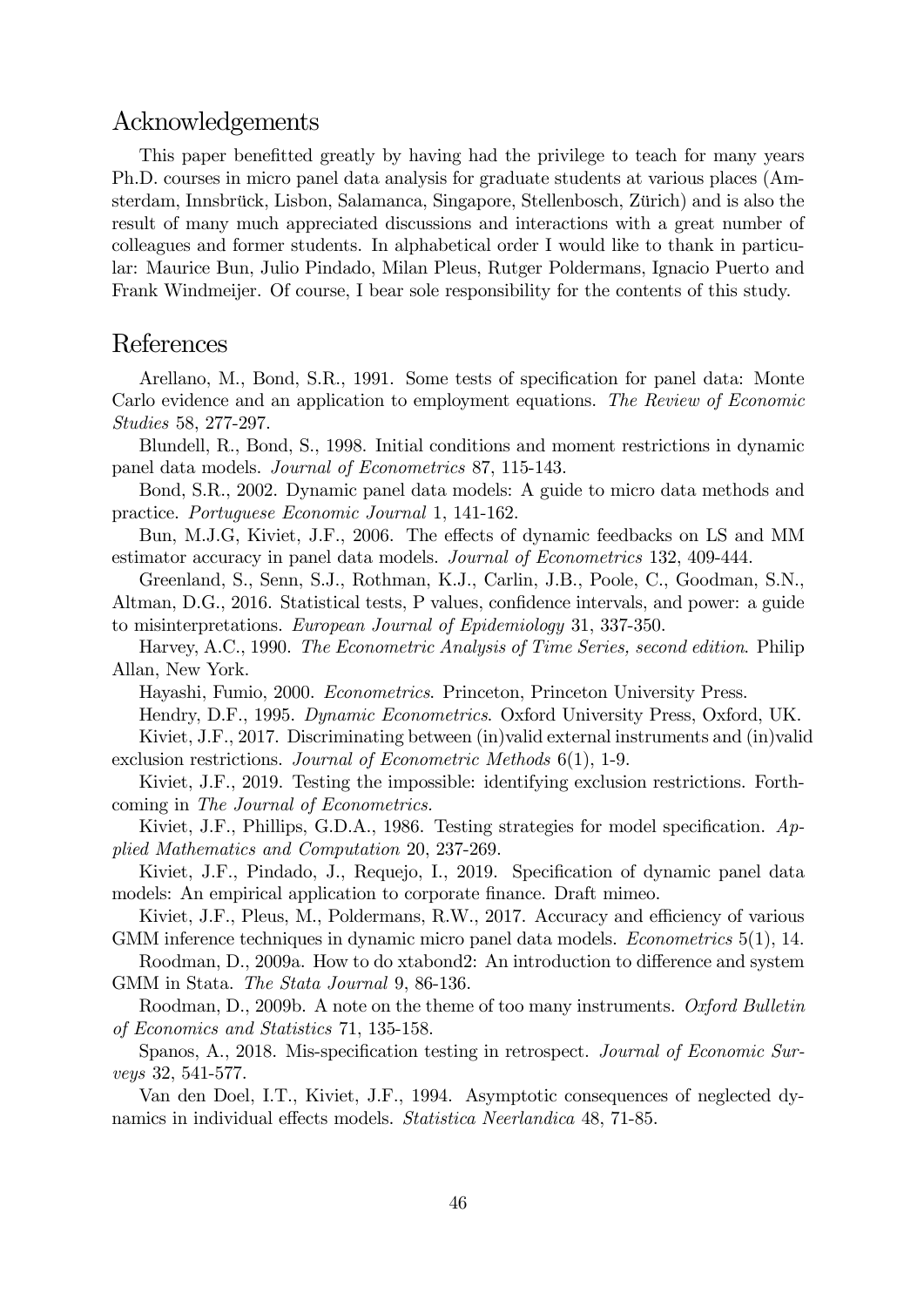Wasserstein, R.L., Lazar, N.A., 2016. The ASA's statement on p-values: Context, process, and purpose. The American Statistician 70, 129-133.

Windmeijer,  $F_{\cdot}$ , 2005. A finite sample correction for the variance of linear efficient two-step GMM estimators. Journal of Econometrics 126, 25-51.

## Appendices

### A. More on asymptotic  $p$ -values

Here we discuss and illustrate the difficulties faced when interpreting an individual  $p$ value obtained from a single asymptotic test, and also on using series of  $p$ -values in the model selection strategy developed above. As is usually the case in econometrics, the limiting distribution under the tested null hypothesis of a test statistic is  $\chi^2_{df}$  with a number of degrees of freedom  $(df)$  equal to the number of tested restrictions. When just 1 restriction is being tested this distribution specializes to  $\chi_1^2$ , the square of a standard normal distribution. In that case it is possible to test the null hypothesis against one sided alternatives. Below we will just focus on the case of testing against two sided alternatives for  $df \geq 1$ . For some particular df the density function of  $\chi^2_{df}$  is sketched in Figure 1 (green uninterrupted line). The figure shows two more densities, also just defined for positive scalar arguments; self-evidently all three density functions integrate to unity.

The figure indicates the argument  $\chi^2_{(df,\alpha)}$ ; this is the critical value to be used for chosen nominal probability  $\alpha$  of type I errors (rejecting the restrictions when they are true), where  $0 < \alpha < 1$ . The surface below the green density to the right of the  $\alpha$ -level critical value  $\chi^2_{(df,\alpha)}$  equals  $\alpha$ . It is also called the nominal significance level of the test. In finite samples the actual distribution of a test statistic assuming the null hypothesis is true will as a rule differ from its asymptotic approximation. Its distribution is also determined by the unrestricted and generally unknown parameters of the data generating process. The discrepancy from the asymptotic null distribution depends on the values of the so-called nuisance parameters, but this dependence gradually vanishes the larger the sample is. The actual distribution of the test statistic under validity of the restrictions specified by the null hypothesis is represented in the figure by the red (dashed) density. The actual distribution of the test statistic for the true data generating process (without restricting it by the null hypothesis) is represented by the blue (dotted) density. The latter two densities are in practice generally unknown (but not necessarily in controlled computer simulations and in oversimplified text book models). Because the red and blue densities do not coincide in the Ögure we apparently consider a case where the null hypothesis is not true.

When we apply the test statistic we draw one realization from the blue (dotted) density and we compare it either with critical value  $\chi^2_{(df,\alpha)}$ , or calculate its so-called pvalue and compare it with some threshold value  $p_c$ . Equivalence occurs when choosing  $p_c = \alpha$ . In case the null hypothesis is true then asymptotically (and thus hypothetically) the probability to draw a value to the right of  $\chi^2_{(df,\alpha)}$  is  $\alpha$ . In our actual sample this probability equals the surface under the red (dashed) line to the right of  $\chi^2_{(df,\alpha)}$ . The figure depicts a case where the test is apparently oversized, because the actual significance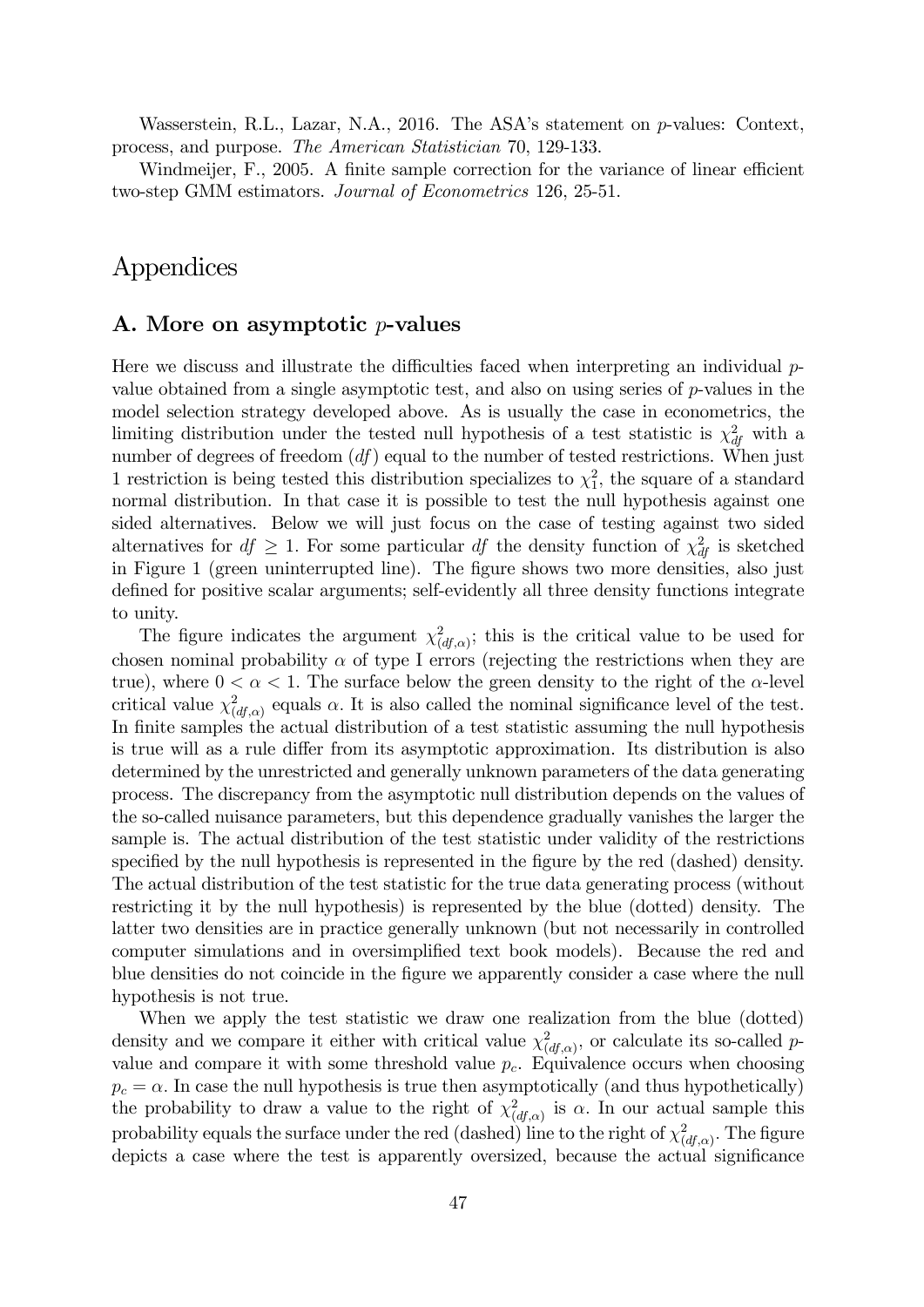level is larger than the nominal significance level. Because in practice the actual null distribution is usually unknown we do not know whether an asymptotic test is undersized or oversized and neither do we know how much the actual and nominal significance level actually differ. Sometimes alternative asymptotically equivalent versions of test statistics are available which attempt to mitigate these size problems, either by simple degrees of freedom corrections or more sophisticated bias corrections, or by bootstrapping the test.



Figure 1: Illustration of asymptotic tests,  $p$ -values, and significance.

Let us now assume that our single draw from the distribution of the test statistic (hence from the blue-dotted one) has realization indicated by  $X$ . The asymptotic  $p$ -value (as calculated by software, realizing  $0 \le p \le 1$ ) is then obtained as the surface under the green density to the right of the observed test statistic value X. The unknown true  $p$ value should be obtained by calculating the surface to right of X under the red (dashed) density, but this density being unavailable in practice one uses the asymptotic  $p$ -value, not knowing how (in)accurate it actually is.

Also unknown is the actual type II error (not rejecting a false hypothesis) probability of the test. It is the surface under the blue (dotted) density to the left of the available critical value  $\chi^2_{(df,\alpha)}$ . Note that this probability will be small if the blue (dotted) density is located much more to the right (which in principle corresponds to testing restrictions on parameter values which are very far from the truth). We cannot ináuence the unknown blue density, but we can choose a different critical value. By increasing  $\alpha$  we move the